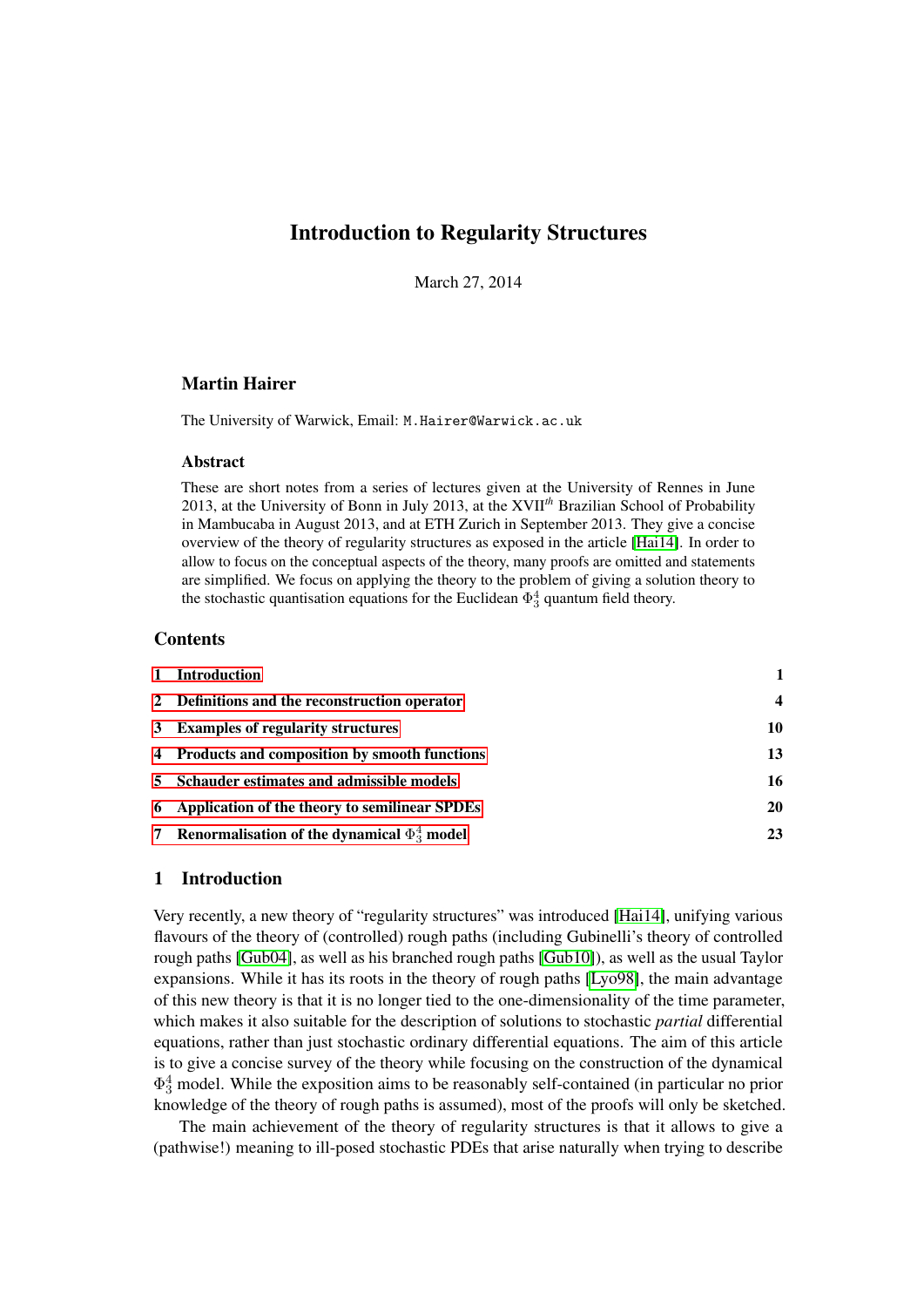the macroscopic behaviour of models from statistical mechanics near criticality. One example of such an equation is the KPZ equation arising as a natural model for one-dimensional interface motion [\[KPZ86,](#page-30-4) [BG97,](#page-30-5) [Hai13\]](#page-30-6):

$$
\partial_t h = \partial_x^2 h + (\partial_x h)^2 + \xi - C.
$$

Another example is the dynamical  $\Phi_3^4$  model arising for example in the stochastic quantisation of Euclidean quantum field theory [\[PW81,](#page-30-7) [JLM85,](#page-30-8) [AR91,](#page-29-0) [DPD03,](#page-30-9) [Hai14\]](#page-30-0), as well as a universal model for phase coexistence near the critical point [\[GLP99\]](#page-30-10):

$$
\partial_t \Phi = \Delta \Phi + C\Phi - \Phi^3 + \xi.
$$

In both of these examples,  $\xi$  formally denotes space-time white noise,  $C$  is an arbitrary constant (which will actually turn out to be infinite in some sense!), and we consider a bounded square spatial domain with periodic boundary conditions. In the case of the dynamical  $\Phi_3^4$  model, the spatial variable has dimension 3, while it has dimension 1 in the case of the KPZ equation. While a full exposition of the theory is well beyond the scope of this short introduction, we aim to give a concise overview to most of its concepts. In most cases, we will only state results in a rather informal way and give some ideas as to how the proofs work, focusing on conceptual rather than technical issues. The only exception is the "reconstruction theorem", Theorem [2.10](#page-5-0) below, which is the linchpin of the whole theory. Since its proof (or rather a slightly simplified version of it) is relatively concise, we provide a fully self-contained version. For precise statements and complete proofs of most of the results exposed here, we refer to the original article [\[Hai14\]](#page-30-0).

Loosely speaking, the type of well-posedness results that can be proven with the help of the theory of regularity structures can be formulated as follows.

**Theorem 1.1** Let  $\xi_{\varepsilon} = \delta_{\varepsilon} * \xi$  denote the regularisation of space-time white noise with a *compactly supported smooth mollifier*  $\delta_{\varepsilon}$  *that is scaled by*  $\varepsilon$  *in the spatial direction(s) and by*  $\varepsilon^2$  in the time direction. Denote by  $h_{\varepsilon}$  and  $\Phi_{\varepsilon}$  the solutions to

$$
\partial_t h_{\varepsilon} = \partial_x^2 h_{\varepsilon} + (\partial_x h_{\varepsilon})^2 - C_{\varepsilon} + \xi_{\varepsilon} ,
$$
  

$$
\partial_t \Phi_{\varepsilon} = \Delta \Phi_{\varepsilon} + \tilde{C}_{\varepsilon} \Phi_{\varepsilon} - \Phi_{\varepsilon}^3 + \xi_{\varepsilon} .
$$

Then, there exist choices of constants  $C_\varepsilon$  and  $\tilde C_\varepsilon$  diverging as  $\varepsilon\to 0$ , as well as processes h *and*  $\Phi$  *such that*  $h_{\varepsilon} \to h$  *and*  $\Phi_{\varepsilon} \to \Phi$  *in probability. Furthermore, while the constants*  $C_{\varepsilon}$  *and*  $\tilde{C}_{\varepsilon}$  do *depend crucially on the choice of mollifiers*  $\delta_{\varepsilon}$ , the limits h and  $\Phi$  do not depend on *them.*

Remark 1.2 We made a severe abuse of notation here since the space-time white noise appearing in the equation for  $h_\varepsilon$  is on  $\mathbf{R} \times \mathbf{T}^1$ , while the one appearing in the equation for  $\Phi_\varepsilon$ is on  $\mathbf{R} \times \mathbf{T}^3$ . (Here we denote by  $\mathbf{T}^n$  the *n*-dimensional torus.)

Remark 1.3 We have not described the topology in which the convergence takes place in these examples. In the case of the KPZ equation, one actually obtains convergence in some space of space-time Hölder continuous functions. In the case of the dynamical  $\Phi_3^4$  model, convergence takes place in some space of space-time distributions. One caveat that also has to be dealt with in the latter case is that the limiting process  $\Phi$  may in principle explode in finite time for some instances of the driving noise.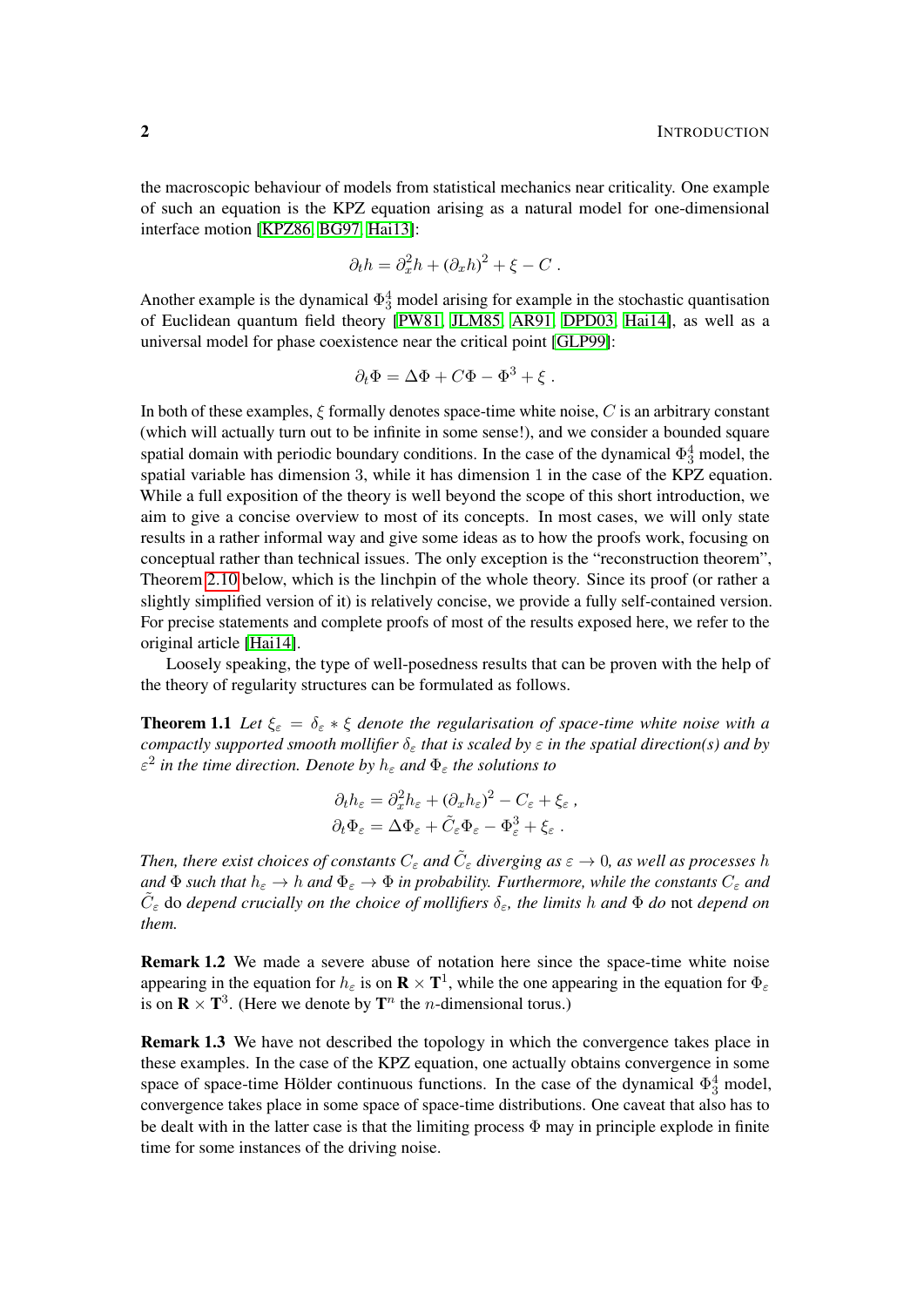From a "philosophical" perspective, the theory of regularity structures is inspired by the theory of controlled rough paths [\[Lyo98,](#page-30-3) [Gub04,](#page-30-1) [LCL07\]](#page-30-11), so let us rapidly survey the main ideas of that theory. The setting of the theory of controlled rough paths is the following. Let's say that we want to solve a controlled differential equation of the type

<span id="page-2-0"></span>
$$
dY = f(Y) dX(t), \qquad (1.1)
$$

where  $X \in \mathcal{C}^{\alpha}$  is a rather rough function (say a typical sample path for an m-dimensional Brownian motion). It is a classical result by Young [\[You36\]](#page-30-12) that the Riemann-Stieltjes integral  $(X, Y) \mapsto \int_0^Y Y dX$  makes sense as a continuous map from  $\mathcal{C}^{\alpha} \times \mathcal{C}^{\alpha}$  into  $\mathcal{C}^{\alpha}$  if and only if  $\alpha > \frac{1}{2}$ . As a consequence, "naïve" approaches to a pathwise solution to [\(1.1\)](#page-2-0) are bound to fail if X has the regularity of Brownian motion.

The main idea is to exploit the a priori "guess" that solutions to  $(1.1)$  should "look like X at small scales". More precisely, one would naturally expect the solution  $Y$  to satisfy

$$
Y_t = Y_s + Y'_s X_{s,t} + \mathcal{O}(|t - s|^{2\alpha}), \qquad (1.2)
$$

where we wrote  $X_{s,t}$  as a shorthand for the increment  $X_t - X_s$ . As a matter of fact, one would expect to have such an expansion with  $Y' = f(Y)$ . Denote by  $C_X^{\alpha}$  the space of pairs  $(Y, Y')$ satisfying  $(1.2)$  for a given "model path" X. It is then possible to simply "postulate" the values of the integrals

<span id="page-2-4"></span><span id="page-2-3"></span><span id="page-2-1"></span>
$$
\mathbb{X}_{s,t} =: \int_s^t X_{s,r} \otimes dX_r , \qquad (1.3)
$$

satisfying "Chen's relations"

$$
\mathbb{X}_{s,t} - \mathbb{X}_{s,u} - \mathbb{X}_{u,t} = X_{s,u} \otimes X_{u,t} , \qquad (1.4)
$$

as well as the analytic bound  $|\mathbb{X}_{s,t}| \lesssim |t-s|^{2\alpha}$ , and to exploit this additional data to give a coherent definition of expressions of the type  $\int Y dX$ , provided that the path X is "enhanced" with its iterated integrals  $X$  and Y is a "controlled path" of the type [\(1.2\)](#page-2-1). See for example [\[Gub04\]](#page-30-1) for more information or [\[Hai11\]](#page-30-13) for a concise exposition of this theory.

Compare [\(1.2\)](#page-2-1) to the fact that a function  $f : \mathbf{R} \to \mathbf{R}$  is of class  $C^{\gamma}$  with  $\gamma \in (k, k + 1)$  if for every  $s \in \mathbf{R}$  there exist coefficients  $f_s^{(1)}, \ldots, f_s^{(k)}$  such that

<span id="page-2-2"></span>
$$
f_t = f_s + \sum_{\ell=1}^k f_s^{(\ell)}(t-s)^\ell + \mathcal{O}(|t-s|^\gamma) \,. \tag{1.5}
$$

Of course,  $f_s^{(\ell)}$  is nothing but the  $\ell$ th derivative of f at the point s, divided by  $\ell$ !. In this sense, one should really think of a controlled rough path  $(Y, Y') \in C_X^{\alpha}$  as a 2 $\alpha$ -Hölder continuous function, but with respect to a "model" determined by the function  $X$ , rather than by the usual Taylor polynomials. This formal analogy between controlled rough paths and Taylor expansions suggests that it might be fruitful to systematically investigate what are the "right" objects that could possibly take the place of Taylor polynomials, while still retaining many of their nice properties.

## Acknowledgements

Financial support from the Leverhulme trust through a leadership award is gratefully acknowledged.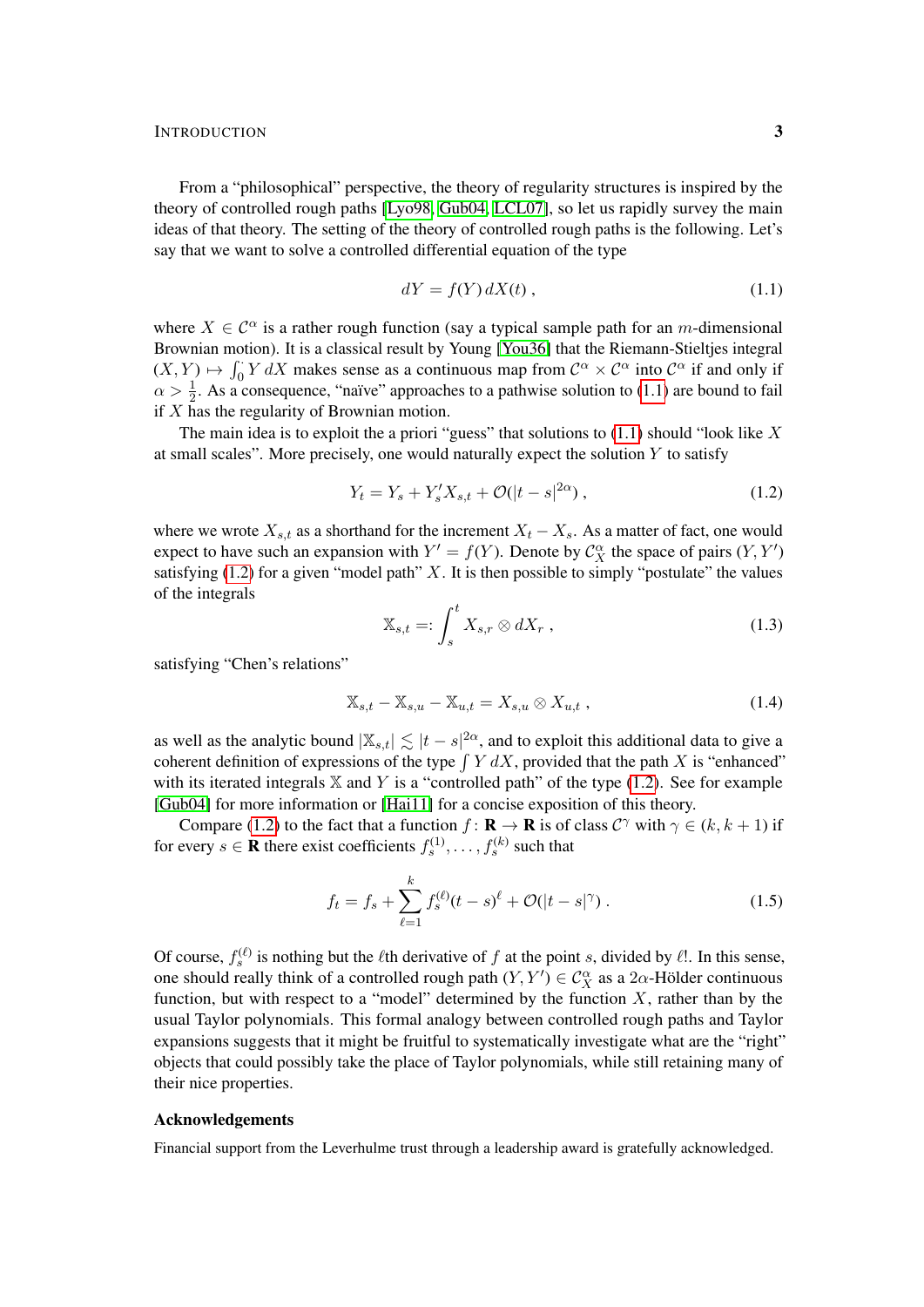#### <span id="page-3-0"></span>2 Definitions and the reconstruction operator

The first step in such an endeavour is to set up an algebraic structure reflecting the properties of Taylor expansions. First of all, such a structure should contain a vector space  $T$  that will contain the coefficients of our expansion. It is natural to assume that  $T$  has a graded structure:  $T = \bigoplus_{\alpha \in A} T_{\alpha}$ , for some set A of possible "homogeneities". For example, in the case of the usual Taylor expansion  $(1.5)$ , it is natural to take for A the set of natural numbers and to have  $T_\ell$  contain the coefficients corresponding to the derivatives of order  $\ell$ . In the case of controlled rough paths however, it is natural to take  $A = \{0, \alpha\}$ , to have again  $T_0$  contain the value of the function Y at any time s, and to have  $T_{\alpha}$  contain the Gubinelli derivative  $Y'_{s}$ . This reflects the fact that the "monomial"  $t \mapsto X_{s,t}$  only vanishes at order  $\alpha$  near  $t = s$ , while the usual monomials  $t \mapsto (t - s)^\ell$  vanish at integer order  $\ell$ .

This however isn't the full algebraic structure describing Taylor-like expansions. Indeed, one of the characteristics of Taylor expansions is that an expansion around some point  $x_0$  can be re-expanded around any other point  $x_1$  by writing

$$
(x - x_0)^m = \sum_{k+\ell=m} \frac{m!}{k!\ell!} (x_1 - x_0)^k \cdot (x - x_1)^{\ell} . \tag{2.1}
$$

(In the case when  $x \in \mathbf{R}^d$ , k,  $\ell$  and m denote multi-indices and  $k! = k_1! \dots k_d!$ .) Somewhat similarly, in the case of controlled rough paths, we have the (rather trivial) identity

<span id="page-3-2"></span><span id="page-3-1"></span>
$$
X_{s_0,t} = X_{s_0,s_1} \cdot 1 + 1 \cdot X_{s_1,t} \tag{2.2}
$$

What is a natural abstraction of this fact? In terms of the coefficients of a "Taylor expansion", the operation of reexpanding around a different point is ultimately just a linear operation from  $\Gamma: T \to T$ , where the precise value of the map  $\Gamma$  depends on the starting point  $x_0$ , the endpoint  $x_1$ , and possibly also on the details of the particular "model" that we are considering. In view of the above examples, it is natural to impose furthermore that  $\Gamma$  has the property that if  $\tau \in T_\alpha$ , then  $\Gamma\tau-\tau \in \bigoplus_{\beta<\alpha}T_\beta$ . In other words, when reexpanding a homogeneous monomial around a different point, the leading order coefficient remains the same, but lower order monomials may appear.

These heuristic considerations can be summarised in the following definition of an abstract object we call a *regularity structure*:

**Definition 2.1** Let  $A \subset \mathbf{R}$  be bounded from below and without accumulation point, and let  $T = \bigoplus_{\alpha \in A} T_{\alpha}$  be a vector space graded by A such that each  $T_{\alpha}$  is a Banach space. Let furthermore G be a group of continuous operators on T such that, for every  $\alpha \in A$ , every  $\Gamma \in G$ , and every  $\tau \in T_\alpha$ , one has  $\Gamma \tau - \tau \in \bigoplus_{\beta < \alpha} T_\beta$ . The triple  $\mathscr{T} = (A, T, G)$  is called a *regularity structure* with *model space* T and *structure group* G.

**Remark 2.2** Given  $\tau \in T$ , we will write  $\|\tau\|_{\alpha}$  for the norm of its component in  $T_{\alpha}$ .

**Remark 2.3** In [\[Hai14\]](#page-30-0) it is furthermore assumed that  $0 \in A$ ,  $T_0 \approx \mathbf{R}$ , and  $T_0$  is invariant under G. This is a very natural assumption which ensures that our regularity structure is at least sufficiently rich to represent constant functions.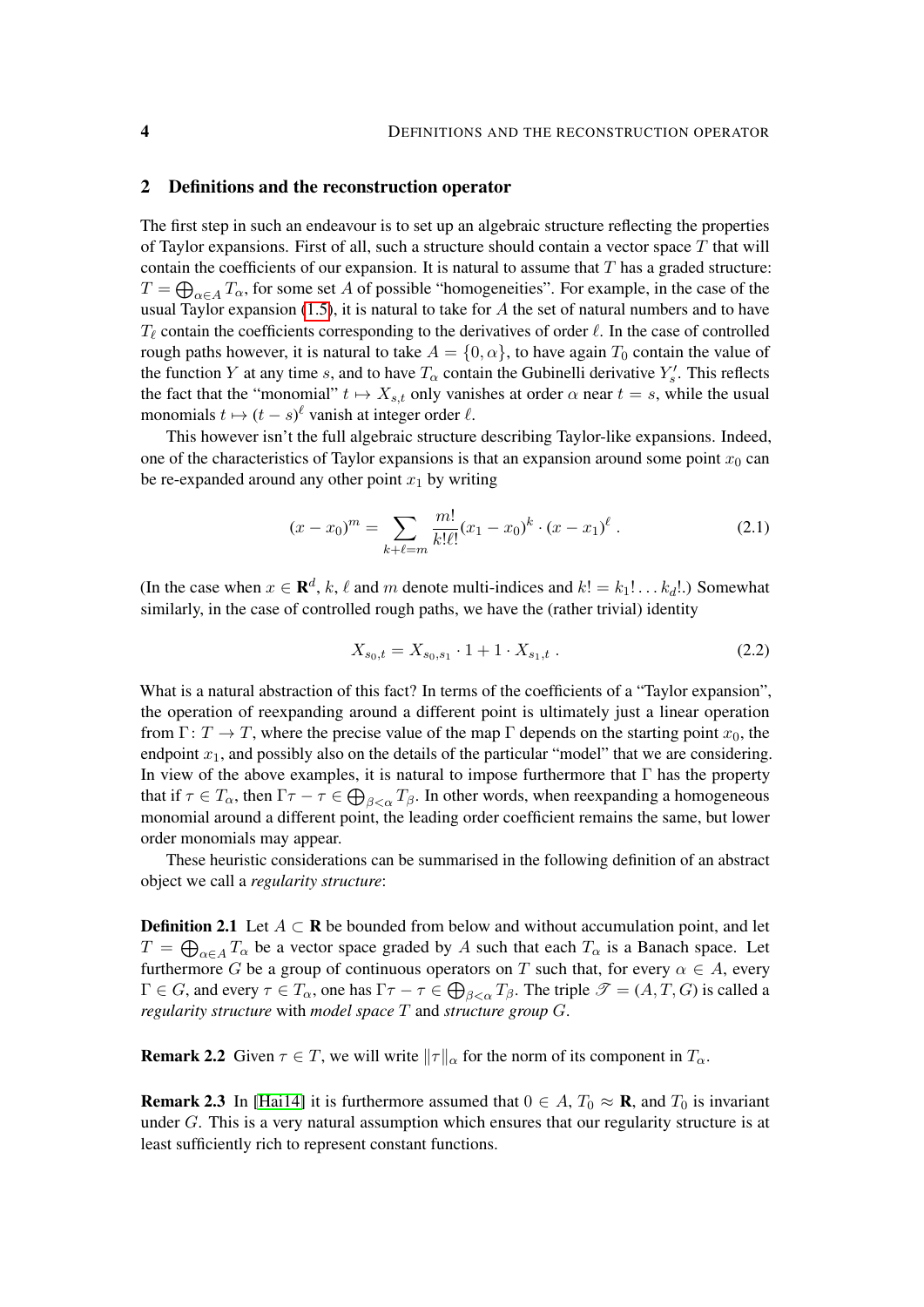**Remark 2.4** In principle, the set  $A$  can be infinite. By analogy with the polynomials, it is then natural to consider T as the set of all formal series of the form  $\sum_{\alpha \in A} \tau_\alpha$ , where only finitely many of the  $\tau_{\alpha}$ 's are non-zero. This also dovetails nicely with the particular form of elements in  $G$ . In practice however we will only ever work with finite subsets of  $A$  so that the precise topology on  $T$  does not matter.

At this stage, a regularity structure is a completely abstract object. It only becomes useful when endowed with a *model*, which is a concrete way of associating to any  $\tau \in T$  and  $x_0 \in \mathbf{R}^d$ , the actual "Taylor polynomial based at  $x_0$ " represented by  $\tau$ . Furthermore, we want elements  $\tau \in T_{\alpha}$  to represent functions (or possibly distributions!) that "vanish at order  $\alpha$ " around the given point  $x_0$ .

Since we would like to allow A to contain negative values and therefore allow elements in T to represent actual distributions, we need a suitable notion of "vanishing at order  $\alpha$ ". We achieve this by considering the size of our distributions, when tested against test functions that are localised around the given point  $x_0$ . Given a test function  $\varphi$  on  $\mathbf{R}^d$ , we write  $\varphi_x^{\lambda}$  as a shorthand for

$$
\varphi_x^{\lambda}(y) = \lambda^{-d} \varphi(\lambda^{-1}(y-x)) \; .
$$

Given  $r > 0$ , we also denote by  $\mathcal{B}_r$  the set of all functions  $\varphi \colon \mathbf{R}^d \to \mathbf{R}$  such that  $\varphi \in \mathcal{C}^r$  with  $\|\varphi\|_{\mathcal{C}^r} \leq 1$  that are furthermore supported in the unit ball around the origin. With this notation, our definition of a model for a given regularity structure  $\mathscr T$  is as follows.

<span id="page-4-1"></span>**Definition 2.5** Given a regularity structure  $\mathscr T$  and an integer  $d \geq 1$ , a *model* for  $\mathscr T$  on  $\mathbb R^d$ consists of maps

<span id="page-4-0"></span>
$$
\Pi: \mathbf{R}^{d} \to \mathcal{L}(T, \mathcal{S}'(\mathbf{R}^{d})) \qquad \Gamma: \mathbf{R}^{d} \times \mathbf{R}^{d} \to G
$$

$$
x \mapsto \Pi_{x} \qquad (x, y) \mapsto \Gamma_{xy}
$$

such that  $\Gamma_{xy}\Gamma_{yz} = \Gamma_{xz}$  and  $\Pi_x\Gamma_{xy} = \Pi_y$ . Furthermore, given  $r > |\inf A|$ , for any compact set  $\mathfrak{K} \subset \mathbf{R}^d$  and constant  $\gamma > 0$ , there exists a constant C such that the bounds

$$
|(\Pi_x \tau)(\varphi_x^{\lambda})| \le C\lambda^{|\tau|} \|\tau\|_{\alpha}, \qquad \|\Gamma_{xy}\tau\|_{\beta} \le C|x-y|^{\alpha-\beta}\|\tau\|_{\alpha}, \tag{2.3}
$$

hold uniformly over  $\varphi \in \mathcal{B}_r$ ,  $(x, y) \in \mathfrak{K}$ ,  $\lambda \in (0, 1]$ ,  $\tau \in T_\alpha$  with  $\alpha \leq \gamma$ , and  $\beta < \alpha$ .

Remark 2.6 In principle, test functions appearing in [\(2.3\)](#page-4-0) should be smooth. It turns out that if these bounds hold for smooth elements of  $\mathcal{B}_r$ , then  $\Pi_r\tau$  can be extended canonically to allow any  $\mathcal{C}^r$  test function with compact support.

**Remark 2.7** The identity  $\Pi_x \Gamma_{xy} = \Pi_y$  reflects the fact that  $\Gamma_{xy}$  is the linear map that takes an expansion around y and turns it into an expansion around x. The first bound in  $(2.3)$  states what we mean precisely when we say that  $\tau \in T_\alpha$  represents a term that vanishes at order  $\alpha$ . (Note that  $\alpha$  can be negative, so that this may actually not vanish at all!) The second bound in [\(2.3\)](#page-4-0) is very natural in view of both [\(2.1\)](#page-3-1) and [\(2.2\)](#page-3-2). It states that when expanding a monomial of order  $\alpha$  around a new point at distance h from the old one, the coefficient appearing in front of lower-order monomials of order  $\beta$  is of order at most  $h^{\alpha-\beta}$ .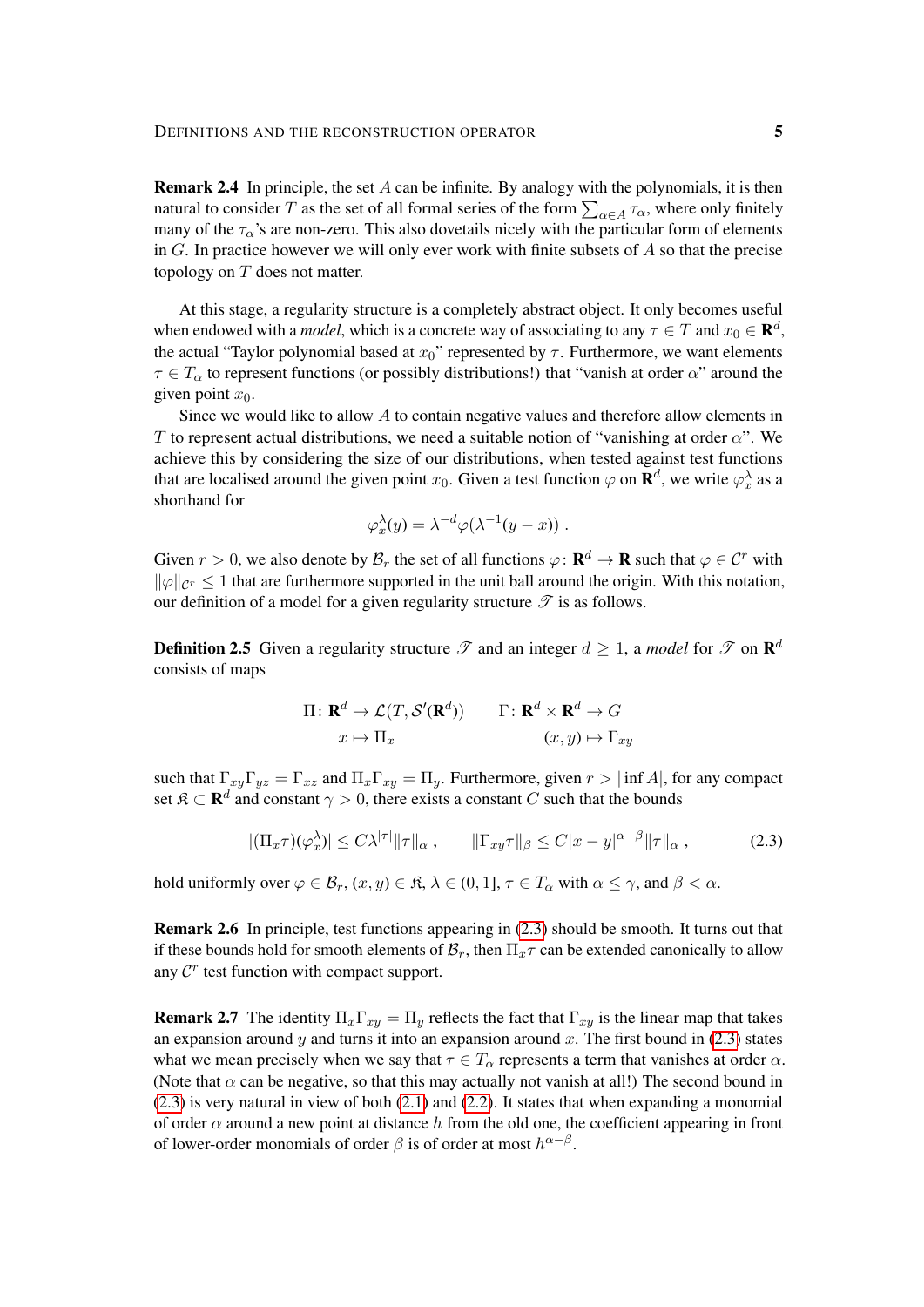**Remark 2.8** In many cases of interest, it is natural to scale the different directions of  $\mathbb{R}^d$  in a different way. This is the case for example when using the theory of regularity structures to build solution theories for parabolic stochastic PDEs, in which case the time direction "counts as" two space directions. To deal with such a situation, one can introduce a scaling  $\mathfrak s$  of  $\mathbb R^d$ , which is just a collection of d mutually prime strictly positive integers and to define  $\varphi_x^{\lambda}$  in such a way that the *i*th direction is scaled by  $\lambda^{5i}$ . In this case, the Euclidean distance between two points should be replaced everywhere by the corresponding scaled distance  $|x|_{\mathfrak{s}} = \sum_i |x_i|^{1/\mathfrak{s}_i}$ . See also [\[Hai14\]](#page-30-0) for more details.

With these definitions at hand, it is then natural to define an equivalent in this context of the space of  $\gamma$ -Hölder continuous functions in the following way.

**Definition 2.9** Given a regularity structure  $\mathscr T$  equipped with a model  $(\Pi, \Gamma)$  over  $\mathbb{R}^d$ , the space  $\mathcal{D}^{\gamma}=\mathcal{D}^{\gamma}(\mathscr{T},\Gamma)$  is given by the set of functions  $f\colon \mathbf{R}^d\to \bigoplus_{\alpha<\gamma}T_{\alpha}$  such that, for every compact set  $\Re$  and every  $\alpha < \gamma$ , the exists a constant C with

<span id="page-5-2"></span>
$$
||f(x) - \Gamma_{xy} f(y)||_{\alpha} \le C|x - y|^{\gamma - \alpha} \tag{2.4}
$$

uniformly over  $x, y \in \mathfrak{K}$ .

The most fundamental result in the theory of regularity structures then states that given  $f \in \mathcal{D}^{\gamma}$  with  $\gamma > 0$ , there exists a *unique* Schwartz distribution  $\mathcal{R}f$  on  $\mathbf{R}^d$  such that, for every  $x \in \mathbf{R}^d$ ,  $\mathcal{R}f$  "looks like  $\Pi_x f(x)$  near x". More precisely, one has

<span id="page-5-0"></span>**Theorem 2.10** Let  $\mathscr T$  be a regularity structure as above and let  $(\Pi, \Gamma)$  a model for  $\mathscr T$  on  $\mathbf{R}^d$ . Then, there exists a unique linear map  $\mathcal{R} \colon \mathcal{D}^{\gamma} \to \mathcal{S}'(\mathbf{R}^{d})$  such that

<span id="page-5-1"></span>
$$
|(\mathcal{R}f - \Pi_x f(x))(\varphi_x^{\lambda})| \lesssim \lambda^{\gamma}, \qquad (2.5)
$$

*uniformly over*  $\varphi \in \mathcal{B}_r$  *and*  $\lambda$  *as before, and locally uniformly in x*.

*Proof.* The proof of the theorem relies on the following fact. Given any  $r > 0$  (but finite!), there exists a function  $\varphi: \mathbf{R}^d \to \mathbf{R}$  with the following properties:

- (1) The function  $\varphi$  is of class  $\mathcal{C}^r$  and has compact support.
- (2) For every polynomial P of degree r, there exists a polynomial  $\hat{P}$  of degree r such that, for every  $x \in \mathbf{R}^d$ , one has  $\sum_{y \in \mathbf{Z}^d} \hat{P}(y) \varphi(x - y) = P(x)$ .
- (3) One has  $\int \varphi(x)\varphi(x-y) dx = \delta_{y,0}$  for every  $y \in \mathbb{Z}^d$ .
- (4) There exist coefficients  $\{a_k\}_{k\in\mathbb{Z}^d}$  such that  $2^{-d/2}\varphi(x/2) = \sum_{k\in\mathbb{Z}^d} a_k\varphi(x-k)$ .

The existence of such a function  $\varphi$  is highly non-trivial. This is actually equivalent to the existence of a wavelet basis consisting of  $C<sup>r</sup>$  functions with compact support, a proof of which was first obtained by Daubechies in her seminal article [\[Dau88\]](#page-30-14). From now on, we take the existence of such a function  $\varphi$  as a given for some  $r > |\inf A|$ . We also set  $\Lambda^n = 2^{-n} \mathbb{Z}^d$  and, for  $y \in \Lambda^n$ , we set  $\varphi_y^n(x) = 2^{nd/2} \varphi(2^n(x-y))$ . Here, the normalisation is chosen in such a way that the set  $\{\varphi^n_y\}_{y \in \Lambda^n}$  is again orthonormal in  $L^2$ . We then denote by  $V_n \subset \mathcal{C}^r$  the linear span of  $\{\varphi_y^n\}_{y \in \Lambda^n}$ , so that, by the property (4) above, one has  $V_0 \subset V_1 \subset V_2 \subset \ldots$  We furthermore denote by  $\hat{V}_n$  the  $L^2$ -orthogonal complement of  $V_{n-1}$  in  $V_n$ , so that  $V_n = V_0 \oplus \hat{V}_1 \oplus \ldots \oplus \hat{V}_n$ . In order to keep notations compact, it will also be convenient to define the coefficients  $a_k^n$  with  $k \in \Lambda^n$  by  $a_k^n = a_{2^n k}$ .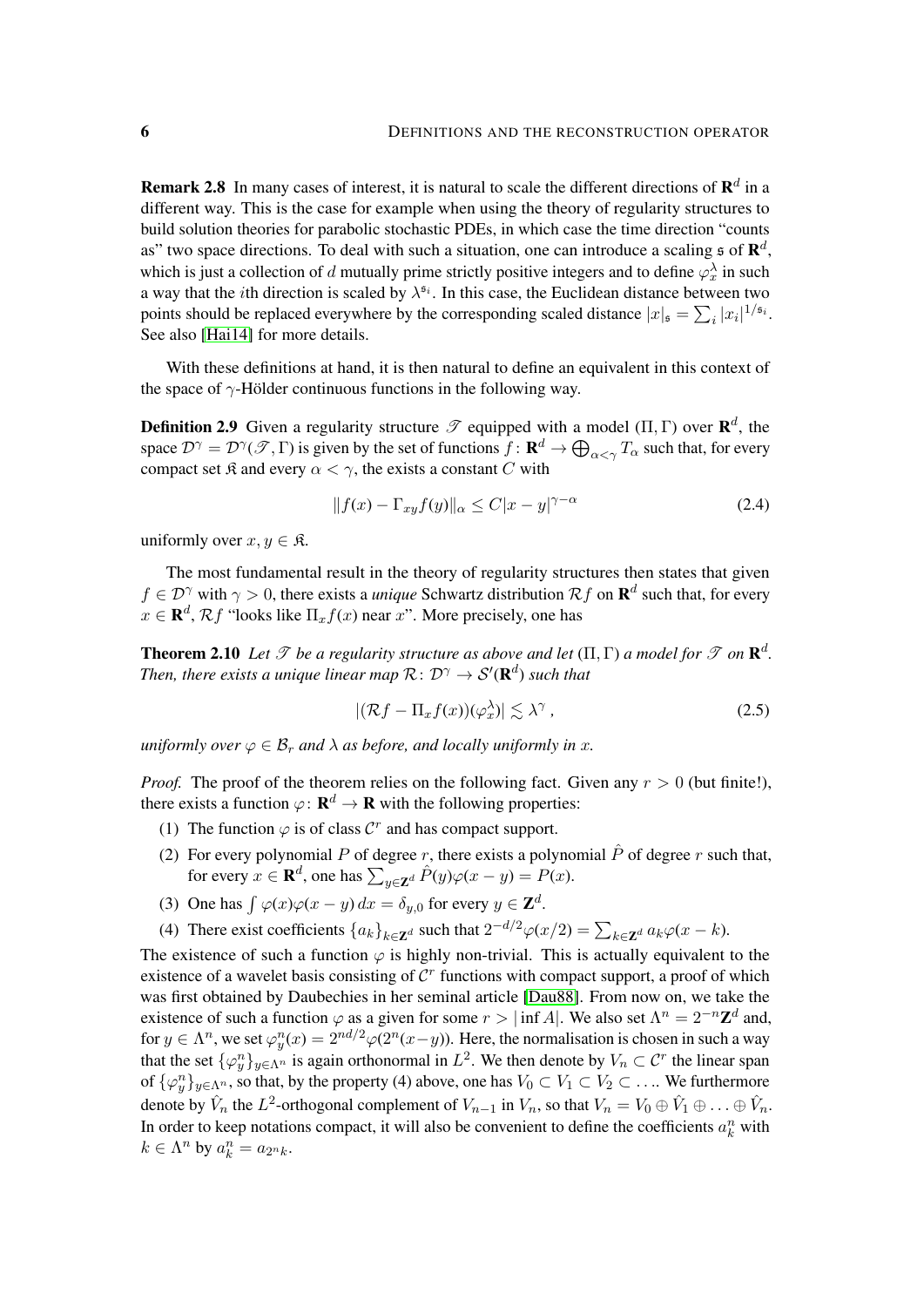## DEFINITIONS AND THE RECONSTRUCTION OPERATOR 7

With these notations at hand, we then define a sequence of linear operators  $\mathcal{R}^n$ :  $\mathcal{D}^{\gamma} \to \mathcal{C}^r$ by

$$
(\mathcal{R}^n f)(y) = \sum_{x \in \Lambda^n} (\Pi_x f(x)) (\varphi_x^n) \varphi_x^n(y) .
$$

We claim that there then exists a Schwartz distribution  $\mathcal{R}f$  such that, for every compactly supported test function  $\psi$  of class  $\mathcal{C}^r$ , one has  $\langle \mathcal{R}^n f, \psi \rangle \to (\mathcal{R}f)(\psi)$ , and that  $\mathcal{R}f$  furthermore satisfies the properties stated in the theorem.

Let us first consider the size of the components of  $\mathcal{R}^{n+1}f - \mathcal{R}^nf$  in  $V_n$ . Given  $x \in \Lambda^n$ , we make use of properties (3-4), so that

$$
\langle \mathcal{R}^{n+1}f - \mathcal{R}^n f, \varphi_x^n \rangle = \sum_{k \in \Lambda^{n+1}} a_k^n \langle \mathcal{R}^{n+1}f, \varphi_{x+k}^{n+1} \rangle - (\Pi_x f(x))(\varphi_x^n)
$$
  
\n
$$
= \sum_{k \in \Lambda^{n+1}} a_k^n (\Pi_{x+k} f(x+k))(\varphi_{x+k}^{n+1}) - (\Pi_x f(x))(\varphi_x^n)
$$
  
\n
$$
= \sum_{k \in \Lambda^{n+1}} a_k^n ((\Pi_{x+k} f(x+k))(\varphi_{x+k}^{n+1}) - (\Pi_x f(x))(\varphi_{x+k}^{n+1}))
$$
  
\n
$$
= \sum_{k \in \Lambda^{n+1}} a_k^n (\Pi_{x+k} (f(x+k) - \Gamma_{x+k,x} f(x)))(\varphi_{x+k}^{n+1}),
$$

where we used the algebraic relations between  $\Pi_x$  and  $\Gamma_{xy}$  to obtain the last identity. Since only finitely many of the coefficients  $a_k$  are non-zero, it follows from the definition of  $\mathcal{D}^{\gamma}$  that for the non-vanishing terms in this sum we have the bound

$$
||f(x+k)-\Gamma_{x+k,x}f(x)||_{\alpha} \lesssim 2^{-n(\gamma-\alpha)},
$$

uniformly over  $n \geq 0$  and x in any compact set. Furthermore, for any  $\tau \in T_{\alpha}$ , it follows from the definition of a model that one has the bound

<span id="page-6-0"></span>
$$
|(\Pi_x \tau)(\varphi_x^n)| \lesssim 2^{-\alpha n - \frac{nd}{2}},
$$

again uniformly over  $n \geq 0$  and x in any compact set. Here, the additional factor  $2^{-\frac{nd}{2}}$  comes from the fact that the functions  $\varphi_x^n$  are normalised in  $L^2$  rather than  $L^1$ . Combining these two bounds, we immediately obtain that

$$
|\langle \mathcal{R}^{n+1} f - \mathcal{R}^n f, \varphi_x^n \rangle| \lesssim 2^{-\gamma n - \frac{nd}{2}}, \tag{2.6}
$$

uniformly over  $n \geq 0$  and x in compact sets. Take now a test function  $\psi \in \mathcal{C}^r$  with compact support and let us try to estimate  $\langle \mathcal{R}^{n+1}f - \mathcal{R}^nf, \psi \rangle$ . Since  $\mathcal{R}^{n+1}f - \mathcal{R}^nf \in V_{n+1}$ , we can decompose it into a part  $\delta \mathcal{R}^n f \in V_n$  and a part  $\hat{\delta} \mathcal{R}^n f \in \hat{V}_{n+1}$  and estimate both parts separately. Regarding the part in  $V_n$ , we have

$$
|\langle \delta \mathcal{R}^n f, \psi \rangle| = \Big| \sum_{x \in \Lambda^{n+1}} \langle \delta \mathcal{R}^n f, \varphi_x^n \rangle \langle \varphi_x^n, \psi \rangle \Big| \lesssim 2^{-\gamma n - \frac{nd}{2}} \sum_{x \in \Lambda^{n+1}} |\langle \varphi_x^n, \psi \rangle| , \tag{2.7}
$$

where we made use of the bound  $(2.6)$ . At this stage we use the fact that, due to the boundedness of  $\psi$ , we have  $|\langle \varphi_x^n, \psi \rangle| \lesssim 2^{-nd/2}$ . Furthermore, thanks to the boundedness of the support of  $\psi$ , the number of non-vanishing terms appearing in this sum is bounded by  $2^{nd}$ , so that we eventually obtain the bound

<span id="page-6-2"></span><span id="page-6-1"></span>
$$
|\langle \delta \mathcal{R}^n f, \psi \rangle| \lesssim 2^{-\gamma n} \,. \tag{2.8}
$$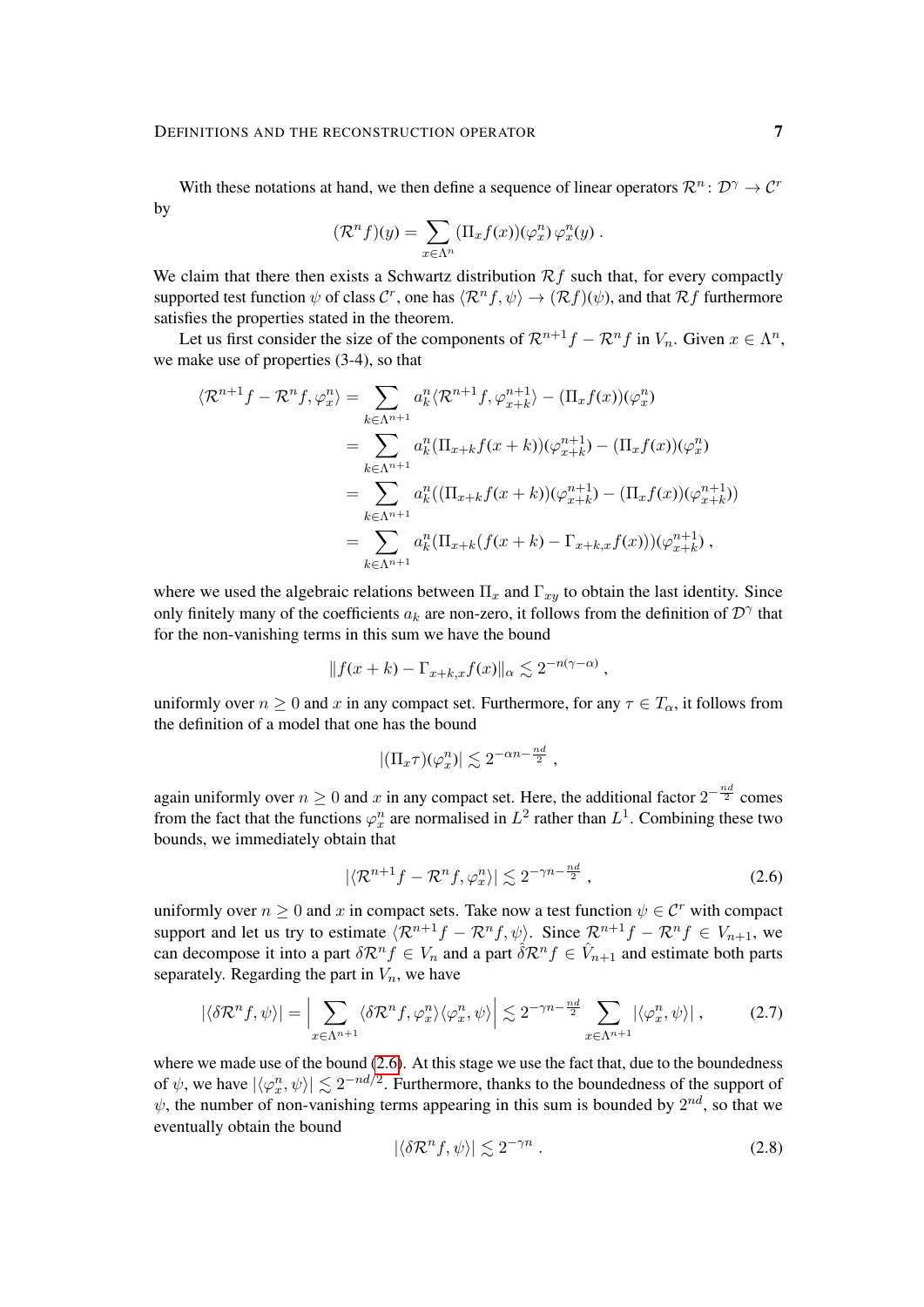Regarding the second term, we use the standard fact coming from wavelet analysis [\[Mey92\]](#page-30-15) that a basis of  $\hat{V}_{n+1}$  can be obtained in the same way as the basis of  $V_n$ , but replacing the function  $\varphi$  by functions  $\hat{\varphi}$  from some finite set  $\Phi$ . In other words,  $\hat{V}_{n+1}$  is the linear span of  $\{\hat{\varphi}_x^n\}_{x \in \Lambda^n; \hat{\varphi} \in \Phi}$ . Furthermore, as a consequence of property (2), the functions  $\hat{\varphi} \in \Phi$  all have the property that

<span id="page-7-2"></span>
$$
\int \hat{\varphi}(x) P(x) dx = 0 , \qquad (2.9)
$$

for any polynomial  $P$  of degree less or equal to  $r$ . In particular, this shows that one has the bound

$$
|\langle \hat{\varphi}^n_x, \psi \rangle| \lesssim 2^{-\frac{nd}{2}-nr} .
$$

As a consequence, one has

$$
|\langle \hat{\delta} \mathcal{R}^n f, \psi \rangle| = \Big| \sum_{\substack{x \in \Lambda^n \\ \hat{\varphi} \in \Phi}} \langle \mathcal{R}^{n+1} f, \hat{\varphi}^n_x \rangle \langle \hat{\varphi}^n_x, \psi \rangle \Big| \lesssim 2^{-\frac{nd}{2} - nr} \Big| \sum_{\substack{x \in \Lambda^n \\ \hat{\varphi} \in \Phi}} \langle \mathcal{R}^{n+1} f, \hat{\varphi}^n_x \rangle \Big|.
$$

At this stage, we note that, thanks to the definition of  $\mathcal{R}^{n+1}$  and the bounds on the model (Π, Γ), we have  $|\langle \mathcal{R}^{n+1}f, \hat{\varphi}_x^n \rangle| \lesssim 2^{-\frac{nd}{2}-\alpha_0 n}$ , where  $\alpha_0 = \inf A$ , so that  $|\langle \hat{\delta} \mathcal{R}^n f, \psi \rangle| \lesssim 2^{-nr-\alpha_0 n}$ . Combining this with [\(2.8\)](#page-6-1), we see that one has indeed  $\mathcal{R}^n f \to \mathcal{R} f$  for some Schwartz distribution  $\mathcal{R}f$ .

It remains to show that the bound [\(2.5\)](#page-5-1) holds. For this, given a distribution  $\eta \in C^{\alpha}$  for some  $\alpha > -r$ , we first introduce the notation

<span id="page-7-1"></span>
$$
\mathcal{P}_n \eta = \sum_{x \in \Lambda^n} \eta(\varphi^n_x) \varphi^n_x , \qquad \hat{\mathcal{P}}_n \eta = \sum_{\hat{\varphi} \in \Phi} \sum_{x \in \Lambda^n} \eta(\hat{\varphi}^n_x) \hat{\varphi}^n_x .
$$

We also choose an integer value  $n \geq 0$  such that  $2^{-n} \sim \lambda$  and we write

$$
\mathcal{R}f - \Pi_x f(x) = \mathcal{R}^n f - \mathcal{P}_n \Pi_x f(x) + \sum_{m \ge n} (\mathcal{R}^{m+1} f - \mathcal{R}^m f - \hat{\mathcal{P}}_m \Pi_x f(x))
$$
  
=  $\mathcal{R}^n f - \mathcal{P}_n \Pi_x f(x) + \sum_{m \ge n} (\hat{\delta} \mathcal{R}^m f - \hat{\mathcal{P}}_m \Pi_x f(x)) + \sum_{m \ge n} \delta \mathcal{R}^m f.$  (2.10)

We then test these terms against  $\psi_x^{\lambda}$  and we estimate the resulting terms separately. For the first term, we have the identity

$$
(\mathcal{R}^n f - \mathcal{P}_n \Pi_x f(x))(\psi_x^{\lambda}) = \sum_{y \in \Lambda^n} (\Pi_y f(y) - \Pi_x f(x))(\varphi_y^n) \langle \varphi_y^n, \psi_x^{\lambda} \rangle. \tag{2.11}
$$

We have the bound  $|\langle \varphi^n_y, \psi^{\lambda}_x \rangle| \lesssim \lambda^{-d} 2^{-dn/2} \sim 2^{dn/2}$ . Since one furthermore has  $|y-x| \lesssim \lambda$ for all non-vanishing terms in the sum, one also has similarly to before

<span id="page-7-3"></span><span id="page-7-0"></span>
$$
|(\Pi_y f(y) - \Pi_x f(x))(\varphi_y^n)| \lesssim \sum_{\alpha < \gamma} \lambda^{\gamma - \alpha} 2^{-\frac{dn}{2} - \alpha n} \sim 2^{-\frac{dn}{2} - \gamma n} \,. \tag{2.12}
$$

Since only finitely many (independently of  $n$ ) terms contribute to the sum in [\(2.11\)](#page-7-0), it is indeed bounded by a constant proportional to  $2^{-\gamma n} \sim \lambda^{\gamma}$  as required.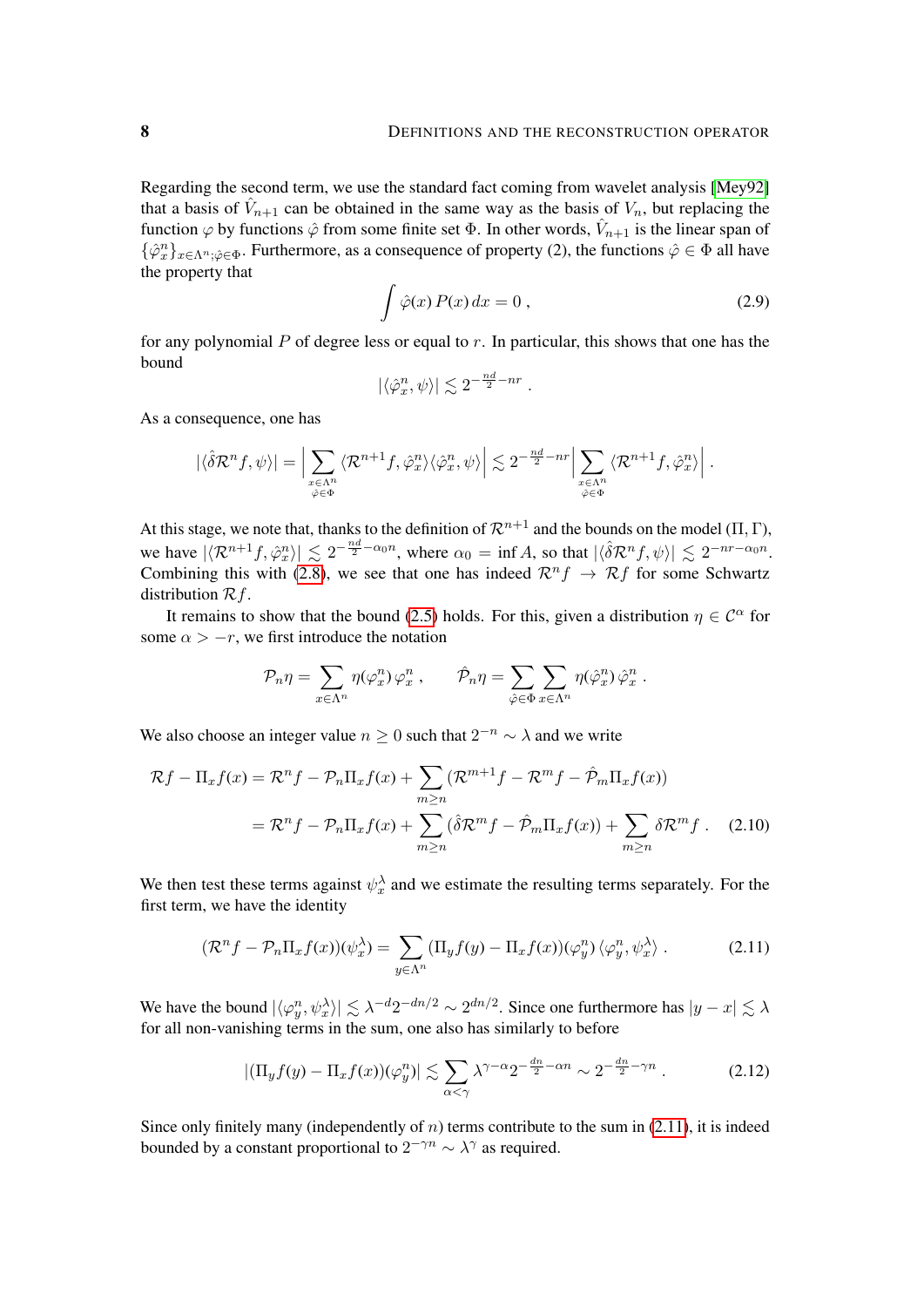We now turn to the second term in [\(2.10\)](#page-7-1), where we consider some fixed value  $m \ge n$ . We rewrite this term very similarly to before as

$$
(\hat{\delta}\mathcal{R}^m f - \hat{\mathcal{P}}_m \Pi_x f(x))(\psi_x^{\lambda}) = \sum_{\hat{\varphi} \in \Phi} \sum_{y,z} (\Pi_y f(y) - \Pi_x f(x))(\varphi_y^{m+1}) \langle \varphi_y^{m+1}, \hat{\varphi}_z^m \rangle \langle \hat{\varphi}_z^m, \psi_x^{\lambda} \rangle,
$$

where the sum runs over  $y \in \Lambda^{m+1}$  and  $z \in \Lambda^m$ . This time, we use the fact that by the property [\(2.9\)](#page-7-2) of the wavelets  $\hat{\varphi}$ , one has the bound

$$
|\langle \hat{\varphi}_z^m, \psi_x^{\lambda} \rangle| \lesssim \lambda^{-d-r} 2^{-rm - \frac{md}{2}}, \qquad (2.13)
$$

and the  $L^2$ -scaling implies that  $|\langle \varphi_y^{m+1}, \hat{\varphi}_z^{m} \rangle| \lesssim 1$ . Furthermore, for each  $z \in \Lambda^m$ , only finitely many elements  $y \in \Lambda^{m+1}$  contribute to the sum, and these elements all satisfy  $|y - z| \lesssim 2^{-m}$ . Bounding the first factor as in [\(2.12\)](#page-7-3) and using the fact that there are of the order of  $\lambda^d 2^{md}$ terms contributing for every fixed  $m$ , we thus see that the contribution of the second term in [\(2.10\)](#page-7-1) is bounded by

$$
\sum_{m\geq n}\lambda^d 2^{md}\sum_{\alpha<\gamma}\lambda^{\gamma-\alpha-d-r}2^{-dm-\alpha m-rm}\sim \sum_{\alpha<\gamma}\lambda^{\gamma-\alpha-r}\sum_{m\geq n}2^{-\alpha m-rm}\sim \lambda^\gamma\;.
$$

For the last term in [\(2.10\)](#page-7-1), we combine [\(2.7\)](#page-6-2) with the bound  $|\langle \varphi_y^m, \psi_x^{\lambda} \rangle| \lesssim \lambda^{-d} 2^{-dm/2}$  and the fact that there are of the order of  $\lambda^d 2^{-md}$  terms appearing in the sum [\(2.7\)](#page-6-2) to conclude that the mth summand is bounded by a constant proportional to  $2^{-\gamma m}$ . Summing over m yields again the desired bound and concludes the proof.  $\Box$ 

**Remark 2.11** Note that the space  $\mathcal{D}^{\gamma}$  depends crucially on the choice of model ( $\Pi$ ,  $\Gamma$ ). As a consequence, the reconstruction operator  $R$  itself also depends on that choice. However, the map  $(\Pi, \Gamma, f) \mapsto \mathcal{R}f$  turns out to be locally Lipschitz continuous provided that the distance between  $(\Pi, \Gamma, f)$  and  $(\overline{\Pi}, \overline{\Gamma}, \overline{f})$  is given by the smallest constant  $\rho$  such that

$$
||f(x) - \bar{f}(x) - \Gamma_{xy}f(y) + \bar{\Gamma}_{xy}\bar{f}(y)||_{\alpha} \leq \varrho |x - y|^{\gamma - \alpha} ,
$$
  

$$
|(\Pi_x \tau - \bar{\Pi}_x \tau)(\varphi_x^{\lambda})| \leq \varrho \lambda^{\alpha} ||\tau||,
$$
  

$$
||\Gamma_{xy} \tau - \bar{\Gamma}_{xy} \tau||_{\beta} \leq \varrho |x - y|^{\alpha - \beta} ||\tau||.
$$

Here, in order to obtain bounds on  $(\mathcal{R}f - \bar{\mathcal{R}}f)(\psi)$  for some smooth compactly supported test function  $\psi$ , the above bounds should hold uniformly for x and y in a neighbourhood of the support of  $\psi$ . The proof that this stronger continuity property also holds is actually crucial when showing that sequences of solutions to mollified equations all converge to the same limiting object. However, its proof is somewhat more involved which is why we chose not to give it here.

<span id="page-8-1"></span>**Remark 2.12** In the particular case where  $\Pi_x \tau$  happens to be a continuous function for every  $\tau \in T$  (and every  $x \in \mathbf{R}^d$ ),  $\mathcal{R}f$  is also a continuous function and one has the identity

<span id="page-8-0"></span>
$$
(\mathcal{R}f)(x) = (\Pi_x f(x))(x) . \tag{2.14}
$$

This can be seen from the fact that

$$
(\mathcal{R}f)(y) = \lim_{n \to \infty} (\mathcal{R}^n f)(y) = \lim_{n \to \infty} \sum_{x \in \Lambda^n} (\Pi_x f(x)) (\varphi_x^n) \varphi_x^n(y) .
$$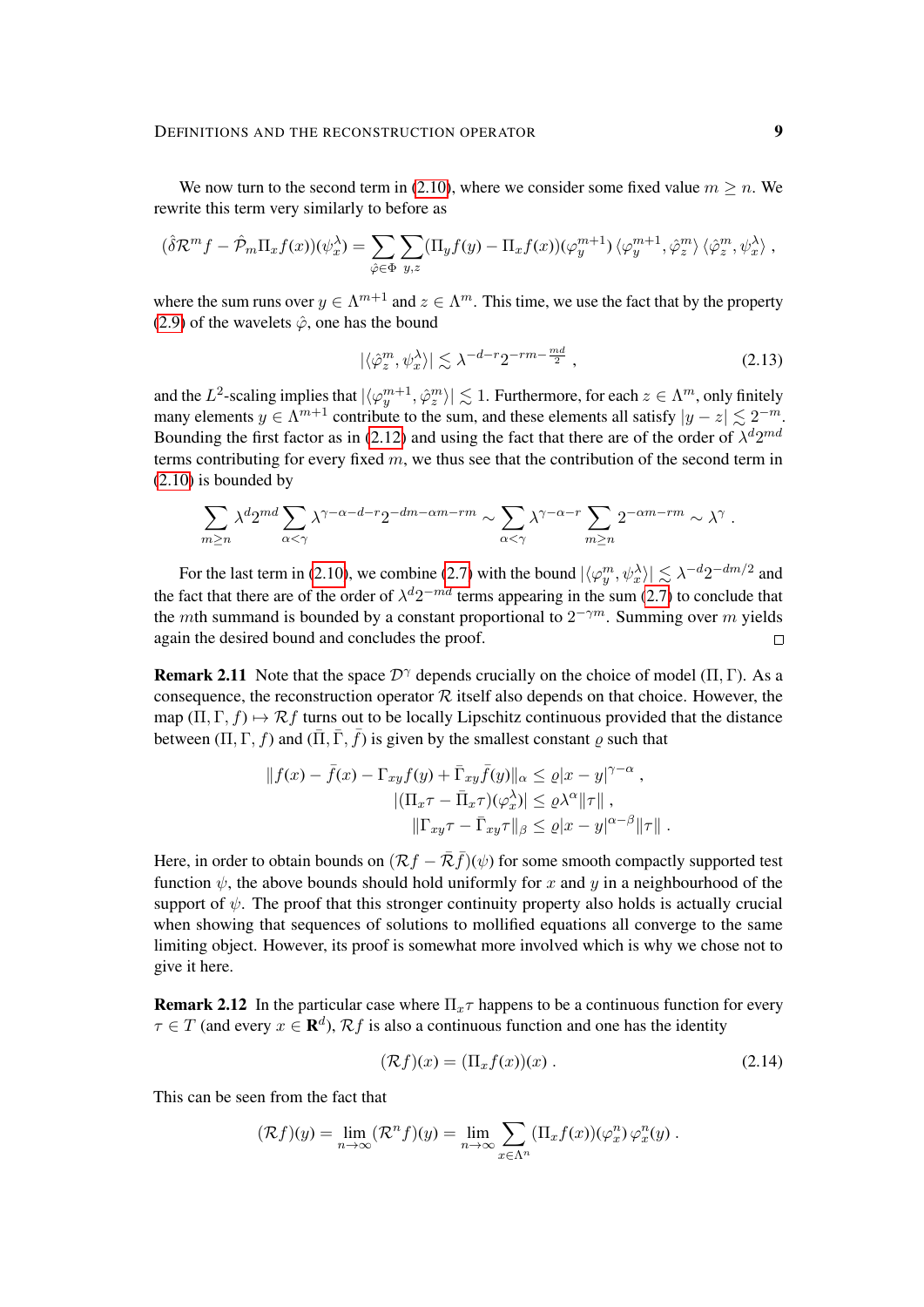Indeed, our assumptions imply that the function  $(x, z) \mapsto (\Pi_x f(x))(z)$  is jointly continuous and since the non-vanishing terms in the above sum satisfy  $|x - y| \lesssim 2^{-n}$ , one has  $2^{dn/2}(\Pi_x f(x))(\varphi_x^n) \approx (\Pi_y f(y))(y)$  for large *n*. Since furthermore  $\sum_{x \in \Lambda^n} \varphi_x^n(y) = 2^{dn/2}$ , the claim follows.

## <span id="page-9-0"></span>3 Examples of regularity structures

#### <span id="page-9-1"></span>3.1 The polynomial structure

It should by now be clear how the structure given by the usual Taylor polynomials fits into this framework. A natural way of setting it up is to take for  $T$  the space of all abstract polynomials in d commuting variables, denoted by  $X_1, \ldots, X_d$ , and to postulate that  $T_k$  consists of the linear span of monomials of degree  $k$ . As an abstract group, the structure group  $G$  is then given by  $\mathbf{R}^d$  endowed with addition as its group operation, which acts onto T via  $\Gamma_h X^k = (X - h)^k$ , where  $h \in \mathbf{R}^d$  and we use the notation  $X^k$  as a shorthand for  $X_1^{k_1} \cdots X_d^{k_d}$  for any multiindex k.

The canonical polynomial model is then given by

$$
(\Pi_x X^k)(y) = (y - x)^k, \qquad \Gamma_{xy} = \Gamma_{y-x} .
$$

We leave it as an exercise to the reader to verify that this does indeed satisfy the bounds and relations of Definition [2.5.](#page-4-1)

In the particular case of the canonical polynomial model and for  $\gamma \notin \mathbb{N}$ , the spaces  $\mathcal{D}^{\gamma}$  then coincide precisely with the usual Hölder spaces  $C^{\gamma}$ . In the case of integer values, this should be interpreted as bounded functions for  $\gamma = 0$ , Lipschitz continuous functions for  $\gamma = 1$ , etc.

## 3.2 Controlled rough paths

Let us see now how the theory of controlled rough paths can be reinterpreted in the light of this theory. For given  $\alpha \in (\frac{1}{3})$  $\frac{1}{3}, \frac{1}{2}$  $\frac{1}{2}$ ) and  $n \ge 1$ , we can define a regularity structure  $\mathscr{T}$  by setting  $A = {\alpha - 1, 2\alpha - 1, 0, \alpha}$ . We furthermore take for  $T_0$  a copy of **R** with unit vector 1, for  $T_\alpha$  and  $T_{\alpha-1}$  a copy of  $\mathbf{R}^n$  with respective unit vectors  $\mathbb{W}_j$  and  $\Xi_j$ , and for  $T_{2\alpha-1}$  a copy of  $\mathbf{R}^{n \times n}$  with unit vectors  $\mathbb{W}_j \Xi_i$ . The structure group G is taken to be isomorphic to  $\mathbf{R}^n$  and, for  $x \in \mathbb{R}^n$ , it acts on T via

$$
\Gamma_x \mathbf{1} = \mathbf{1} , \qquad \Gamma_x \Xi_i = \Xi_i , \qquad \Gamma_x \mathbb{W}_i = \mathbb{W}_i - x^i \mathbf{1} , \qquad \Gamma_x (\mathbb{W}_j \Xi_i) = \mathbb{W}_j \Xi_i - x^j \Xi_i .
$$

Let now  $\mathbf{X} = (X, \mathbb{X})$  be an  $\alpha$ -Hölder continuous rough path with values in  $\mathbf{R}^n$ . In other words, the functions  $X$  and  $X$  are as in the introduction, satisfying the relation [\(1.4\)](#page-2-3) and the analytic bounds  $|X_t - X_s| \lesssim |t - s|^\alpha$ ,  $|\mathbb{X}_{s,t}| \lesssim |t - s|^{2\alpha}$ . It turns out that this defines a model for  $\mathcal{I}$ in the following way (recall that  $X_{s,t}$  is a shorthand for  $X_t - X_s$ ):

Lemma 3.1 *Given an* α*-Holder continuous rough path ¨* X*, one can define a model for* T *on* **R** by setting  $\Gamma_{su} = \Gamma_{X_{s,u}}$  and

$$
\begin{aligned} (\Pi_s \mathbf{1})(t) &= 1 \,, & (\Pi_s \mathbb{W}_j)(t) &= X_{s,t}^j \\ (\Pi_s \Xi_j)(\psi) &= \int \psi(t) \, dX_t^j \,, & (\Pi_s \mathbb{W}_j \Xi_i)(\psi) &= \int \psi(t) \, dX_{s,t}^{i,j} \,. \end{aligned}
$$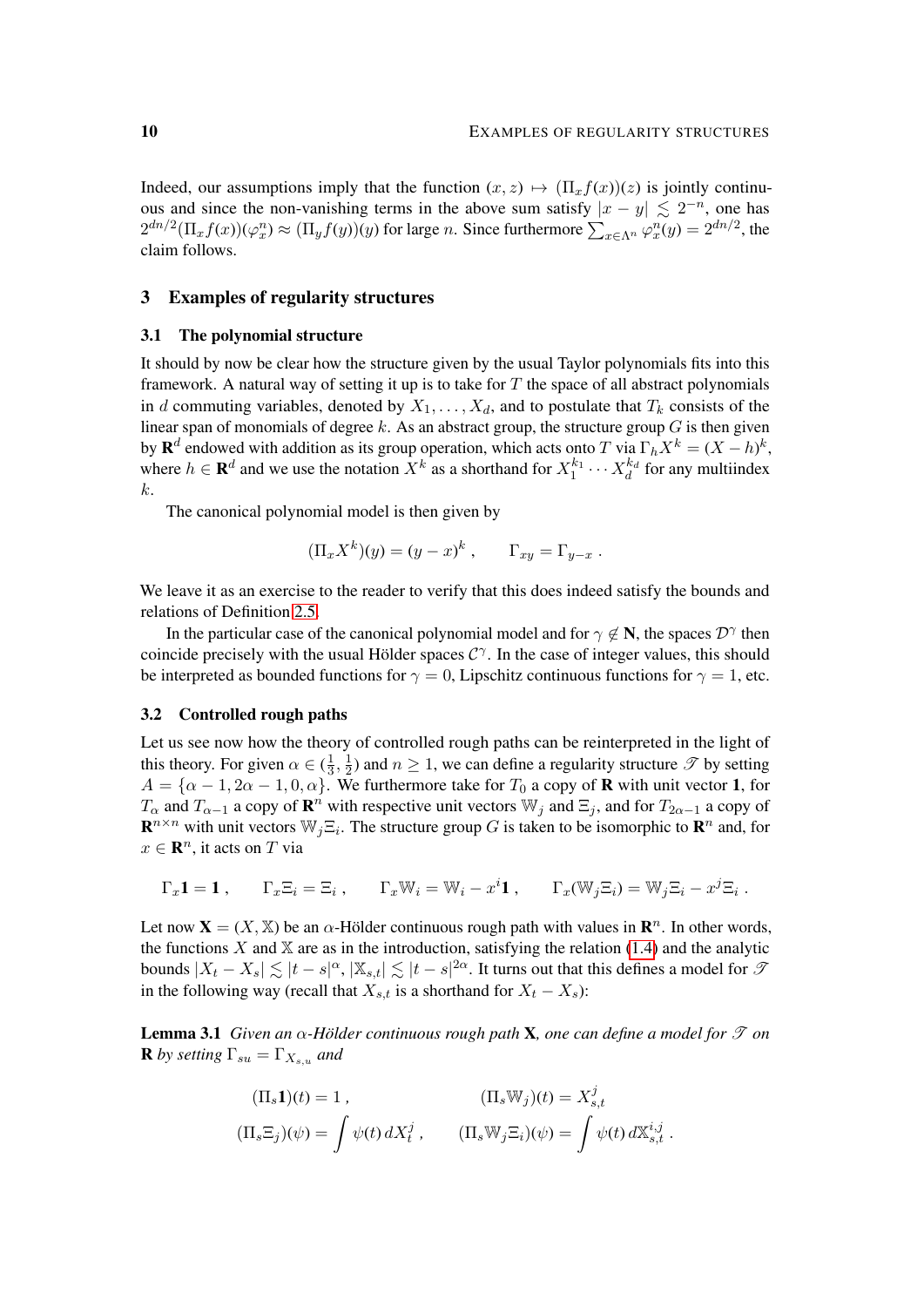*Here, both integrals are perfectly well-defined Riemann integrals, with the differential in the* second case taken with respect to the variable  $t.$  Given a controlled rough path  $(Y, Y') \in \mathcal{C}^\alpha_X$ *as in [\(1.2\)](#page-2-1), this then defines an element*  $\hat{Y} \in \mathcal{D}^{2\alpha}$  *by setting* 

$$
\hat{Y}(s) = Y(s)\mathbf{1} + Y_i'(s)\,\mathbb{W}_i,
$$

*with summation over* i *implied.*

*Proof.* We first check that the algebraic properties of Definition [2.5](#page-4-1) are satisfied. It is clear that  $\Gamma_{su}\Gamma_{ut} = \Gamma_{st}$  and that  $\Pi_s\Gamma_{su}\tau = \Pi_u\tau$  for  $\tau \in \{1, \mathbb{W}_j, \Xi_j\}$ . Regarding  $\mathbb{W}_j\Xi_i$ , we differentiate Chen's relations [\(1.4\)](#page-2-3) which yields the identity

$$
d\mathbb{X}_{s,t}^{i,j} = d\mathbb{X}_{u,t}^{i,j} + X_{s,u}^i dX_t^j.
$$

The last missing algebraic relation then follows at once. The required analytic bounds follow immediately from the definition of the rough path space  $\mathcal{D}^{\alpha}$ .

Regarding the function  $\hat{Y}$  defined in the statement, we have

$$
\|\hat{Y}(s) - \Gamma_{su}\hat{Y}(u)\|_{0} = |Y(s) - Y(u) + Y'_{i}(u)X^{i}_{s,u}|,
$$
  

$$
\|\hat{Y}(s) - \Gamma_{su}\hat{Y}(u)\|_{\alpha} = |Y'(s) - Y'(u)|,
$$

so that the condition [\(2.4\)](#page-5-2) with  $\gamma = 2\alpha$  does indeed coincide with the definition of a controlled rough path given in the introduction.  $\Box$ 

In this context, the reconstruction theorem allows us to define an integration operator with respect to  $W$ . We can formulate this as follows where one should really think of  $Z$  as providing a consistent definition of what one means by  $\int Y dX^j$ .

<span id="page-10-0"></span>**Lemma 3.2** *In the same context as above, let*  $\alpha \in (\frac{1}{3})$  $\frac{1}{3}, \frac{1}{2}$  $\frac{1}{2}$ ), and consider  $\hat{Y} \in \mathcal{D}^{2\alpha}$  built as *above from a controlled rough path. Then, the map*  $\overline{Y} \Xi_i$  *given by* 

$$
(\hat{Y}\Xi_j)(s) = Y(s)\Xi_j + Y_i'(s)\,\mathbb{W}_i\Xi_j
$$

*belongs to* D3α−<sup>1</sup> *. Furthermore, there exists a function* Z *such that, for every smooth test function* ψ*, one has*

$$
(\mathcal{R}\hat{Y}\Xi_j)(\psi)=\int \psi(t)\,dZ(t)\,,
$$

and such that  $Z_{s,t} = Y(s) X_{s,t}^j + Y_i'(s) X_{s,t}^{i,j} + \mathcal{O}(|t-s|^{3\alpha}).$ 

*Proof.* The fact that  $\hat{Y} \Xi_i \in \mathcal{D}^{3\alpha-1}$  is an immediate consequence of the definitions. Since  $\alpha > \frac{1}{3}$  by assumption, we can apply the reconstruction theorem to it, from which it follows that there exists a unique distribution  $\eta$  such that, if  $\psi$  is a smooth compactly supported test function, one has

$$
\eta(\psi_s^{\lambda}) = \int \psi_s^{\lambda}(t) Y(s) dX_t^{j} + \int \psi_s^{\lambda}(t) Y_i'(s) dX_{s,t}^{i,j} + \mathcal{O}(\lambda^{3\alpha - 1}).
$$

By a simple approximation argument, it turns out that one can take for  $\psi$  the indicator function of the interval [0, 1], so that

$$
\eta(\mathbf{1}_{[s,t]}) = Y(s) X_{s,t}^j + Y_t'(s) X_{s,t}^{i,j} + \mathcal{O}(|t-s|^{3\alpha}).
$$

Here, the reason why one obtains an exponent  $3\alpha$  rather than  $3\alpha - 1$  is that it is really  $|t - s|^{-1} \mathbf{1}_{[s,t]}$  that scales like an approximate  $\delta$ -distribution as  $t \to s$ .  $\Box$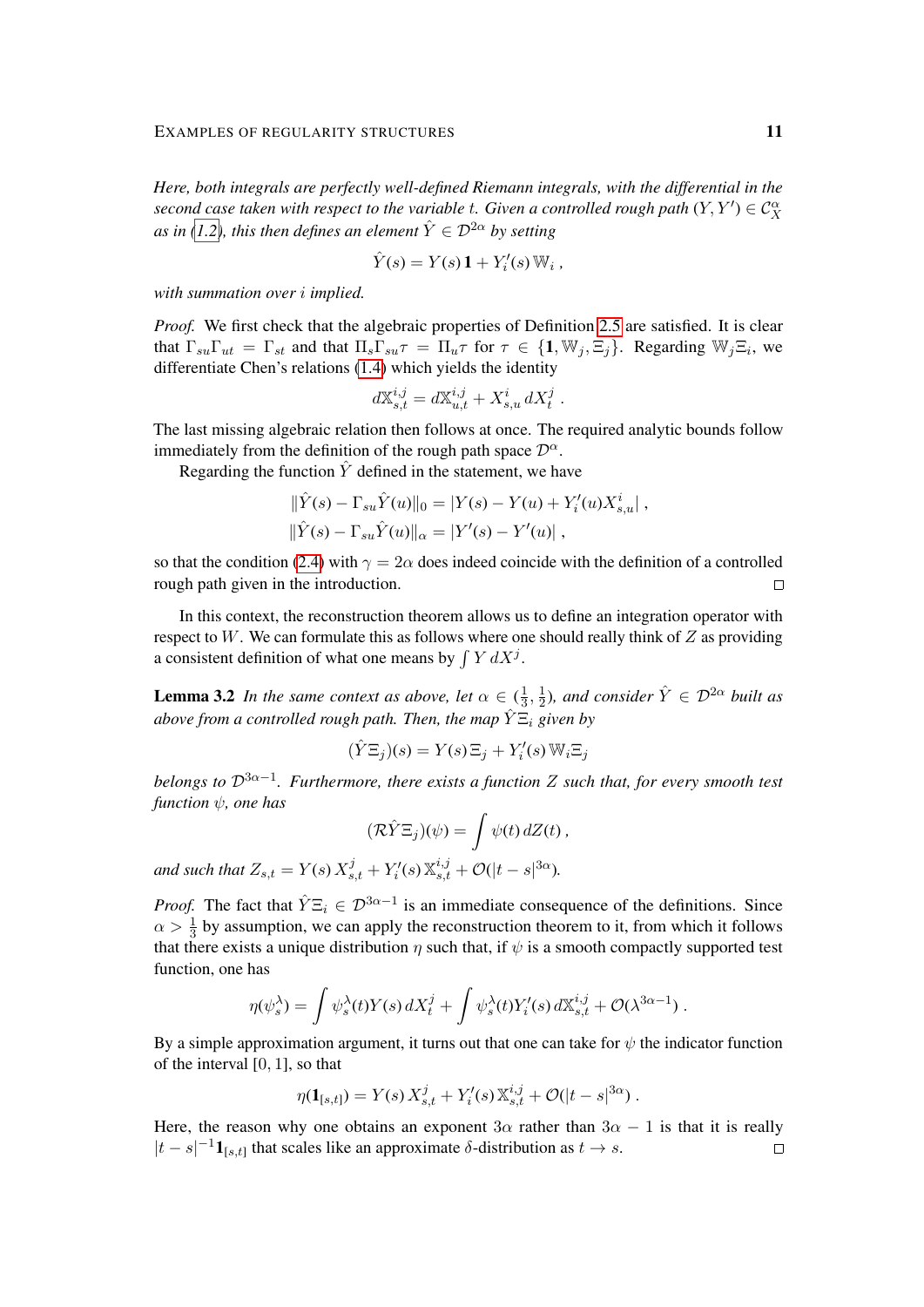**Remark 3.3** Using the formula [\(2.14\)](#page-8-0), it is straightforward to verify that if  $X$  happens to be a smooth function and  $X$  is defined from X via [\(1.3\)](#page-2-4), but this time viewing it as a definition for the left hand side, with the right hand side given by a usual Riemann integral, then the function Z constructed in Lemma [3.2](#page-10-0) coincides with the usual Riemann integral of Y against  $X^j$ .

## <span id="page-11-1"></span>3.3 A classical result from harmonic analysis

The considerations above suggest that a very natural space of distributions is obtained in the following way. For some  $\alpha > 0$ , we denote by  $C^{-\alpha}$  the space of all Schwartz distributions  $\eta$ such that  $\eta$  belongs to the dual of  $\mathcal{C}^r$  with  $r > \alpha$  some integer and such that

$$
|\eta(\varphi_x^{\lambda})| \lesssim \lambda^{-\alpha} ,
$$

uniformly over all  $\varphi \in \mathcal{B}_r$  and  $\lambda \in (0, 1]$ , and locally uniformly in x. Given any compact set  $\mathfrak{K}$ , the best possible constant such that the above bound holds uniformly over  $x \in \mathfrak{K}$  yields a seminorm. The collection of these seminorms endows  $C^{-\alpha}$  with a Fréchet space structure.

**Remark 3.4** It turns out that the space  $C^{-\alpha}$  is independent of the choice of r in the definition given above, which justifies the notation. Different values of  $r$  give raise to equivalent seminorms.

**Remark 3.5** In terms of the scale of classical Besov spaces, the space  $C^{-\alpha}$  is a local version of  $\mathcal{B}^{-\alpha}_{\infty,\infty}$ . It is in some sense the largest space of distributions that is invariant under the scaling  $\varphi(\cdot) \mapsto \lambda^{-\alpha} \varphi(\lambda^{-1} \cdot)$ , see for example [\[BP08\]](#page-30-16).

It is then a classical result in the "folklore" of harmonic analysis that the product extends naturally to  $C^{-\alpha}\times C^{\beta}$  into  $\mathcal{S}'(\mathbf{R}^d)$  if and only if  $\beta>\alpha$ . The reconstruction theorem yields a straightforward proof of the "if" part of this result:

<span id="page-11-0"></span>**Theorem 3.6** There is a continuous bilinear map  $B: C^{-\alpha} \times C^{\beta} \to S'(\mathbf{R}^d)$  such that  $B(f, g) =$ fg *for any two continuous functions* f *and* g*.*

*Proof.* Assume from now on that  $\xi \in C^{-\alpha}$  for some  $\alpha > 0$  and that  $f \in C^{\beta}$  for some  $\beta > \alpha$ . We then build a regularity structure  $\mathscr T$  in the following way. For the set A, we take  $A = N \cup (N - \alpha)$  and for T, we set  $T = V \oplus W$ , where each one of the spaces V and W is a copy of the polynomial model in d commuting variables constructed in Section [3.1.](#page-9-1) We also choose  $\Gamma$  as in the canonical model, acting simultaneously on each of the two instances.

As before, we denote by  $X^k$  the canonical basis vectors in V. We also use the suggestive notation "Ξ $X^k$ " for the corresponding basis vector in W, but we postulate that  $\Xi X^k \in T_{\alpha+|k|}$ rather than  $\Xi X^k \in T_{|k|}$ . Given any distribution  $\xi \in C^{-\alpha}$ , we then define a model  $(\Pi^{\xi}, \Gamma)$ , where  $\Gamma$  is as in the canonical model, while  $\Pi^{\xi}$  acts as

$$
(\Pi_x^{\xi} X^k)(y) = (y - x)^k
$$
,  $(\Pi_x^{\xi} \Xi X^k)(y) = (y - x)^k \xi(y)$ ,

with the obvious abuse of notation in the second expression. It is then straightforward to verify that  $\Pi_u = \Pi_x \circ \Gamma_{x}$  and that the relevant analytical bounds are satisfied, so that this is indeed a model.

Denote now by  $\mathcal{R}^{\xi}$  the reconstruction map associated to the model ( $\Pi^{\xi}, \Gamma$ ) and, for  $f \in \mathcal{C}^{\beta}$ , denote by F the element in  $\mathcal{D}^{\beta}$  given by the local Taylor expansion of f of order  $\beta$  at each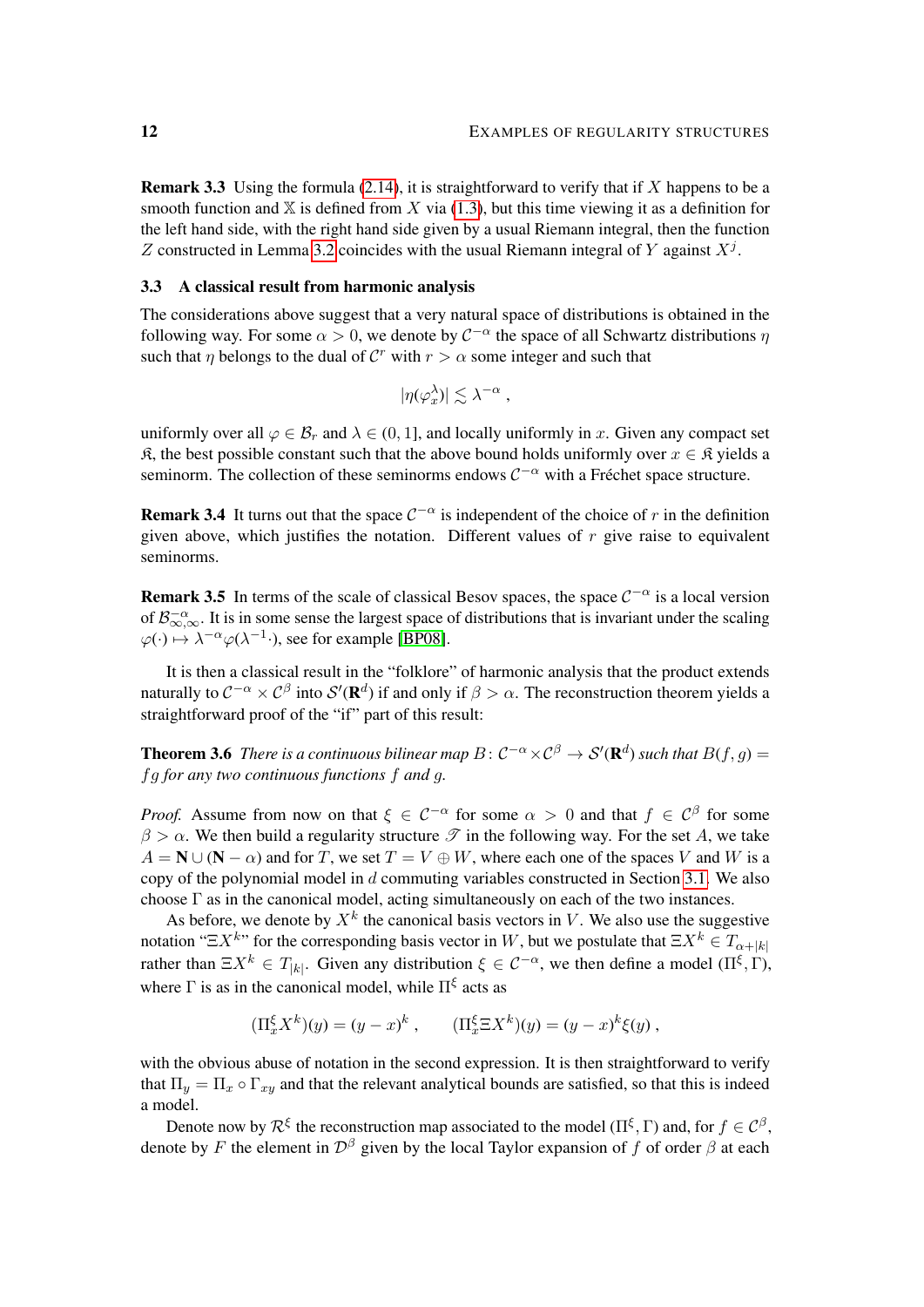point. Note that even though the space  $\mathcal{D}^{\beta}$  does in principle depend on the choice of model, in our situation  $F \in \mathcal{D}^{\beta}$  for any choice of  $\xi$ . It follows immediately from the definitions that the map  $x \mapsto \Xi F(x)$  belongs to  $\mathcal{D}^{\beta-\alpha}$  so that, provided that  $\beta > \alpha$ , one can apply the reconstruction operator to it. This suggests that the multiplication operator we are looking for can be defined as

$$
B(f,\xi)=\mathcal{R}^{\xi}(\Xi F).
$$

By Theorem [2.10,](#page-5-0) this is a jointly continuous map from  $\mathcal{C}^{\beta} \times \mathcal{C}^{-\alpha}$  into  $\mathcal{S}'(\mathbf{R}^d)$ , provided that  $\beta > \alpha$ . If  $\xi$  happens to be a smooth function, then it follows immediately from Remark [2.12](#page-8-1) that  $B(f, \xi) = f(x)\xi(x)$ , so that B is indeed the requested continuous extension of the usual product.  $\Box$ 

**Remark 3.7** As a consequence of [\(2.5\)](#page-5-1), it is actually easy to show that  $B: \mathcal{C}^{-\alpha} \times \mathcal{C}^{\beta} \to \mathcal{C}^{-\alpha}$ .

## <span id="page-12-0"></span>4 Products and composition by smooth functions

One of the main purposes of the theory presented here is to give a robust way to multiply distributions (or functions with distributions) that goes beyond the barrier illustrated by Theo-rem [3.6.](#page-11-0) Provided that our functions / distributions are represented as elements in  $\mathcal{D}^{\gamma}$  for some model and regularity structure, we can multiply their "Taylor expansions" pointwise, provided that we give ourselves a table of multiplication on  $T$ .

It is natural to consider products with the following properties. Here, given a regularity structure, we say that a subspace  $V \subset T$  is a *sector* if it is invariant under the action of the structure group G and if it can furthermore be written as  $V = \bigoplus_{\alpha \in A} V_{\alpha}$  with  $V_{\alpha} \subset T_{\alpha}$ .

**Definition 4.1** Given a regularity structure  $(T, A, G)$  and two sectors  $V, \overline{V} \subset T$ , a *product* on  $(V, \bar{V})$  is a bilinear map  $\star : V \times \bar{V} \to T$  such that, for any  $\tau \in V_\alpha$  and  $\bar{\tau} \in \bar{V}_\beta$ , one has  $\tau \star \bar{\tau} \in T_{\alpha+\beta}$  and such that, for any element  $\Gamma \in G$ , one has  $\Gamma(\tau \star \bar{\tau}) = \Gamma \tau \star \Gamma \bar{\tau}$ .

Remark 4.2 The condition that homogeneities add up under multiplication is very natural bearing in mind the case of the polynomial regularity structure. The second condition is also very natural since it merely states that if one reexpands the product of two "polynomials" around a different point, one should obtain the same result as if one reexpands each factor first and then multiplies them together.

Given such a product, we can ask ourselves when the pointwise product of an element  $\mathcal{D}^{\gamma_1}$  with an element in  $\mathcal{D}^{\gamma_2}$  again belongs to some  $\mathcal{D}^{\gamma}$ . In order to answer this question, we introduce the notation  $\mathcal{D}_{\alpha}^{\gamma}$  to denote those elements  $f \in \mathcal{D}^{\gamma}$  such that furthermore

<span id="page-12-1"></span>
$$
f(x) \in T_{\alpha}^{+} \equiv \bigoplus_{\beta \geq \alpha} T_{\beta} ,
$$

for every x. With this notation at hand, it is not too difficult to verify that one has the following result:

<span id="page-12-2"></span>**Theorem 4.3** Let  $f_1 \in \mathcal{D}^{\gamma_1}_{\alpha_1}(V)$ ,  $f_2 \in \mathcal{D}^{\gamma_2}_{\alpha_2}(\bar{V})$ , and let  $\star$  be a product on  $(V, \bar{V})$ . Then, the *function*  $f$  given by  $f(x) = f_1(x) \star f_2(x)$  *belongs to*  $\mathcal{D}^{\gamma}_{\alpha}$  *with* 

$$
\alpha = \alpha_1 + \alpha_2, \qquad \gamma = (\gamma_1 + \alpha_2) \wedge (\gamma_2 + \alpha_1). \tag{4.1}
$$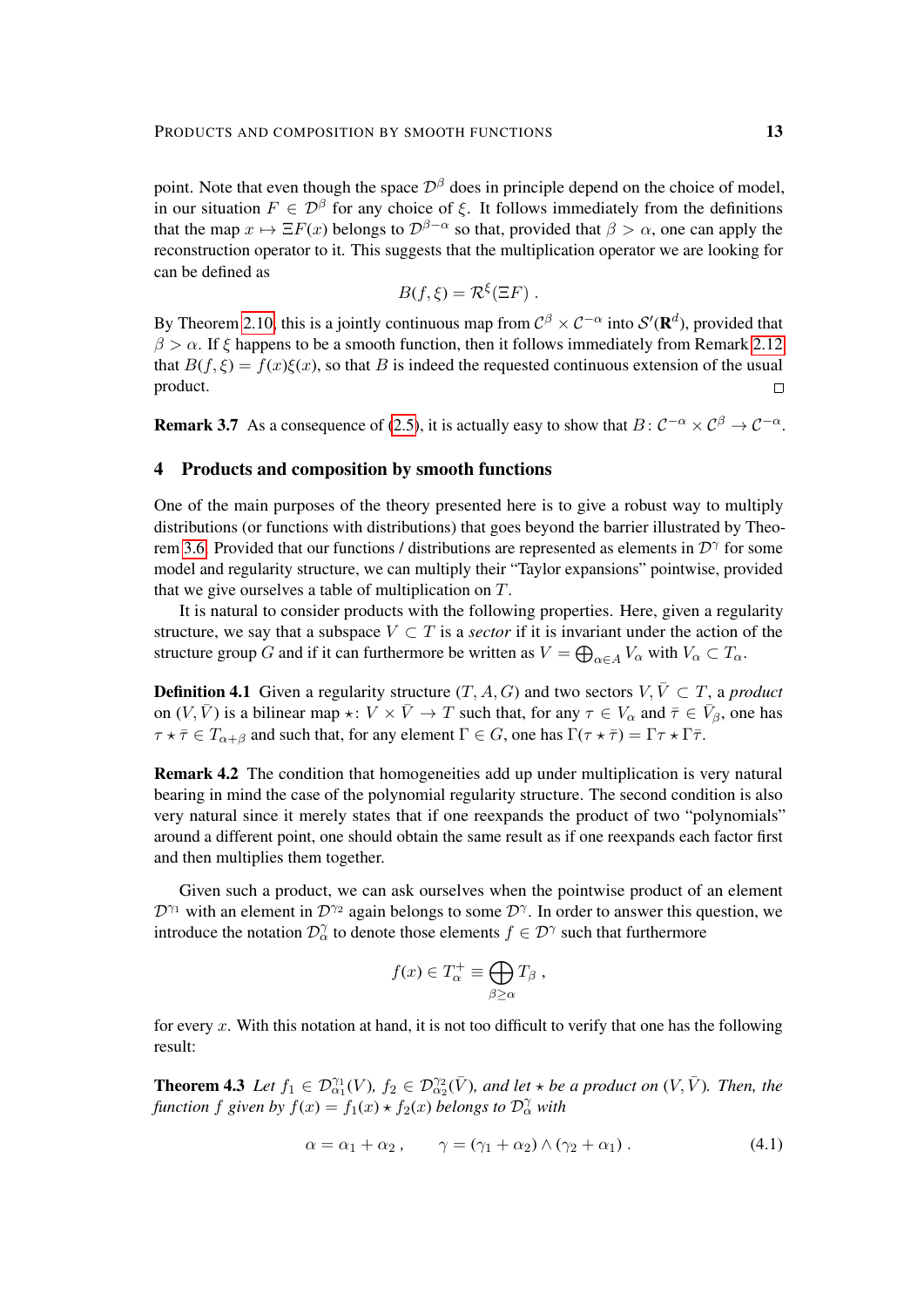<span id="page-13-0"></span>,

*Proof.* It is clear that  $f(x) \in \bigoplus_{\beta > \alpha} T_{\beta}$ , so it remains to show that it belongs to  $\mathcal{D}^{\gamma}$ . Furthermore, since we are only interested in showing that  $f_1 \star f_2 \in \mathcal{D}^{\gamma}$ , we discard all of the components in  $T_\beta$  for  $\beta \geq \gamma$ .

By the properties of the product  $\star$ , it remains to obtain a bound of the type

$$
\|\Gamma_{xy}f_1(y)\star \Gamma_{xy}f_2(y)-f_1(x)\star f_2(x)\|_{\beta}\lesssim |x-y|^{\gamma-\beta}.
$$

By adding and subtracting suitable terms, we obtain

$$
\|\Gamma_{xy}f(y) - f(x)\|_{\beta} \le \|\left(\Gamma_{xy}f_1(y) - f_1(x)\right) \star \left(\Gamma_{xy}f_2(y) - f_2(x)\right)\|_{\beta} + \|\left(\Gamma_{xy}f_1(y) - f_1(x)\right) \star f_2(x)\|_{\beta} + \|f_1(x) \star \left(\Gamma_{xy}f_2(y) - f_2(x)\right)\|_{\beta}.
$$
\n(4.2)

It follows from the properties of the product  $\star$  that the first term in [\(4.2\)](#page-13-0) is bounded by a constant times

$$
\sum_{\beta_1+\beta_2=\beta} \|\Gamma_{xy}f_1(y) - f_1(x)\|_{\beta_1} \|\Gamma_{xy}f_2(y) - f_2(x)\|_{\beta_2}
$$
  

$$
\lesssim \sum_{\beta_1+\beta_2=\beta} \|x - y\|^{\gamma_1-\beta_1} \|x - y\|^{\gamma_2-\beta_2} \lesssim \|x - y\|^{\gamma_1+\gamma_2-\beta}.
$$

Since  $\gamma_1 + \gamma_2 \ge \gamma$ , this bound is as required. The second term is bounded by a constant times

$$
\sum_{\beta_1+\beta_2=\beta} \|\Gamma_{xy}f_1(y)-f_1(x)\|_{\beta_1} \|f_2(x)\|_{\beta_2} \lesssim \|x-y\|^{\gamma_1-\beta_1} \mathbf{1}_{\beta_2 \geq \alpha_2} \lesssim \|x-y\|^{\gamma_1+\alpha_2-\beta}
$$

where the second inequality uses the identity  $\beta_1 + \beta_2 = \beta$ . Since  $\gamma_1 + \alpha_2 \ge \gamma$ , this bound is again of the required type. The last term is bounded similarly by reversing the roles played by  $f_1$  and  $f_2$ .  $\Box$ 

**Remark 4.4** It is clear that the formula [\(4.1\)](#page-12-1) for  $\gamma$  is optimal in general as can be seen from the following two "reality checks". First, consider the case of the polynomial model and take  $f_i \in C^{\gamma_i}$ . In this case, the truncated Taylor series  $F_i$  for  $f_i$  belong to  $\mathcal{D}_0^{\gamma_i}$ . It is clear that in this case, the product cannot be expected to have better regularity than  $\gamma_1 \wedge \gamma_2$  in general, which is indeed what [\(4.1\)](#page-12-1) states. The second reality check comes from the example of Section [3.3.](#page-11-1) In this case, one has  $F \in \mathcal{D}_0^{\beta}$ , while the constant function  $x \mapsto \Xi$  belongs to  $\mathcal{D}_{-\alpha}^{\infty}$  so that, according to [\(4.1\)](#page-12-1), one expects their product to belong to  $\mathcal{D}_{-\alpha}^{\beta-\alpha}$  $\int_{-\alpha}^{\beta-\alpha}$ , which is indeed the case.

It turns out that if we have a product on a regularity structure, then in many cases this also naturally yields a notion of composition with smooth functions. Of course, one could in general not expect to be able to compose a smooth function with a distribution of negative order. As a matter of fact, we will only define the composition of smooth functions with elements in some  $\mathcal{D}^{\gamma}$  for which it is guaranteed that the reconstruction operator yields a continuous function. One might think at this case that this would yield a triviality, since we know of course how to compose arbitrary continuous function. The subtlety is that we would like to design our composition operator in such a way that the result is again an element of  $\mathcal{D}^{\gamma}$ .

For this purpose, we say that a given sector  $V \subset T$  is *function-like* if  $\alpha < 0 \Rightarrow V_{\alpha} = 0$ and if  $V_0$  is one-dimensional. (Denote the unit vector of  $V_0$  by 1.) We will furthermore always assume that our models are *normal* in the sense that  $(\Pi_x 1)(y) = 1$ . I this case, it turns out that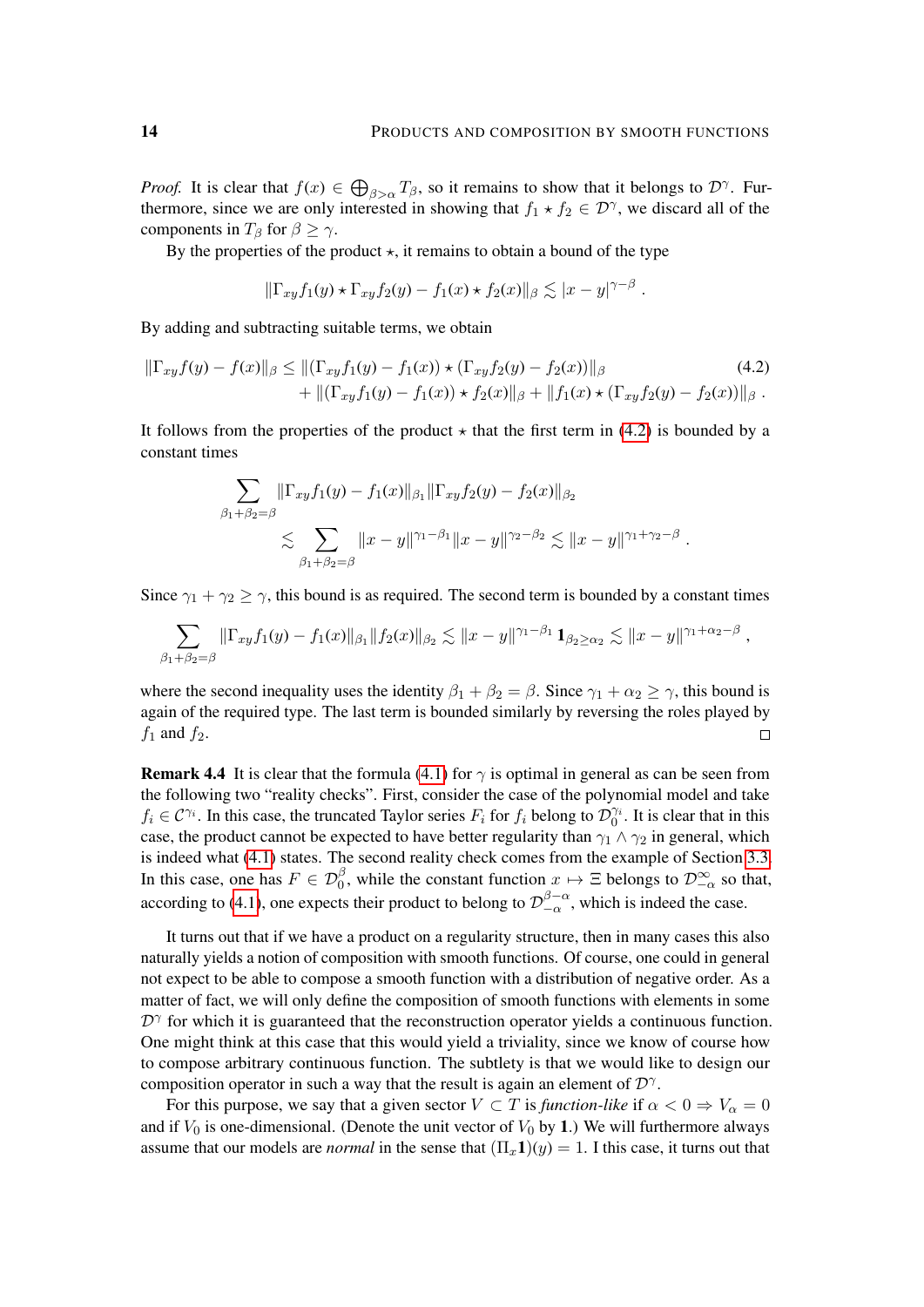if  $f \in \mathcal{D}^{\gamma}(V)$ , then  $\mathcal{R}f$  is a continuous function and one has the identity  $(\mathcal{R}f)(x) = \langle \mathbf{1}, f(x) \rangle$ , where we denote by  $\langle 1, \cdot \rangle$  the element in the dual of V which picks out the prefactor of 1.

Assume now that we are given a regularity structure with a function-like sector V and a product  $\star: V \times V \to V$ . For any smooth function  $G: \mathbf{R} \to \mathbf{R}$  and any  $f \in \mathcal{D}^{\gamma}(V)$  with  $\gamma > 0$ , we can then *define*  $G(f)$  to be the V-valued function given by

$$
(G \circ f)(x) = \sum_{k \ge 0} \frac{G^{(k)}(\bar{f}(x))}{k!} \tilde{f}(x)^{\star k} ,
$$

where we have set

$$
\bar{f}(x) = \langle \mathbf{1}, f(x) \rangle
$$
,  $\tilde{f}(x) = f(x) - \bar{f}(x)\mathbf{1}$ .

Here,  $G^{(k)}$  denotes the kth derivative of G and  $\tau^{*k}$  denotes the k-fold product  $\tau \star \cdots \star \tau$ . We also used the usual conventions  $G^{(0)} = G$  and  $\tau^{\star 0} = 1$ .

Note that as long as G is  $\mathcal{C}^{\infty}$ , this expression is well-defined. Indeed, by assumption, there exists some  $\alpha_0 > 0$  such that  $\tilde{f}(x) \in T_{\alpha_0}^+$ . By the properties of the product, this implies that one has  $\tilde{f}(x) \star k \in T_{kc}^+$  $\kappa_{k\alpha_0}^{++}$ . As a consequence, when considering the component of  $G \circ f$  in  $T_\beta$ for  $\beta < \gamma$ , the only terms that give a contribution are those with  $k < \gamma/\alpha_0$ . Since we cannot possibly hope in general that  $G \circ f \in \mathcal{D}^{\gamma'}$  for some  $\gamma' > \gamma$ , this is all we really need.

It turns out that if G is sufficiently regular, then the map  $f \mapsto G \circ f$  enjoys similarly nice continuity properties to what we are used to from classical Hölder spaces. The following result is the analogue in this context to the well-known fact that the composition of a  $C^{\gamma}$  function with a sufficiently smooth function  $G$  is again of class  $C^{\gamma}$ .

**Proposition 4.5** In the same setting as above, provided that G is of class  $\mathcal{C}^k$  with  $k > \gamma/\alpha_0$ , the map  $f \mapsto G \circ f$  is continuous from  $\mathcal{D}^{\gamma}(V)$  into itself. If  $k > \gamma/\alpha_0 + 1$ , then it is locally *Lipschitz continuous.*

The proof of this result can be found in [\[Hai14\]](#page-30-0). It is somewhat lengthy, but ultimately rather straightforward.

#### 4.1 A simple example

A very important remark is that even if both  $\mathcal{R}f_1$  and  $\mathcal{R}f_2$  happens to be continuous functions, this does *not* in general imply that  $\mathcal{R}(f_1 \star f_2)(x) = (\mathcal{R}f_1)(x) (\mathcal{R}f_2)(x)!$  For example, fix  $\kappa$  < 0 and consider the regularity structure given by  $A = (-2\kappa, -\kappa, 0)$ , with each  $T_\alpha$  being a copy of **R** given by  $T_{-n\kappa} = \langle \Xi^n \rangle$ . We furthermore take for G the trivial group. This regularity structure comes with an obvious product by setting  $\Xi^m \star \Xi^n = \Xi^{m+n}$  provided that  $m+n \leq 2$ .

Then, we could for example take as a model for  $\mathcal{T} = (T, A, G)$ :

<span id="page-14-0"></span>
$$
(\Pi_x \Xi^0)(y) = 1 , \quad (\Pi_x \Xi)(y) = 0 , \quad (\Pi_x \Xi^2)(y) = c , \tag{4.3}
$$

where  $c$  is an arbitrary constant. Let furthermore

$$
F_1(x) = f_1(x)\Xi^0 + f'_1(x)\Xi
$$
,  $F_2(x) = f_2(x)\Xi^0 + f'_2(x)\Xi$ .

Since our group G is trivial, one has  $F_i \in \mathcal{D}^{\gamma}$  provided that each of the  $f_i$  belongs to  $\mathcal{D}^{\gamma}$  and each of the  $f'_i$  belongs to  $\mathcal{D}^{\gamma+\kappa}$ . (And one has  $\gamma+\kappa < 1$ .) One furthermore has the identity  $(\mathcal{R}F_i)(x) = f_i(x).$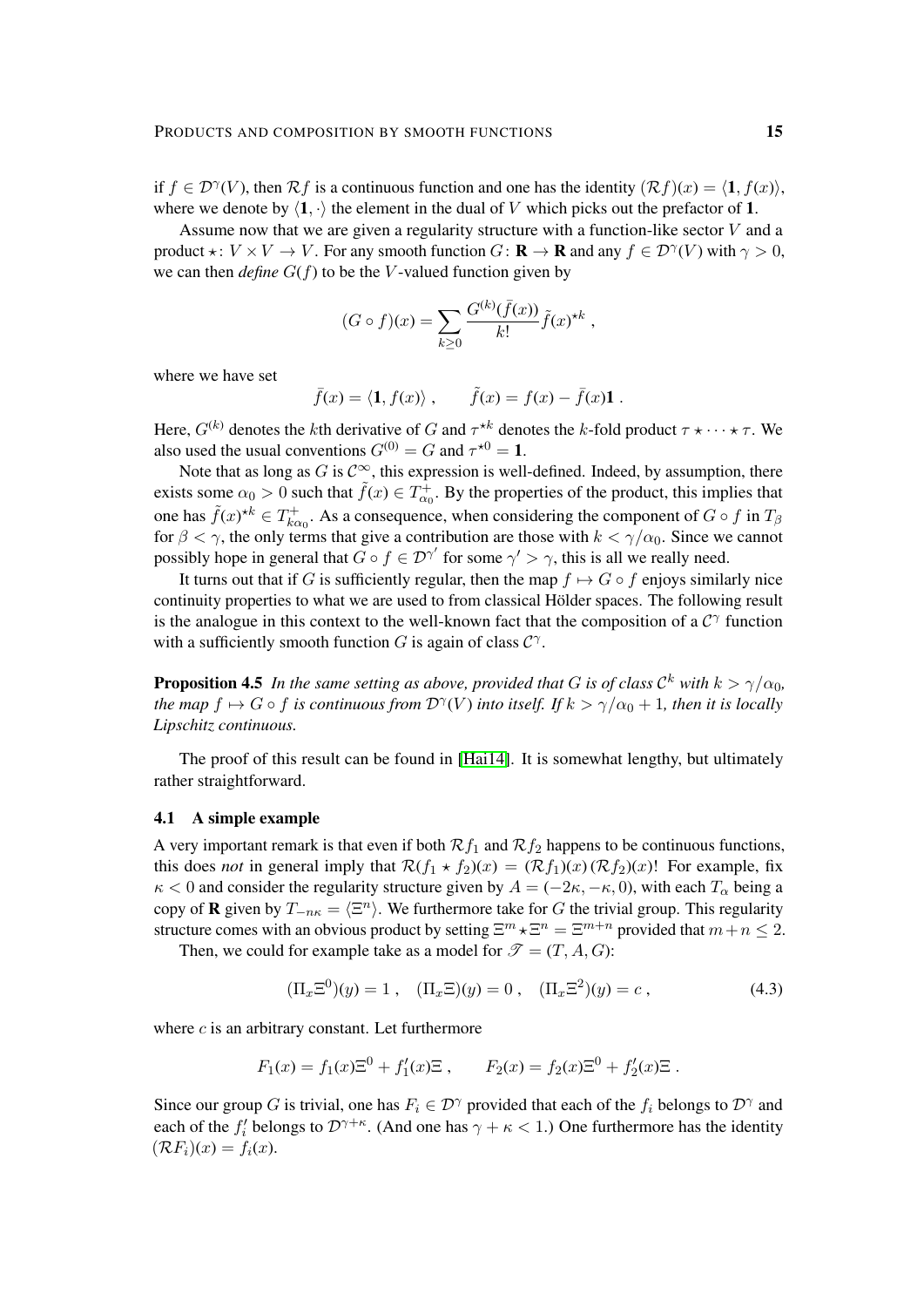However, the pointwise product is given by

$$
(F_1 \star F_2)(x) = f_1(x)f_2(x)\Xi^0 + (f'_1(x)f_2(x) + f'_2(x)f_1(x))\Xi + f'_1(x)f'_2(x)\Xi^2,
$$

which by Theorem [4.3](#page-12-2) belongs to  $\mathcal{D}^{\gamma-\kappa}$ . Provided that  $\gamma > \kappa$ , one can then apply the reconstruction operator to this product and one obtains

$$
\mathcal{R}(F_1 \star F_2)(x) = f_1(x)f_2(x) + cf'_1(x)f'_2(x) ,
$$

which is obviously different from the pointwise product  $\mathcal{R}F_1 \cdot \mathcal{R}F_2$ .

How should this be interpreted? For  $n > 0$ , we could have defined a model  $\Pi^{(n)}$  by

$$
(\Pi_x \Xi^0)(y) = 1
$$
,  $(\Pi_x \Xi)(y) = \sqrt{2c} \sin(nx)$ ,  $(\Pi_x \Xi^2)(y) = 2c \sin^2(nx)$ .

Denoting by  $\mathcal{R}^{(n)}$  the corresponding reconstruction operator, we have the identity

$$
(\mathcal{R}^{(n)}F_i)(x) = f_i(x) + \sqrt{2c}f'_i(x)\sin(nx),
$$

as well as  $\mathcal{R}^{(n)}(F_1 \star F_2) = \mathcal{R}^{(n)}F_1 \cdot \mathcal{R}^{(n)}F_2$ . As a model, the model  $\Pi^{(n)}$  actually converges to the limiting model  $\Pi$  defined in [\(4.3\)](#page-14-0). As a consequence of the continuity of the reconstruction operator, this implies that

$$
\mathcal{R}^{(n)}F_1\cdot \mathcal{R}^{(n)}F_2=\mathcal{R}^{(n)}(F_1\star F_2)\to \mathcal{R}(F_1\star F_2)\neq \mathcal{R}F_1\cdot \mathcal{R}F_2,
$$

which is of course also easy to see "by hand". This shows that in some cases, the "non-standard" models as in [\(4.3\)](#page-14-0) can be interpreted as limits of "standard" models for which the usual rules of calculus hold. Even this is however not always the case.

#### <span id="page-15-0"></span>5 Schauder estimates and admissible models

One of the reasons why the theory of regularity structures is very successful at providing detailed descriptions of the small-scale features of solutions to semilinear (S)PDEs is that it comes with very sharp Schauder estimates. Recall that the classical Schauder estimates state that if  $K: \mathbf{R}^d \to \mathbf{R}$  is a kernel that is smooth everywhere, except for a singularity at the origin that is (approximately) homogeneous of degree  $\beta - d$  for some  $\beta > 0$ , then the operator  $f \mapsto K * f$  maps  $\mathcal{C}^{\alpha}$  into  $\mathcal{C}^{\alpha+\beta}$  for every  $\alpha \in \mathbf{R}$ , except for those values for which  $\alpha + \beta \in \mathbf{N}$ . (See for example [\[Sim97\]](#page-30-17).)

It turns out that similar Schauder estimates hold in the context of general regularity structures in the sense that it is in general possible to build an operator  $\mathcal{K} \colon \mathcal{D}^{\gamma} \to \mathcal{D}^{\gamma+\beta}$ with the property that  $\mathcal{RK}f = K \times \mathcal{R}f$ . Of course, such a statement can only be true if our regularity structure contains not only the objects necessary to describe  $\mathcal{R}f$  up to order  $\gamma$ , but also those required to describe  $K * \mathcal{R}f$  up to order  $\gamma + \beta$ . What are these objects? At this stage, it might be useful to reflect on the effect of the convolution of a singular function (or distribution) with  $K$ .

Let us assume for a moment that f is also smooth everywhere, except at some point  $x_0$ . It is then straightforward to convince ourselves that  $K * f$  is also smooth everywhere, except at x<sub>0</sub>. Indeed, for any  $\delta > 0$ , we can write  $K = K_{\delta} + K_{\delta}^{c}$ , where  $K_{\delta}$  is supported in a ball of radius  $\delta$  around 0 and  $K_{\delta}^{c}$  is a smooth function. Similarly, we can decompose f as  $f = f_{\delta} + f_{\delta}^{c}$ , where  $f_{\delta}$  is supported in a  $\delta$ -ball around  $x_0$  and  $f_{\delta}^c$  is smooth. Since the convolution of a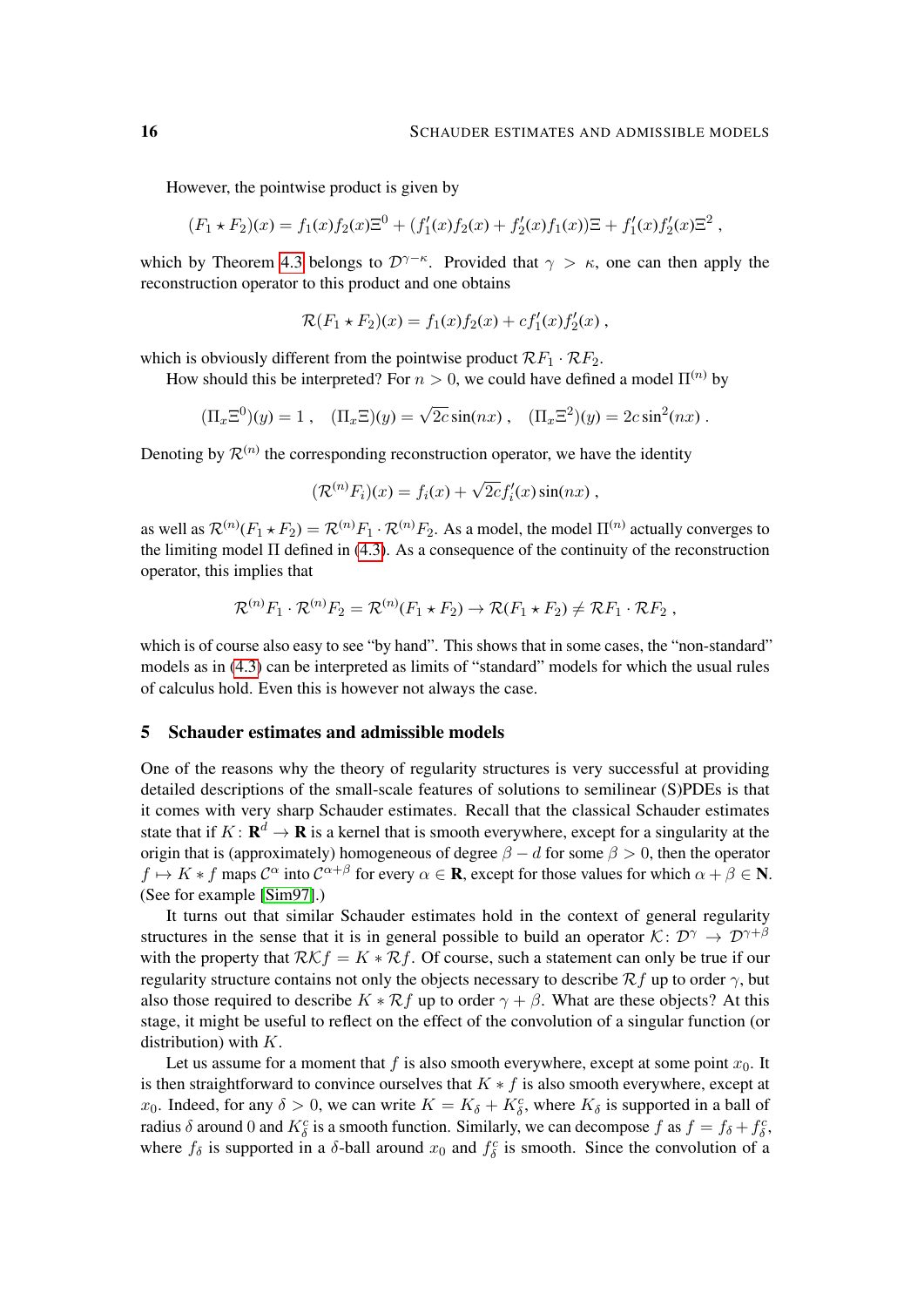smooth function with an arbitrary distribution is smooth, it follows that the only non-smooth component of  $K * f$  is given by  $K_{\delta} * f_{\delta}$ , which is supported in a ball of radius  $2\delta$  around  $x_0$ . Since  $\delta$  was arbitrary, the statement follows. By linearity, this strongly suggests that the local structure of the singularities of  $K * f$  can be described completely by only using knowledge on the local structure of the singularities of  $f$ . It also suggests that the "singular part" of the operator K should be local, with the non-local parts of K only contributing to the "regular" part".

This discussion suggests that we certainly need the following ingredients to build an operator  $K$  with the desired properties:

- The canonical polynomial structure should be part of our regularity structure in order to be able to describe the "regular parts".
- We should be given an "abstract integration operator"  $\mathcal I$  on  $T$  which describes how the "singular parts" of  $\mathcal{R}f$  transform under convolution by  $K$ .
- We should restrict ourselves to models which are "compatible" with the action of  $I$  in the sense that the behaviour of  $\Pi_x \mathcal{I} \tau$  should relate in a suitable way to the behaviour of  $K \ast \Pi_x \tau$  near x.

One way to implement these ingredients is to assume first that our model space  $T$  contains abstract polynomials in the following sense.

<span id="page-16-2"></span>**Assumption 5.1** *There exists a sector*  $\overline{T} \subset T$  *isomorphic to the space of abstract polynomials* in d commuting variables. In other words,  $\bar{T}_{\alpha} \neq 0$  if and only if  $\alpha \in \mathbb{N}$ , and one can find basis  $\chi^k$  *of*  $T_{|k|}$  such that every element  $\Gamma \in G$  acts on  $\bar{T}$  by  $\Gamma X^k = (X - h)^k$  for some  $h \in \mathbf{R}^d$ .

Furthermore, we assume that there exists an abstract integration operator  $\mathcal I$  with the following properties.

<span id="page-16-3"></span>**Assumption 5.2** *There exists a linear map*  $\mathcal{I}: T \to T$  *such that*  $TT_{\alpha} \subset T_{\alpha+\beta}$ *, such that*  $\mathcal{I}\bar{T}=0$ , and such that, for every  $\Gamma\in G$  and  $\tau\in T$ , one has

$$
\Gamma \mathcal{I} \tau - \mathcal{I} \Gamma \tau \in \bar{T} \tag{5.1}
$$

Finally, we want to consider models that are compatible with this structure for a given kernel K. For this, we first make precise what we mean exactly when we said that  $K$  is approximately homogeneous of degree  $\beta - d$ .

<span id="page-16-1"></span>**Assumption 5.3** One can write  $K = \sum_{n\geq 0} K_n$  where each of the kernels  $K_n: \mathbf{R}^d \to \mathbf{R}$  is *smooth and compactly supported in a ball of radius* 2 <sup>−</sup><sup>n</sup> *around the origin. Furthermore, we assume that for every multiindex* k*, one has a constant* C *such that the bound*

<span id="page-16-0"></span>
$$
\sup_{x} |D^k K_n(x)| \le C 2^{n(d - \beta + |k|)}, \tag{5.2}
$$

*holds uniformly in n. Finally, we assume that*  $\int K_n(x)P(x) dx = 0$  *for every polynomial* P *of degree at most* N*, for some sufficiently large value of* N*.*

**Remark 5.4** It turns out that in order to define the operator K on  $\mathcal{D}^{\gamma}$ , we will need K to annihilate polynomials of degree N for some  $N \ge \gamma + \beta$ .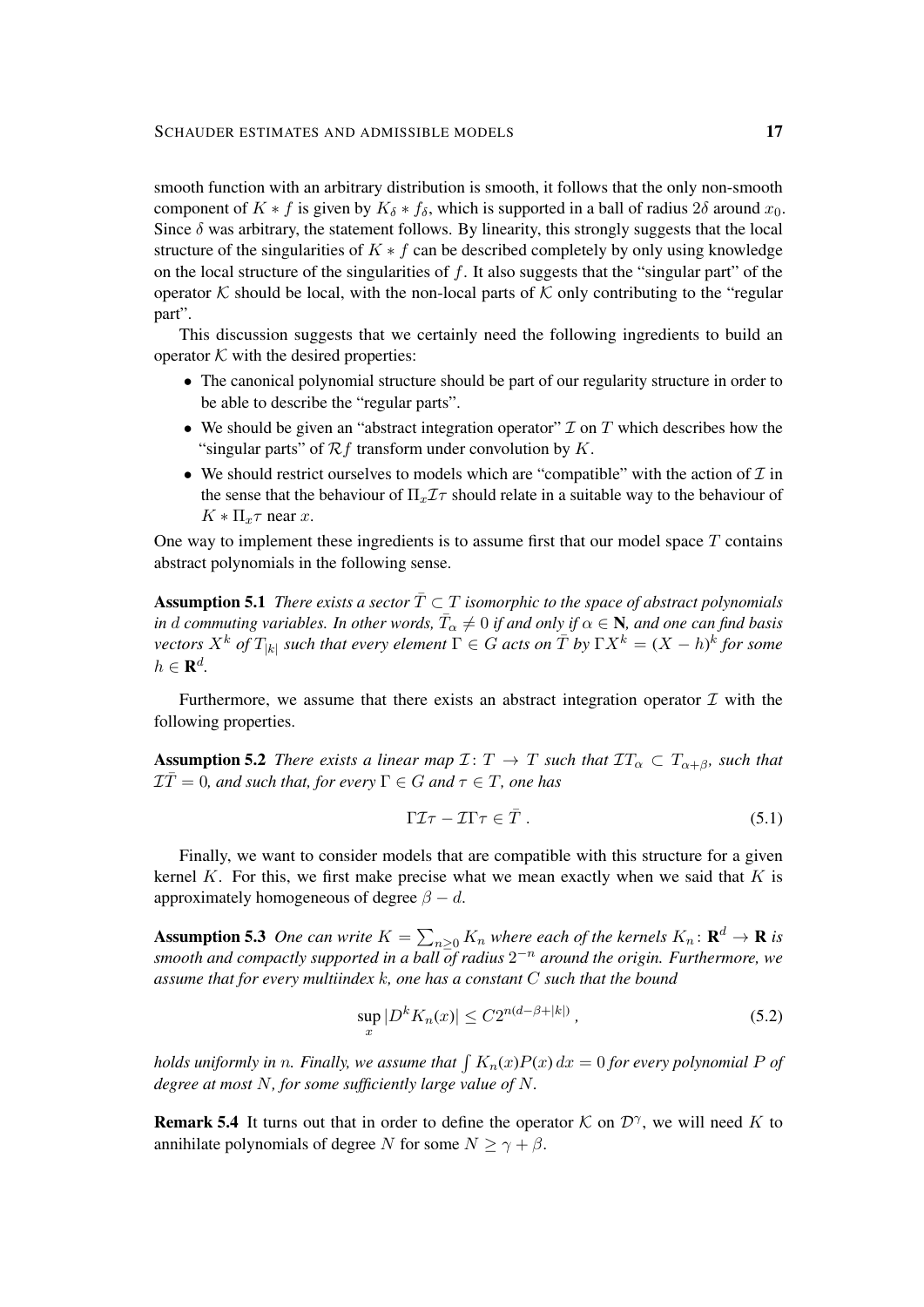Remark 5.5 The last assumption may appear to be extremely stringent at first sight. In practice, this turns out not to be a problem at all. Say for example that we want to define an operator that represents convolution with  $G$ , the Green's function of the Laplacian. Then,  $G$ can be decomposed into a sum of terms satisfying the bound [\(5.2\)](#page-16-0) with  $\beta = 2$ , but it does of course not annihilate generic polynomials and it is not supported in the ball of radius 1.

However, for any fixed value of  $N > 0$ , it is straightforward to decompose  $\mathcal{G}$  as  $\mathcal{G} = K + R$ , where the kernel  $K$  is compactly supported and satisfies all of the properties mentioned above, and the kernel R is smooth. Lifting the convolution with R to an operator from  $\mathcal{D}^{\gamma} \to \mathcal{D}^{\gamma+\beta}$ (actually to  $\mathcal{D}^{\bar{\gamma}}$  for any  $\bar{\gamma} > 0$ ) is straightforward, so that we have reduced our problem to that of constructing an operator describing the convolution by  $K$ .

Given such a kernel  $K$ , we can now make precise what we meant earlier when we said that the models under consideration should be compatible with the kernel  $K$ .

**Definition 5.6** Given a kernel K as in Assumption [5.3](#page-16-1) and a regularity structure  $\mathscr{T}$  satisfying Assumptions [5.1](#page-16-2) and [5.2,](#page-16-3) we say that a model  $(\Pi, \Gamma)$  is *admissible* if the identities

$$
(\Pi_x X^k)(y) = (y - x)^k, \qquad \Pi_x \mathcal{I} \tau = K \ast \Pi_x \tau - \Pi_x \mathcal{J}(x) \tau, \qquad (5.3)
$$

holds for every  $\tau \in T$  with  $|\tau| \leq N$ . Here,  $\mathcal{J}(x) \colon T \to \overline{T}$  is the linear map given on homogeneous elements by

<span id="page-17-2"></span><span id="page-17-0"></span>
$$
\mathcal{J}(x)\tau = \sum_{|k| < |\tau| + \beta} \frac{X^k}{k!} \int D^{(k)}K(x - y) \left(\Pi_x \tau\right) (dy) \,. \tag{5.4}
$$

**Remark 5.7** Note first that if  $\tau \in \overline{T}$ , then the definition given above is coherent as long as  $|\tau| < N$ . Indeed, since  $\mathcal{I}\tau = 0$ , one necessarily has  $\Pi_x \mathcal{I}\tau = 0$ . On the other hand, the properties of K ensure that in this case one also has  $K \ast \Pi_x \tau = 0$ , as well as  $\mathcal{J}(x)\tau = 0$ .

<span id="page-17-1"></span>**Remark 5.8** While  $K * \xi$  is well-defined for any distribution  $\xi$ , it is not so clear *a priori* whether the operator  $\mathcal{J}(x)$  given in [\(5.4\)](#page-17-0) is also well-defined. It turns out that the axioms of a model do ensure that this is the case. The correct way of interpreting [\(5.4\)](#page-17-0) is by

$$
\mathcal{J}(x)\tau = \sum_{|k|<|\tau|+\beta} \sum_{n\geq 0} \frac{X^k}{k!} (\Pi_x \tau)(D^{(k)} K_n(x - \cdot)) .
$$

Note now that the scaling properties of the  $K_n$  ensure that  $2^{(\beta-|k|)n}D^{(k)}K_n(x - \cdot)$  is a test function that is localised around x at scale  $2^{-n}$ . As a consequence, one has

$$
|(\Pi_x \tau)(D^{(k)} K_n(x - \cdot))| \lesssim 2^{(|k| - \beta - |\tau|)n},
$$

so that this expression is indeed summable as long as  $|k| < |\tau| + \beta$ .

Remark 5.9 As a matter of fact, it turns out that the above definition of an admissible model dovetails very nicely with our axioms defining a general model. Indeed, starting from *any* regularity structure  $\mathscr{T}$ , *any* model ( $\Pi$ ,  $\Gamma$ ) for  $\mathscr{T}$ , and a kernel K satisfying Assumption [5.3,](#page-16-1) it is usually possible to build a larger regularity structure  $\hat{\mathcal{I}}$  containing  $\mathcal{I}$  (in the "obvious" sense that  $T \subset \hat{T}$  and the action of  $\hat{G}$  on T is compatible with that of G) and endowed with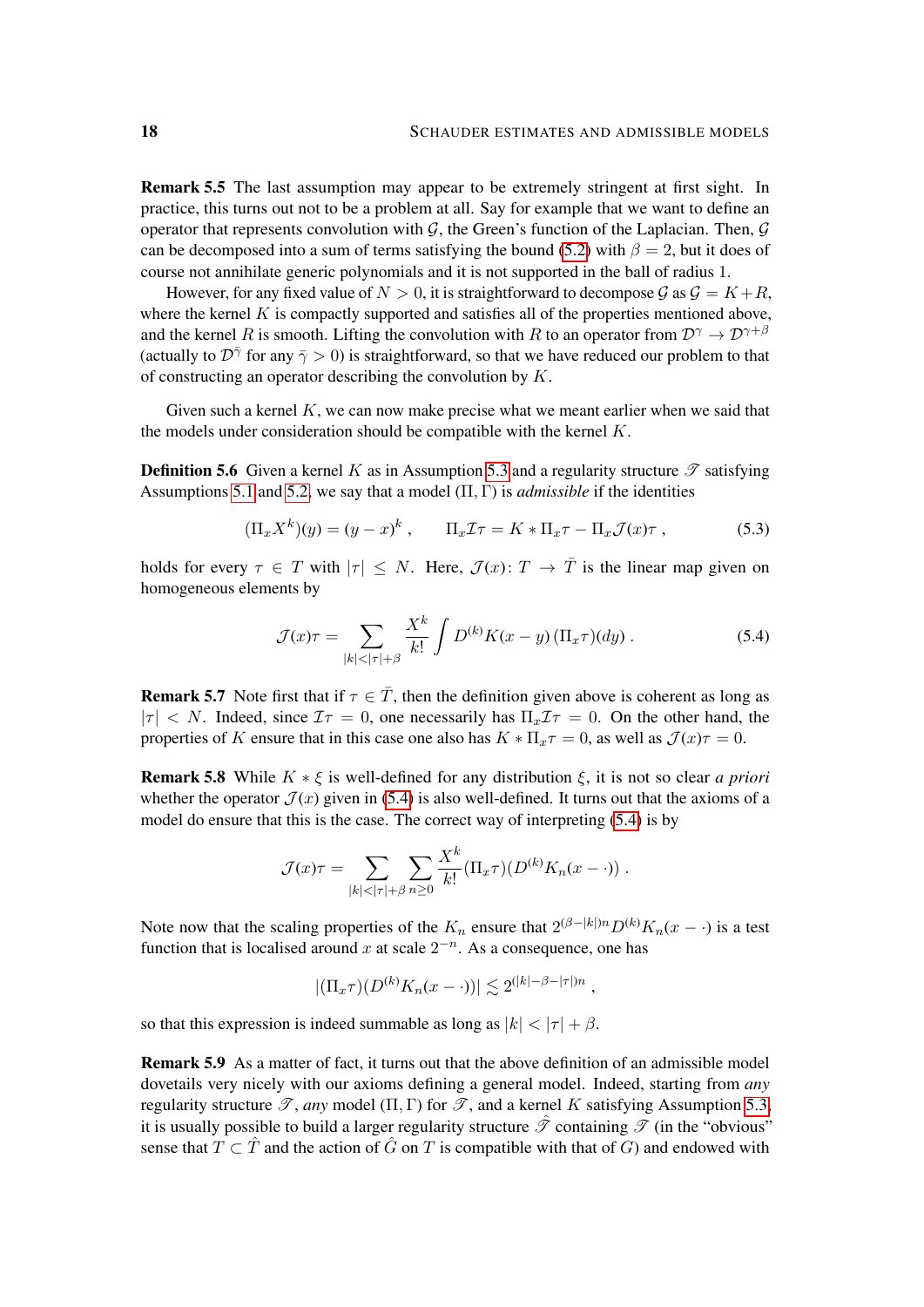an abstract integration map *I*, as well as an admissible model  $(\hat{\Pi}, \hat{\Gamma})$  on  $\hat{\mathcal{F}}$  which reduces to  $(\Pi, \Gamma)$  when restricted to T. See [\[Hai14\]](#page-30-0) for more details.

The only exception to this rule arises when the original structure  $T$  contains some homogeneous element  $\tau$  which does not represent a polynomial and which is such that  $|\tau| + \beta \in \mathbb{N}$ . Since the bounds appearing both in the definition of a model and in Assumption [5.3](#page-16-1) are only upper bounds, it is in practice easy to exclude such a situation by slightly tweaking the definition of either the exponent  $\beta$  or of the original regularity structure  $\mathscr{T}$ .

With all of these definitions in place, we can finally build the operator  $\mathcal{K}: \mathcal{D}^{\gamma} \to \mathcal{D}^{\gamma+\beta}$ announced at the beginning of this section. Recalling the definition of  $\mathcal J$  from [\(5.4\)](#page-17-0), we set

<span id="page-18-1"></span><span id="page-18-0"></span>
$$
(\mathcal{K}f)(x) = \mathcal{I}f(x) + \mathcal{J}(x)f(x) + (\mathcal{N}f)(x) , \qquad (5.5)
$$

where the operator  $N$  is given by

$$
(\mathcal{N}f)(x) = \sum_{|k| < \gamma + \beta} \frac{X^k}{k!} \int D^{(k)}K(x - y) \left( \mathcal{R}f - \Pi_x f(x) \right) (dy) \,. \tag{5.6}
$$

Note first that thanks to the reconstruction theorem, it is possible to verify that the right hand side of [\(5.6\)](#page-18-0) does indeed make sense for every  $f \in \mathcal{D}^{\gamma}$  in virtually the same way as in Remark [5.8.](#page-17-1) One has:

**Theorem 5.10** Let K be a kernel satisfying Assumption [5.3,](#page-16-1) let  $\mathcal{T} = (A, T, G)$  be a regularity *structure satisfying Assumptions* [5.1](#page-16-2) *and* [5.2,](#page-16-3) *and let*  $(\Pi, \Gamma)$  *be an admissible model for*  $\mathcal{T}$ *. Then, for every*  $f \in \mathcal{D}^{\gamma}$  *with*  $\gamma \in (0, N - \beta)$  *and*  $\gamma + \beta \notin \mathbb{N}$ *, the function* K *f defined in* [\(5.5\)](#page-18-1) *belongs to*  $\mathcal{D}^{\gamma+\beta}$  *and satisfies*  $\mathcal{RK}f = K \times \mathcal{R}f$ .

*Proof.* The complete proof of this result can be found in [\[Hai14\]](#page-30-0) and will not be given here. Let us simply show that one has indeed  $\mathcal{RK}f = K \times \mathcal{R}f$  in the particular case when our model consists of continuous functions so that Remark [2.12](#page-8-1) applies. In this case, one has

$$
(\mathcal{RK}f)(x) = (\Pi_x(\mathcal{I}f(x) + \mathcal{J}(x)f(x))(x) + (\Pi_x(\mathcal{N}f)(x))(x).
$$

As a consequence of [\(5.3\)](#page-17-2), the first term appearing in the right hand side of this expression is given by

$$
(\Pi_x(\mathcal{I}f(x) + \mathcal{J}(x)f(x)))(x) = (K \ast \Pi_x f(x))(x).
$$

On the other hand, the only term contributing to the second term is the one with  $k = 0$  (which is always present since  $\gamma > 0$  by assumption) which then yields

$$
(\Pi_x(\mathcal{N}f)(x))(x) = \int K(x-y) \left( \mathcal{R}f - \Pi_x f(x) \right)(dy) .
$$

Adding both of these terms, we see that the expression  $(K \ast \Pi_x f(x))(x)$  cancels, leaving us with the desired result. $\Box$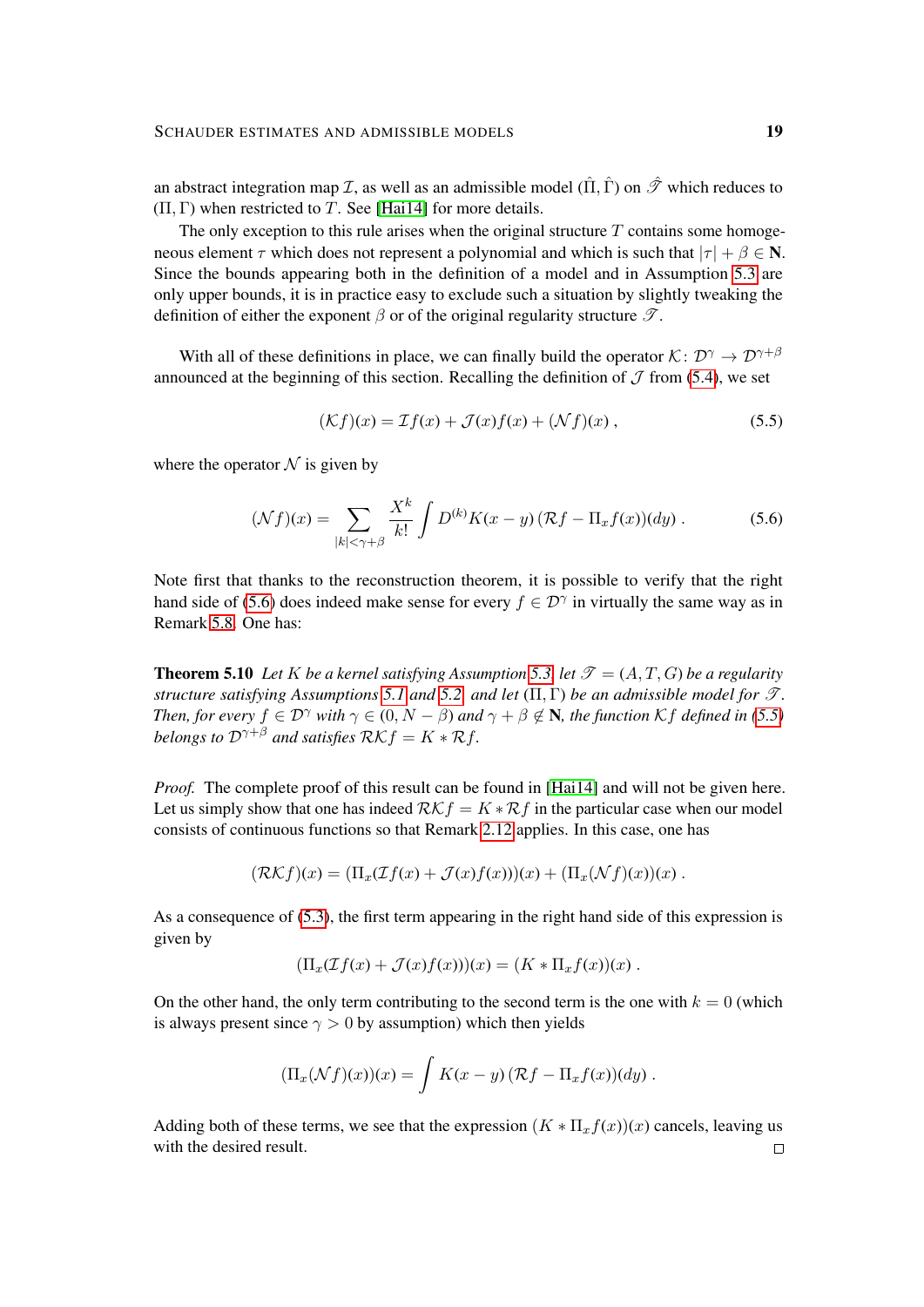#### <span id="page-19-0"></span>6 Application of the theory to semilinear SPDEs

Let us now briefly explain how this theory can be used to make sense of solutions to very singular semilinear stochastic PDEs. We will keep the discussion in this section at a very informal level without attempting to make mathematically precise statements. The interested reader may find more details in [\[Hai14\]](#page-30-0).

For definiteness, we focus on the case of the dynamical  $\Phi_3^4$  model, which is formally given by

$$
\partial_t \Phi = \Delta \Phi - \Phi^3 + \xi \,, \tag{6.1}
$$

where  $\xi$  denotes space-time white noise and the spatial variable takes values in the 3-dimensional torus. The problem with such an equation is that even the solution to the linear part of the equation, namely

<span id="page-19-2"></span><span id="page-19-1"></span>
$$
\partial_t \Psi = \Delta \Psi + \xi \ ,
$$

only admits solutions in some spaces of Schwartz distributions. As a matter of fact, one has  $\Psi(t, \cdot) \in C^{-\alpha}$  if and only if  $\alpha > 1/2$ . As a consequence, it turns out that the only way of giving meaning to [\(6.1\)](#page-19-1) is to "renormalise" the equation by adding an "infinite" linear term " $\infty$  $\Phi$ " which counteracts the strong dissipativity of the term  $-\Phi^3$ . To be slightly more precise, one can prove a statement of the following kind:

<span id="page-19-3"></span>Theorem 6.1 *Consider the sequence of equations*

$$
\partial_t \Phi_{\varepsilon} = \Delta \Phi_{\varepsilon} + C_{\varepsilon} \Phi_{\varepsilon} - \Phi_{\varepsilon}^3 + \xi_{\varepsilon} \,, \tag{6.2}
$$

where  $\xi_{\varepsilon} = \delta_{\varepsilon} * \xi$  with  $\delta_{\varepsilon}(t,x) = \varepsilon^{-5} \varrho(\varepsilon^{-2}t,\varepsilon^{-1}x)$ , for some smooth and compactly supported *function*  $\rho$ , and  $\xi$  *denotes space-time white noise. Then, there exists a choice of constants*  $C_{\varepsilon}$ *such that the sequence*  $\Phi_{\varepsilon}$  *converges in probability to a limiting (distributional) process*  $\Phi$ *. Furthermore, the limiting process* Φ *does not depend on the choice of mollifier ρ.* 

Remark 6.2 It turns out that in order to obtain a limit that is independent of the choice of mollifier  $\rho$ , one should take  $C_{\varepsilon}$  of the form

$$
C_{\varepsilon} = \frac{c_1}{\varepsilon} + \tilde{c} \log \varepsilon + c_3 ,
$$

where  $\tilde{c}$  is universal, but  $c_1$  and  $c_3$  depend on the choice of  $\rho$ .

**Remark 6.3** The limiting solution  $\Phi$  is only local in time, so that the precise statement has to be slightly tweaked to allow for finite-time blow-ups. Regarding the initial condition, one can take  $\Phi_0 \in C^{-\beta}$  for any  $\beta < 2/3$ . This is expected to be optimal, even for the deterministic equation.

The aim of this section is to sketch how the theory of regularity structures can be used to obtain this kind of convergence results. First of all, we note that while our solution  $\Phi$  will be a space-time distribution (or rather an element of  $\mathcal{D}^{\gamma}$  for some regularity structure with a model over  $\mathbb{R}^4$ ), the "time" direction has a different scaling behaviour from the three "space" directions. As a consequence, it turns out to be effective to slightly change our definition of "localised test functions" by setting

$$
\varphi_{(s,x)}^{\lambda}(t,y) = \lambda^{-5} \varphi(\lambda^{-2}(t-s), \lambda^{-1}(y-x)) .
$$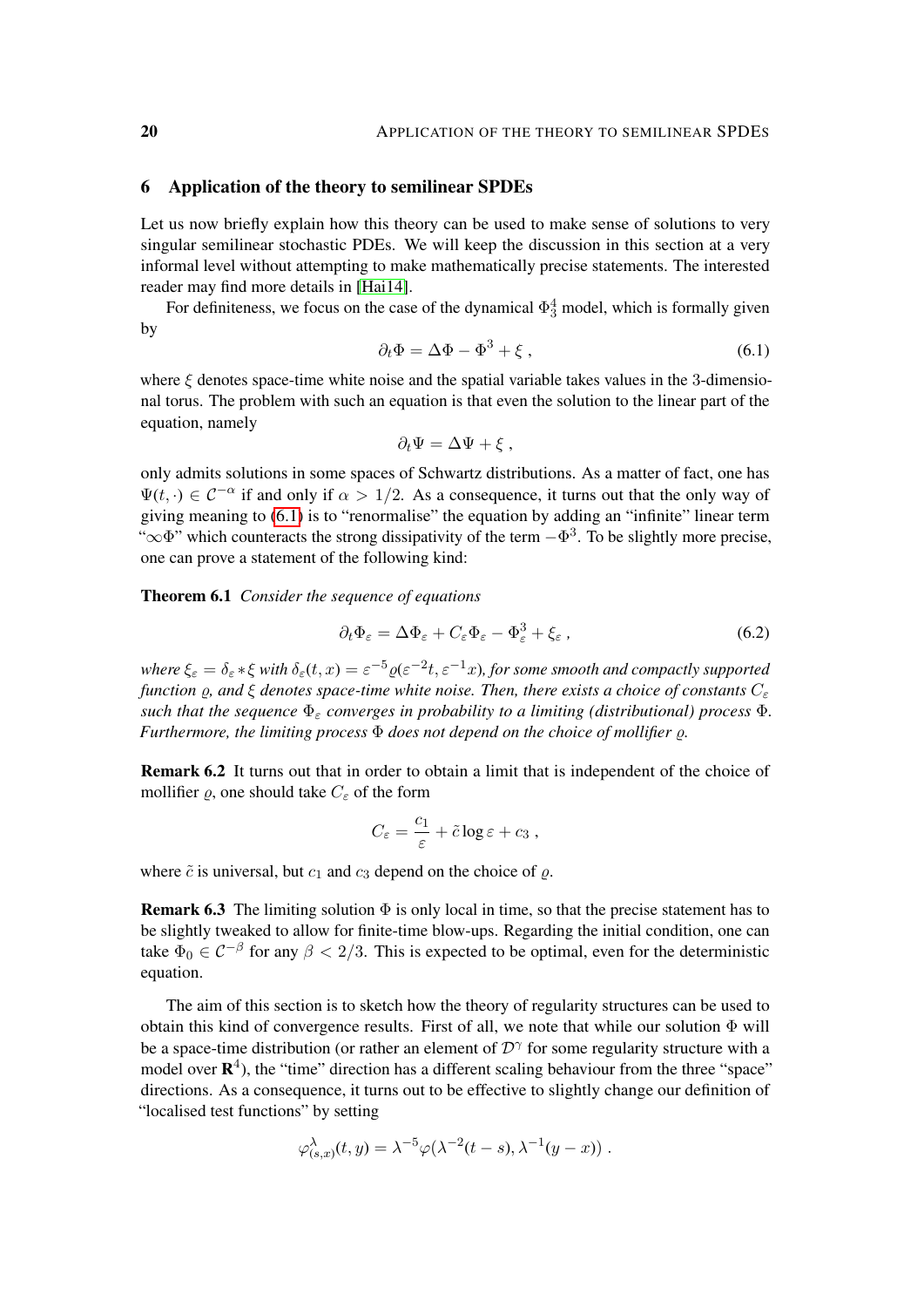Accordingly, the "effective dimension" of our space-time is actually 5, rather than 4. The theory presented above extends *mutatis mutandis* to this setting. (Note in particular that when considering the degree of a regular monomial, powers of the time variable should now be counted double.) Note also that with this way of measuring regularity, space-time white noise belongs to  $C^{-\alpha}$  for every  $\alpha > \frac{5}{2}$ . This is because of the bound

$$
(\mathbf{E}\langle \xi, \varphi_x^{\lambda}\rangle^2)^{1/2} = \|\varphi_x^{\lambda}\|_{L^2} \approx \lambda^{-\frac{5}{2}},
$$

combined with an argument similar to the proof of Kolmogorov's continuity lemma.

## 6.1 Construction of the associated regularity structure

Our first step is to build a regularity structure that is sufficiently large to allow to reformulate [\(6.1\)](#page-19-1) as a fixed point in  $\mathcal{D}^{\gamma}$  for some  $\gamma > 0$ . Denoting by  $\mathcal G$  the heat kernel (i.e. the Green's function of the operator  $\partial_t - \Delta$ ), we can write the solution to [\(6.1\)](#page-19-1) with initial condition  $\Phi_0$  as

$$
\Phi = \mathcal{G} * (\xi - \Phi^3) + \mathcal{G}\Phi_0 ,
$$

where  $*$  denotes space-time convolution and where we denote by  $\mathcal{G}\Phi_0$  the harmonic extension of  $\Phi_0$ . In order to have a chance of fitting this into the framework described above, we first decompose the heat kernel  $\mathcal G$  as

$$
\mathcal{G}=K+\hat{K},
$$

where the kernel K satisfies all of the assumptions of Section [5](#page-15-0) (with  $\beta = 2$ ) and the remainder  $K$  is smooth. If we consider any regularity structure containing the usual Taylor polynomials and equipped with an admissible model, is straightforward to associate to  $\hat{K}$  an operator  $\hat{K}: \mathcal{D}^{\gamma} \to \mathcal{D}^{\infty}$  via

$$
(\hat{K}f)(z) = \sum_{k} \frac{X^{k}}{k!} (D^{(k)}\hat{K} * \mathcal{R}f)(z),
$$

where z denotes a space-time point and k runs over all possible 4-dimensional multiindices. Similarly, the harmonic extension of  $\Phi_0$  can be lifted to an element in  $\mathcal{D}^{\infty}$  which we denote again by  $\mathcal{G}\Phi_0$  by considering its Taylor expansion around every space-time point. At this stage, we note that we actually cheated a little: while  $\mathcal{G}\Phi_0$  is smooth in  $\{(t,x) : t > 0, x \in \mathbf{T}^3\}$ and vanishes when  $t < 0$ , it is of course singular on the time-0 hyperplane  $\{(0, x) : x \in \mathbf{T}^3\}$ . This problem can be cured by introducing weighted versions of the spaces  $\mathcal{D}^{\gamma}$  allowing for singularities on a given hyperplane. A precise definition of these spaces and their behaviour under multiplication and the action of the integral operator  $K$  can be found in [\[Hai14\]](#page-30-0). For the purpose of the informal discussion given here, we will simply ignore this problem.

This suggests that the "abstract" formulation of [\(6.1\)](#page-19-1) should be given by

$$
\Phi = \mathcal{K}(\Xi - \Phi^3) + \hat{\mathcal{K}}(\Xi - \Phi^3) + \mathcal{G}\Phi_0.
$$
\n(6.3)

In view of  $(5.5)$ , this equation is of the type

<span id="page-20-1"></span><span id="page-20-0"></span>
$$
\Phi = \mathcal{I}(\Xi - \Phi^3) + (\dots),\tag{6.4}
$$

where the terms (...) consist of functions that take values in the subspace  $\overline{T}$  of T spanned by regular Taylor polynomials. In order to build a regularity structure in which [\(6.4\)](#page-20-0) can be formulated, it is natural to start with the structure given by abstract polynomials (again with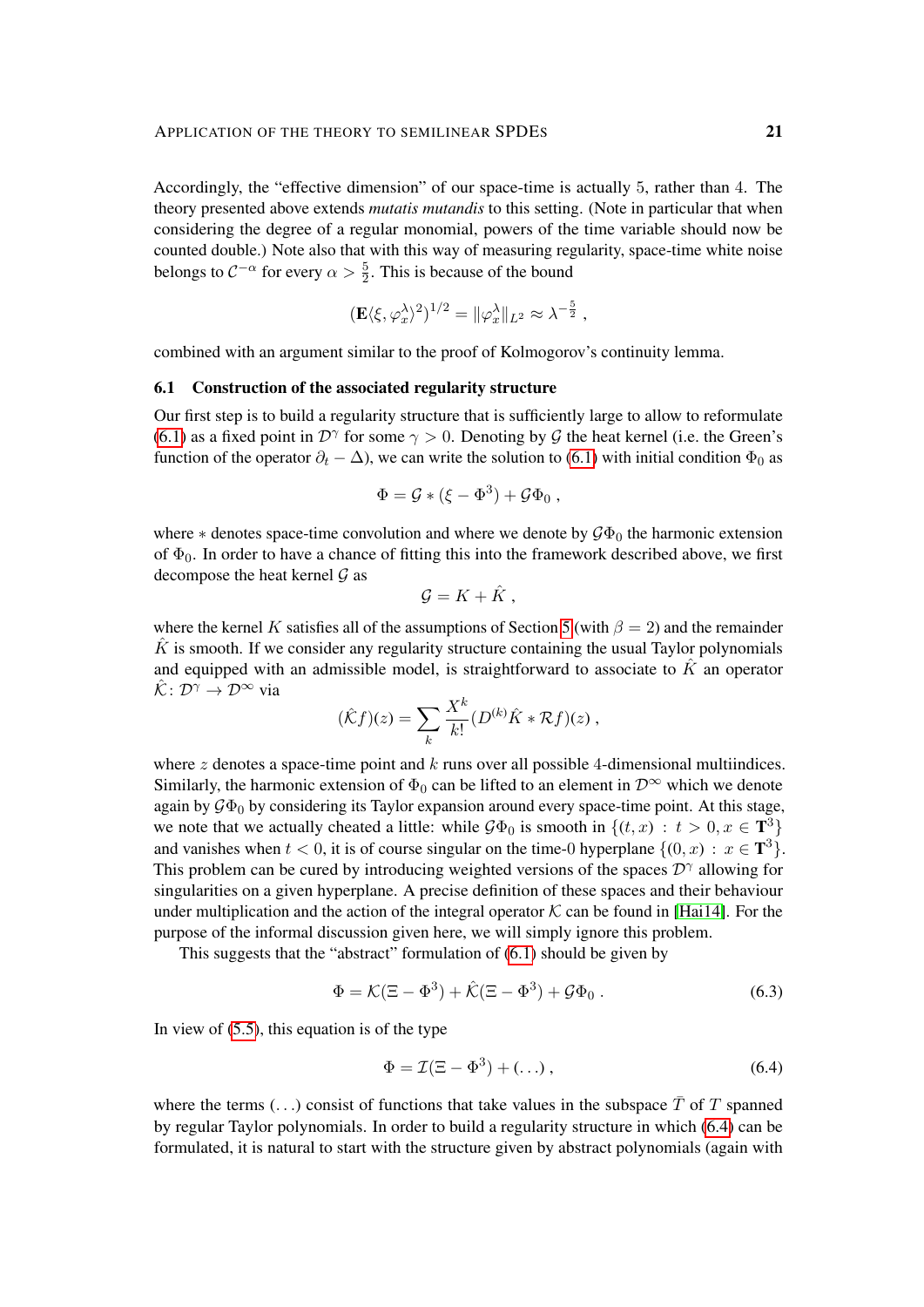the parabolic scaling which causes the abstract "time" variable to have homogeneity 2 rather than 1), and to add a symbol  $\Xi$  to it which we postulate to have homogeneity  $-\frac{5}{2}$ 2 − , where we denote by  $\alpha^-$  an exponent strictly smaller than, but arbitrarily close to, the value  $\alpha$ .

We then simply add to  $T$  all of the formal expressions that an application of the right hand side of [\(6.4\)](#page-20-0) can generate for the description of  $\Phi$ ,  $\Phi^2$ , and  $\Phi^3$ . The homogeneity of a given expression is completely determined by the rules  $|\mathcal{I}\tau| = |\tau| + 2$  and  $|\tau\bar{\tau}| = |\tau| + |\tau|$ . More precisely, we consider a collection  $U$  of formal expressions which is the smallest collection containing 1, X, and  $\mathcal{I}(\Xi)$ , and such that

$$
\tau_1, \tau_2, \tau_3 \in \mathcal{U} \quad \Rightarrow \quad \mathcal{I}(\tau_1 \tau_2 \tau_3) \in \mathcal{U},
$$

where it is understood that  $\mathcal{I}(X^k) = 0$  for every multiindex k. We then set

$$
\mathcal{W} = \{\Xi\} \cup \{\tau_1 \tau_2 \tau_3 \,:\, \tau_i \in \mathcal{U}\},
$$

and we define our space  $T$  as the set of all linear combinations of elements in  $W$ . (Note that since  $1 \in \mathcal{U}$ , one does in particular have  $\mathcal{U} \subset \mathcal{W}$ .) Naturally,  $\mathcal{T}_{\alpha}$  consists of those linear combinations that only involve elements in W that are of homogeneity  $\alpha$ . It is not too difficult to convince oneself that, for every  $\alpha \in \mathbf{R}$ , W contains only finitely many elements of homogeneity less than  $\alpha$ , so that each  $\mathcal{T}_{\alpha}$  is finite-dimensional.

In order to simplify expressions later, we will use the following shorthand graphical notation for elements of W. For  $\Xi$ , we simply draw a dot. The integration map is then represented by a downfacing line and the multiplication of symbols is obtained by joining them at the root. For example, we have

$$
\mathcal{I}(\Xi) = 1, \quad \mathcal{I}(\Xi)^3 = \mathbf{v}, \quad \mathcal{I}(\Xi)\mathcal{I}(\mathcal{I}(\Xi)^3) = \mathbf{V}.
$$

Symbols containing factors of  $X$  have no particular graphical representation, so we will for example write  $X_i \mathcal{I}(\Xi)^2 = X_i \vee$ . With this notation, the space T is given by

$$
T = \langle \Xi, \Psi, \mathbf{V}, \mathbf{W}, \mathbf{W}, \mathbf{W}, \mathbf{W}, \mathbf{W}, \mathbf{W}, \mathbf{W}, \mathbf{W}, \mathbf{W}, \ldots \rangle
$$

where we ordered symbols in increasing order of homogeneity and used  $\langle \cdot \rangle$  to denote the linear span. Given any sufficiently regular function  $\xi$  (say a continuous space-time function), there is then a canonical way of lifting  $\xi$  to a model  $\iota \xi = (\Pi, \Gamma)$  for T by setting

 $(\Pi_x \Xi)(y) = \xi(y)$ ,  $(\Pi_x X^k)(y) = (y - x)^k$ ,

and then recursively by

<span id="page-21-0"></span>
$$
(\Pi_x \tau \overline{\tau})(y) = (\Pi_x \tau)(y) \cdot (\Pi_x \overline{\tau})(y) , \qquad (6.5)
$$

as well as  $(5.3)$ . (Note that here we used x and y as notations for generic space-time points in order not to overload the notations.)

It turns out furthermore that there is a canonical way of building a structure group  $G$ for T and to also lift  $\xi$  to a family of operators  $\Gamma_{xy}$ , in such a way that all of the algebraic and analytic properties of an admissible model are satisfied. With such a model  $\iota\xi$  at hand, it follows from [\(6.5\)](#page-21-0) and the admissibility of  $\iota \xi$  that the associated reconstruction operator satisfies the properties

$$
\mathcal{RK}f = K \ast \mathcal{R}f , \qquad \mathcal{R}(fg) = \mathcal{R}f \cdot \mathcal{R}g ,
$$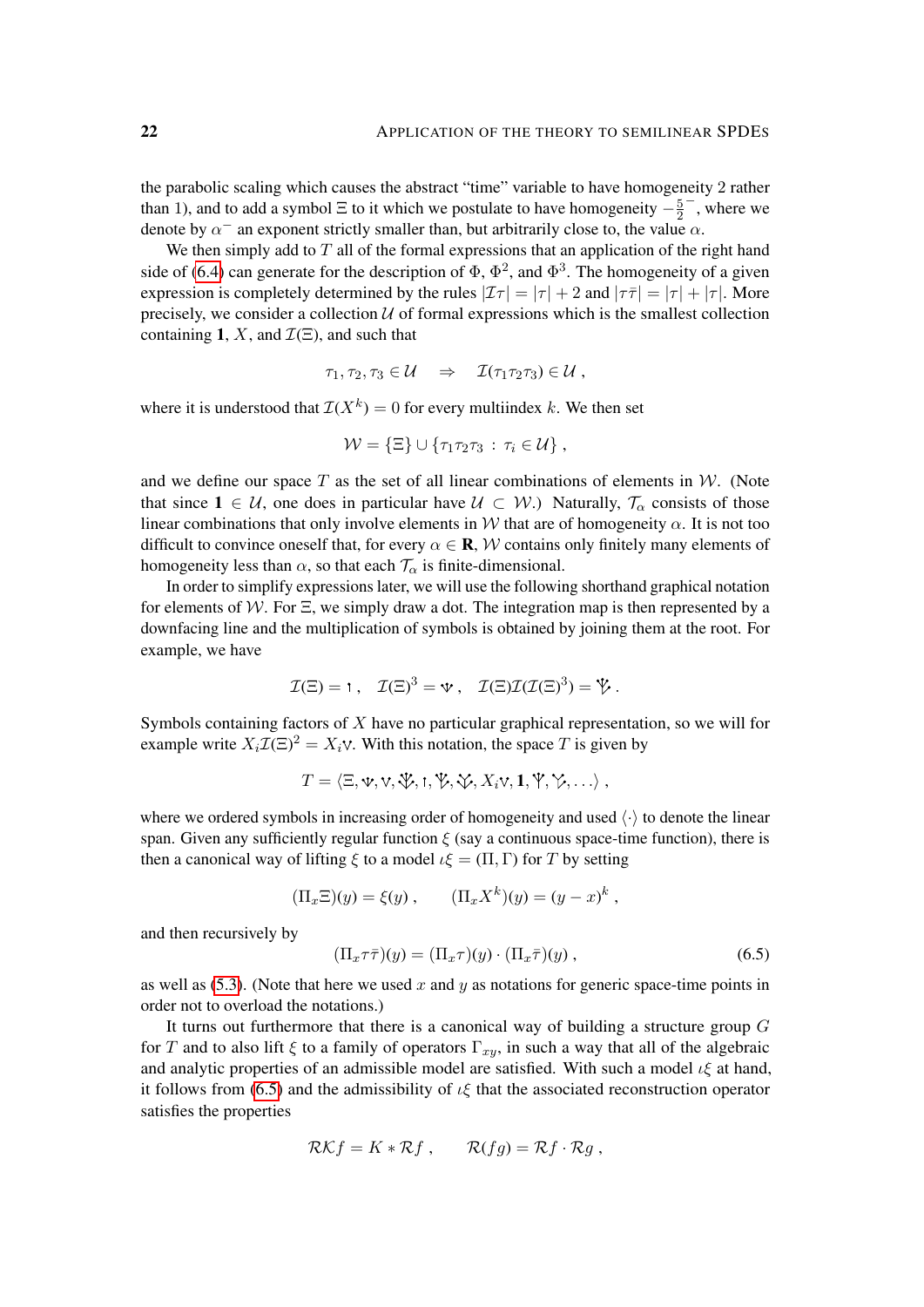as long as all the functions to which R is applied belong to  $\mathcal{D}^{\gamma}$  for some  $\gamma > 0$ . As a consequence, applying the reconstruction operator R to both sides of [\(6.3\)](#page-20-1), we see that if  $\Phi$ solves [\(6.3\)](#page-20-1) then, provided that the model  $(\Pi, \Gamma) = \iota \xi$  was built as above starting from any *continuous* realisation  $\xi$  of the driving noise,  $R\Phi$  solves the equation [\(6.1\)](#page-19-1).

At this stage, the situation is as follows. For any *continuous* realisation  $\xi$  of the driving noise, we have factored the solution map ( $\Phi_0, \xi$ )  $\rightarrow \Phi$  associated to [\(6.1\)](#page-19-1) into maps

$$
(\Phi_0,\xi)\to (\Phi_0,\iota\xi)\to \Phi\to \mathcal{R}\Phi,
$$

where the middle arrow corresponds to the solution to [\(6.3\)](#page-20-1) in some weighted  $\mathcal{D}^{\gamma}$ -space. The advantage of such a factorisation is that the last two arrows yield *continuous* maps, even in topologies sufficiently weak to be able to describe driving noise having the lack of regularity of space-time white noise. The only arrow that isn't continuous in such a weak topology is the first one. At this stage, it should be believable that a similar construction can be performed for a very large class of semilinear stochastic PDEs. In particular, the KPZ equation can also be analysed in this framework.

Given this construction, one is lead naturally to the following question: given a sequence  $\xi_{\varepsilon}$  of "natural" regularisations of space-time white noise, for example as in [\(6.2\)](#page-19-2), do the lifts  $i\xi_{\varepsilon}$  converge in probably in a suitable space of admissible models? Unfortunately, unlike in the case of the theory of rough paths where this is very often the case, the answer to this question in the context of SPDEs is often an emphatic **no**. Indeed, if it were the case for the dynamical  $\Phi_3^4$  model, then one could have chosen the constant  $C_{\varepsilon}$  to be independent of  $\varepsilon$  in [\(6.2\)](#page-19-2), which is certainly not the case.

# <span id="page-22-0"></span>**7** Renormalisation of the dynamical  $\Phi^4_3$  model

One way of circumventing the fact that  $\iota \xi_{\varepsilon}$  does not converge to a limiting model as  $\varepsilon \to 0$  is to consider instead a sequence of *renormalised* models. The main idea is to exploit the fact that our abstract definitions of a model do not impose the identity [\(6.5\)](#page-21-0), even in situations where  $\xi$  itself happens to be a continuous function. One question that then imposes itself is: what are the natural ways of "deforming" the usual product which still lead to lifts to an admissible model? It turns out that the regularity structure whose construction was sketched above comes equipped with a natural *finite-dimensional* group of continuous transformations R on its space of admissible models (henceforth called the "renormalisation group"), which essentially amounts to the space of all natural deformations of the product. It then turns out that even though  $\iota \xi_{\varepsilon}$  does not converge, it is possible to find a sequence  $M_{\varepsilon}$  of elements in  $\Re$  such that the sequence  $M_{\varepsilon}\iota\xi_{\varepsilon}$  converges to a limiting model ( $\Pi$ ,  $\Gamma$ ). Unfortunately, the elements  $M_{\varepsilon}$  no *not* preserve the image of  $\iota$  in the space of admissible models. As a consequence, when solving the fixed point map [\(6.3\)](#page-20-1) with respect to the model  $M_{\varepsilon} \iota \xi_{\varepsilon}$  and inserting the solution into the reconstruction operator, it is not clear *a priori* that the resultong function (or distribution) can again be interpreted as the solution to some modified PDE. It turns out that in our case, at least for a certain two-parameter subgroup of  $\mathfrak{R}$ , this is again the case and the modified equation is precisely given by [\(6.2\)](#page-19-2), where  $C_{\varepsilon}$  is some linear combination of the two constants appearing in the description of  $M_{\varepsilon}$ .

There are now three questions that remain to be answered:

1. How does one construct the renormalisation group R?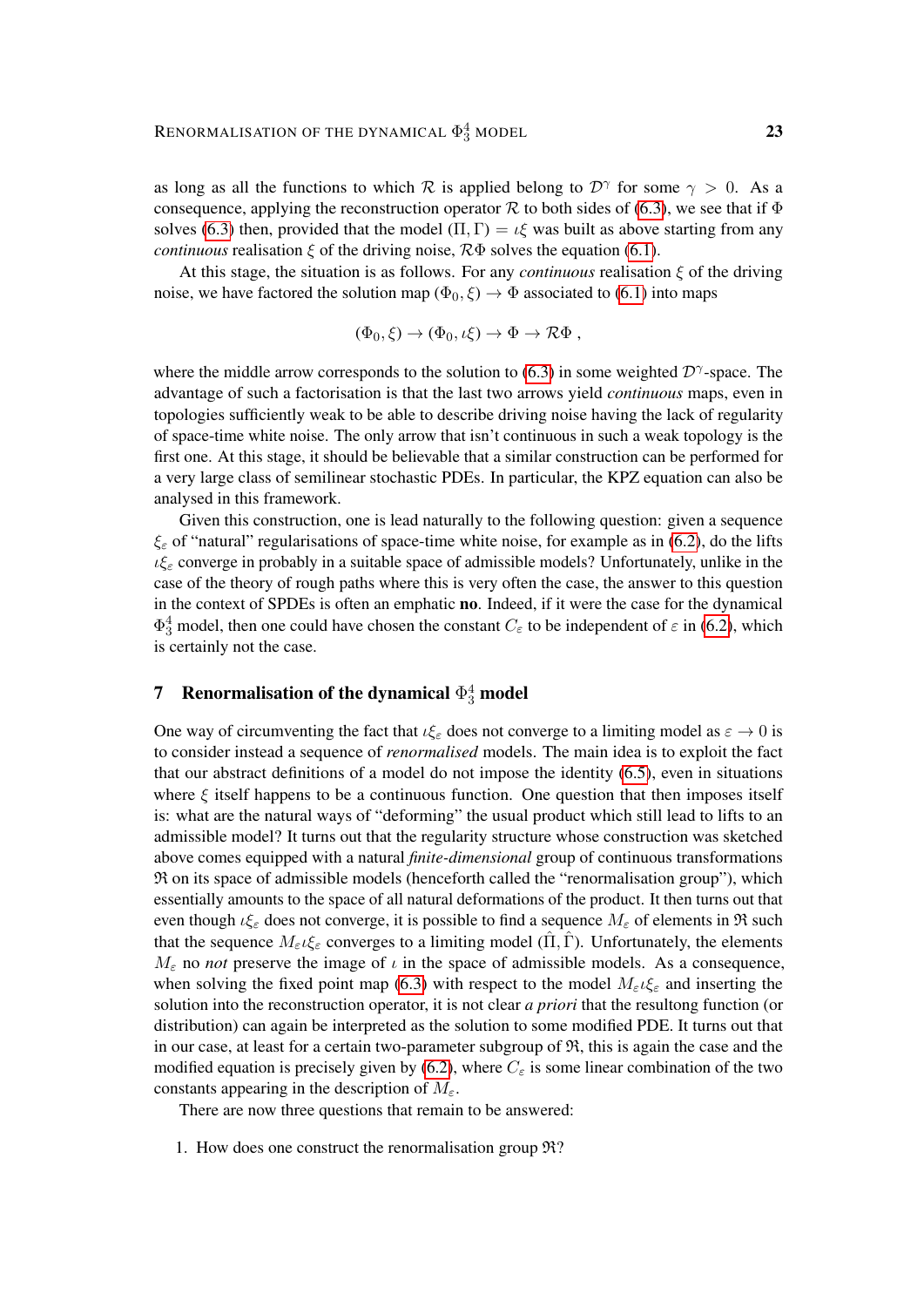- 2. How does one derive the new equation obtained when renormalising a model?
- 3. What is the right choice of  $M_\varepsilon$  ensuring that the renormalised models converge?

## 7.1 The renormalisation group

In order to construct  $\mathfrak{R}$ , it is essential to first have some additional knowledge of the structure group  $G$  for the type of regularity structures considered above. Recall that the purpose of the group G is to provide a class of linear maps  $\Gamma: T \to T$  arising as possible candidates for the action of "reexpanding" a "Taylor series" around a different point. In our case, in view of  $(5.3)$ , the coefficients of these reexpansions will naturally be some polynomials in x and in the expressions appearing in [\(5.4\)](#page-17-0). This suggests that we should define a space  $T^+$  whose basis vectors consist of formal expressions of the type

<span id="page-23-2"></span>
$$
X^k \prod_{i=1}^N \mathcal{J}_{\ell_i} \tau_i \,, \tag{7.1}
$$

where N is an arbitrary but finite number, the  $\tau_i$  are basis elements of T, and the  $\ell_i$  are d-dimensional multiindices satisfying  $|\ell_i| < |\tau_i| + 2$ . (The last bound is a reflection of the restriction of the summands in [\(5.4\)](#page-17-0) with  $\beta = 2$ .) The space  $T^+$  also has a natural graded structure  $T^+ = \bigoplus T_\alpha^+$  by setting

$$
|\mathcal{J}_{\ell}\tau| = |\tau| + 2 - |\ell|, \qquad |X^k| = |k|,
$$

and by postulating that the degree of a product is the sum of the degrees. Unlike in the case of T however, elements of  $T^+$  all have strictly positive homogeneity, except for the empty product 1 which we postulate to have degree 0.

To any given admissible model ( $\Pi$ ,  $\Gamma$ ), it is then natural to associate linear maps  $f_x \colon T^+ \to$ **R** by  $f_x(X^k) = x^k$ ,  $f_x(\sigma \bar{\sigma}) = f_x(\sigma) f_x(\bar{\sigma})$ , and

$$
f_x(\mathcal{J}_{\ell_i}\tau_i) = \int D^{(\ell_i)}K(x-y)\left(\Pi_x\tau_i\right)(dy) \,. \tag{7.2}
$$

It then turns out that it is possible to build a linear map  $\Delta: T \to T \otimes T^+$  such that if we define  $F_x\colon T\to T$  by

<span id="page-23-3"></span><span id="page-23-1"></span><span id="page-23-0"></span>
$$
F_x \tau = (I \otimes f_x) \Delta \tau , \qquad (7.3)
$$

where I denotes the identity operator on T, then these maps are invertible and  $\Pi_x F_x^{-1}$  is independent of x. Furthermore, there exists a map  $\Delta^+$ :  $T^+ \to T^+ \otimes T^+$  such that

$$
(\Delta \otimes I)\Delta = (I \otimes \Delta^+) \Delta \,, \qquad \Delta^+ (\sigma \bar{\sigma}) = \Delta^+ \sigma \cdot \Delta^+ \bar{\sigma} \,. \tag{7.4}
$$

With this map at hand, we can define a product  $\circ$  on the space of linear functionals  $f: T^+ \to \mathbf{R}$ by

$$
(f \circ g)(\sigma) = (f \otimes g)\Delta^+\sigma.
$$

If we furthermore denote by  $\Gamma_f$  the operator T associated to any such linear functional as in [\(7.3\)](#page-23-0), the first identity of [\(7.4\)](#page-23-1) yields the identity  $\Gamma_f \Gamma_g = \Gamma_{f \circ q}$ . The second identity of (7.4) furthermore ensures that if f and g are both multiplicative in the sense that  $f(\sigma\bar{\sigma}) = f(\sigma)f(\bar{\sigma})$ , then  $f \circ g$  is again multiplicative. It also turns out that every multiplicative linear functional  $f$ admits a unique inverse  $f^{-1}$  such that  $f^{-1} \circ f = f \circ f^{-1} = e$ , where  $e \colon T^+ \to \mathbf{R}$  maps every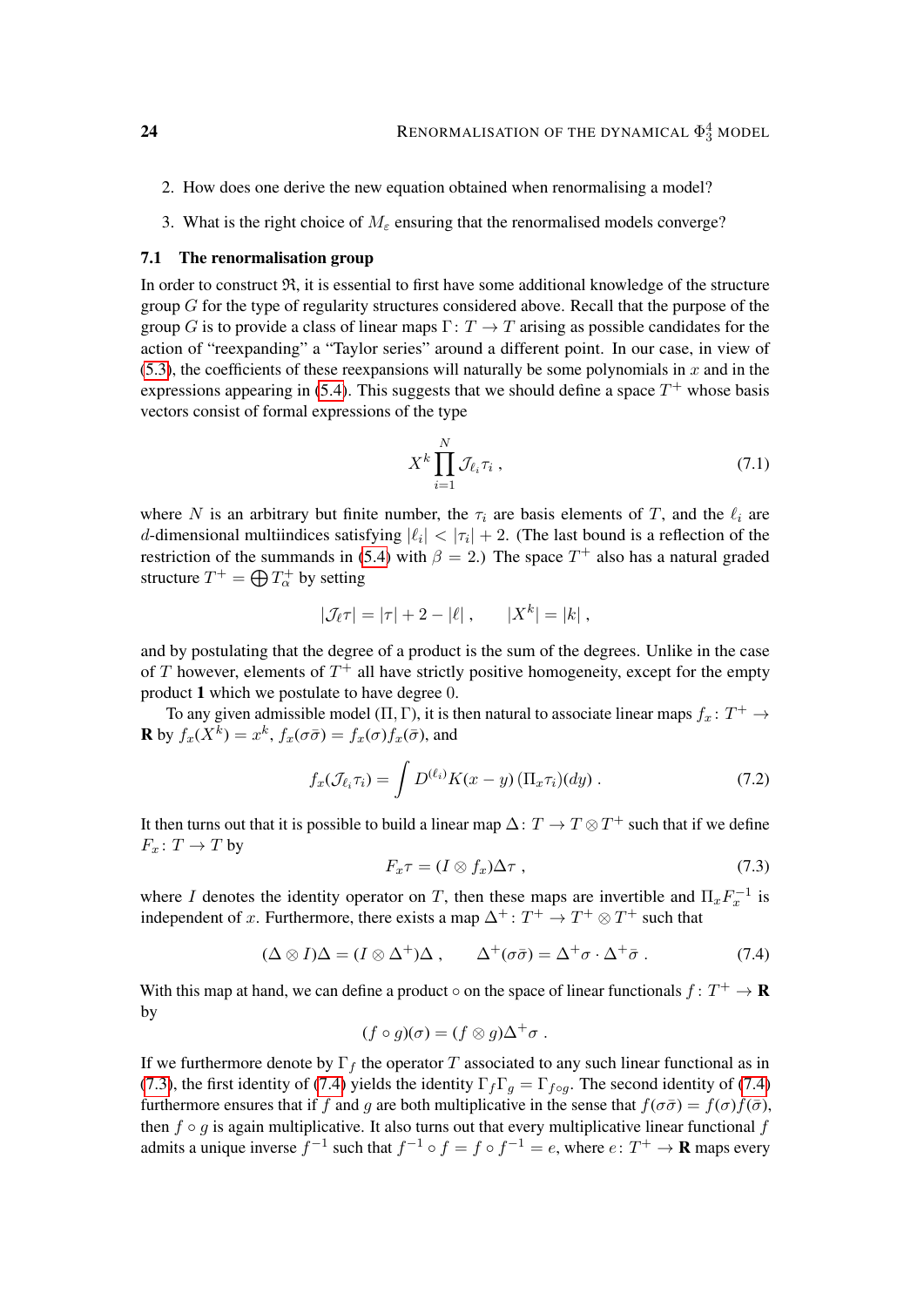basis vector of the form [\(7.1\)](#page-23-2) to zero, except for  $e(1) = 1$ . The element e is neutral in the sense that  $\Gamma_e$  is the identity operator.

It is now natural to define the structure group  $G$  associated to  $T$  as the set of all multiplicative linear functionals on  $T^+$ , acting on T via [\(7.3\)](#page-23-0). Furthermore, for any admissible model, one has the identity

$$
\Gamma_{xy} = F_x^{-1} F_y = \Gamma_{\gamma_{xy}} , \qquad \gamma_{xy} = f_x^{-1} \circ f_y .
$$

How does all this help with the identification of a natural class of deformations for the usual product? First, it turns out that for every continuous function  $\xi$ , if we denote again by  $(\Pi, \Gamma)$  the model  $\iota \xi$ , then the linear map  $\Pi: T \to \mathcal{C}$  given by

<span id="page-24-0"></span>
$$
\mathbf{\Pi} = \Pi_y F_y^{-1} ,
$$

which is independent of the choice of  $y$  by the above discussion, is given by

$$
(\mathbf{\Pi}\Xi)(x) = \xi(x) , \qquad (\mathbf{\Pi}X^k)(x) = x^k , \qquad (7.5)
$$

and then recursively by

$$
\Pi \tau \bar{\tau} = \Pi \tau \cdot \Pi \bar{\tau} , \qquad \Pi \mathcal{I} \tau = K \ast \Pi \tau .
$$

Note that this is very similar to the definition of  $\iota \xi$ , with the notable exception that [\(5.3\)](#page-17-2) is replaced by the more "natural" identity  $\Pi \mathcal{I} \tau = K \ast \Pi \tau$ . It turns out that the knowledge of  $\Pi$  and the knowledge of (Π, Γ) are equivalent since one has  $\Pi_x = \Pi F_x$  and the map  $F_x$  can be recovered from  $\Pi_x$  by [\(7.2\)](#page-23-3). (This argument appears circular but it is possible to put a suitable recursive structure on T and  $T^+$  ensuring that this actually works.) Furthermore, the translation  $(\Pi, \Gamma) \leftrightarrow \Pi$  actually works for *any* admissible model and does not at all rely on the fact that it was built by lifting a continuous function. However, in the general case, the first identity in [\(7.5\)](#page-24-0) does not of course not make any sense anymore and might fail even if the coordinates of  $\Pi$  consist of continuous functions.

At this stage we note that if  $\xi$  happens to be a stationary stochastic process and  $\Pi$  is built from ξ by following the above procedure, then  $\Pi\tau$  is a stationary stochastic process for every  $\tau \in T$ . In order to define  $\Re$ , it is natural to consider only transformations of the space of admissible models that preserve this property. Since we are not in general allowed to multiply components of  $\Pi$ , the only remaining operation is to form linear combinations. It is therefore natural to describe elements of  $\Re$  by linear maps  $M: T \to T$  and to postulate their action on admissible models by  $\Pi \mapsto \Pi^M$  with

$$
\Pi^M \tau = \Pi M \tau .
$$

It is not clear *a priori* whether given such a map M and an admissible model  $(\Pi, \Gamma)$  there is a coherent way of building a new model  $(\Pi^M, \Gamma^M)$  such that  $\Pi^M$  is the map associated to  $(\Pi^M, \Gamma^M)$  as above. It turns out that one has the following statement:

<span id="page-24-1"></span>**Proposition 7.1** *In the above context, for every linear map*  $M: T \rightarrow T$  *commuting with*  $\mathcal{I}$ and multiplication by  $X^k$ , there exist unique linear maps  $\Delta^{\bar{M}}\colon T\to T\otimes T^+$  and  $\hat{\Delta}^{\bar{M}}\colon T^+\to T$  $T^+\otimes T^+$  such that if we set

$$
\Pi_x^M \tau = (\Pi_x \otimes f_x) \Delta^M \tau , \qquad \gamma_{xy}^M(\sigma) = (\gamma_{xy} \otimes f_x) \hat{\Delta}^M \sigma ,
$$

*then*  $\Pi_x^M$  satisfies again [\(5.3\)](#page-17-2) and the identity  $\Pi_x^M \Gamma_{xy}^M = \Pi_y^M$ .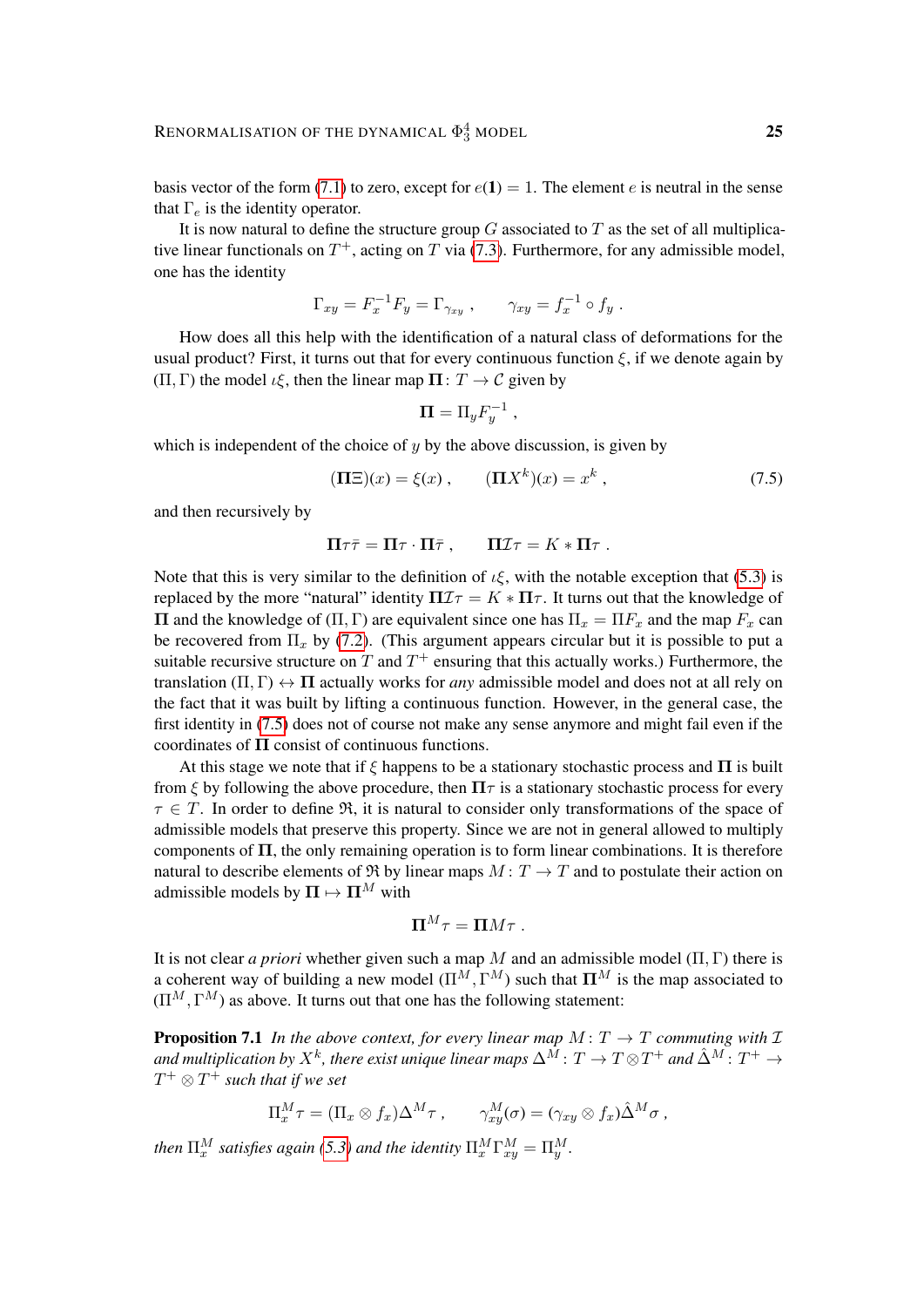At this stage it may look like *any* linear map  $M: T \to T$  commuting with  $\mathcal I$  and multiplication by  $X^k$  yields a transformation on the space of admissible models by Proposition [7.1.](#page-24-1) This however is not true since we have completely disregarded the *analytical* bounds that every model has to satisfy. It is clear from Definition [2.5](#page-4-1) that these are satisfied if and only if  $\Pi_x^M \tau$ is a linear combination of the  $\Pi_x \tau_i$  with  $|\tau_i| \geq |\tau|$ . This suggests the following definition.

**Definition 7.2** The renormalisation group  $\Re$  consists of the set of linear maps  $M: T \to T$ commuting with  $\mathcal I$  and with multiplication by  $X^k$ , such that for  $\tau \in T_\alpha$  and  $\sigma \in T_\alpha^+$ , one has

$$
\Delta^M\tau-\tau\otimes{\bf 1}\in\bigoplus_{\beta>\alpha}T_\alpha\otimes T^+\;,\qquad \hat\Delta^M\sigma-\sigma\otimes{\bf 1}\in\bigoplus_{\beta>\alpha}T_\alpha^+\otimes T^+\;.
$$

Its action on the space of admissible models is given by Proposition [7.1.](#page-24-1)

## 7.2 The renormalised equations

In the case of the dynamical  $\Phi^4$  model considered in this article, it turns out that we only need a two-parameter subgroup of  $R$  to renormalise the equations. More precisely, we consider elements  $M \in \mathfrak{R}$  of the form  $M = \exp(-C_1L_1 - C_2L_2)$ , where the two generators  $L_1$  and  $L_2$  are determined by the substitution rules

$$
L_1: \vee \mapsto 1\ , \qquad L_2: \forall \mapsto 1\ .
$$

This should be understood in the sense that if  $\tau$  is an arbitrary formal expression, then  $L_1\tau$ is the sum of all formal expressions obtained from  $\tau$  by performing a substitution of the type  $\forall \mapsto 1$ , and similarly for  $L_2$ . For example, one has

$$
L_1 \Psi = 3t
$$
,  $L_1 \Psi = \lambda$ ,  $L_2 \Psi = 3t$ .

One then has the following result:

Proposition 7.3 *The linear maps* M *of the type just described belong to* R*. Furthermore, if*  $(\Pi, \Gamma)$  *is an admissible model such that*  $\Pi_x \tau$  *is a continuous function for every*  $\tau \in T$ *, then one has the identity*

<span id="page-25-0"></span>
$$
(\Pi_x^M \tau)(x) = (\Pi_x M \tau)(x) . \tag{7.6}
$$

**Remark 7.4** Note that it it is the same value x that appears twice on each side of [\(7.6\)](#page-25-0). It is in fact *not* the case that one has  $\Pi_x^M \tau = \Pi_x M \tau$ ! However, the identity [\(7.6\)](#page-25-0) is all we need to derive the renormalised equations.

It is now rather straightforward to show the following:

**Proposition 7.5** *Let*  $M = \exp(-C_1L_1 - C_2L_2)$  *as above and let*  $(\Pi^M, \Gamma^M) = M_1\xi$  *for some smooth function* ξ*. Let furthermore* Φ *be the solution to [\(6.3\)](#page-20-1) with respect to the model*  $(\Pi^M, \Gamma^M)$ *. Then, the function*  $u(t, x) = (\mathcal{R}^M \Phi)(t, x)$  *solves the equation* 

$$
\partial_t u = \Delta u - u^3 + (3C_1 - 9C_2)u + \xi.
$$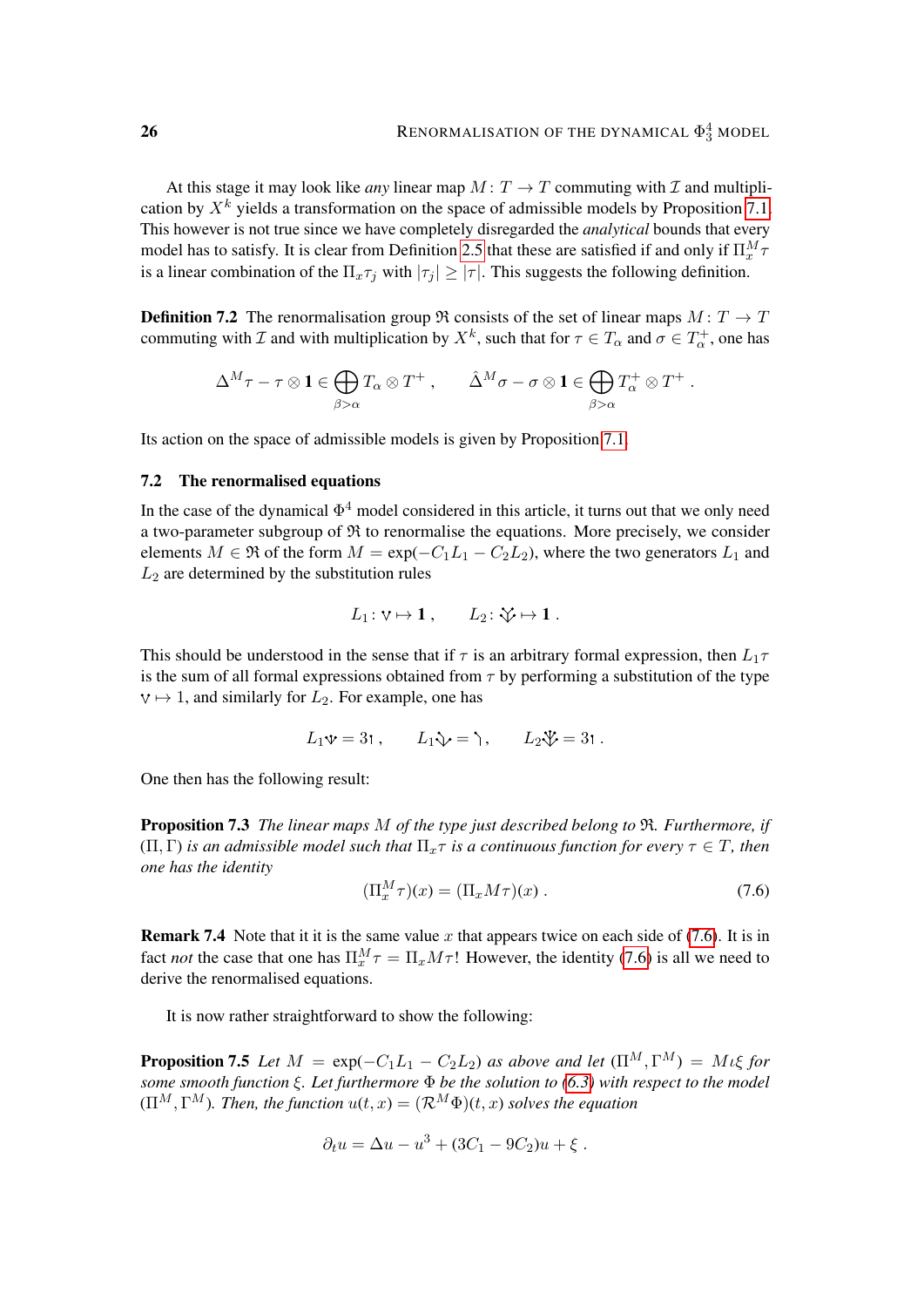*Proof.* By Theorem [4.3,](#page-12-2) it turns out that [\(6.3\)](#page-20-1) can be solved in  $D^{\gamma}$  as soon as  $\gamma$  is a little bit greater than 1. Therefore, we only need to keep track of its solution  $\Phi$  up to terms of homogeneity 1. By repeatedly applying the identity [\(6.4\)](#page-20-0), we see that the solution  $\Phi$  is necessarily of the form

$$
\Phi = \mathbf{1} + \varphi \, \mathbf{1} - \mathbf{\dot{Y}} - 3\varphi \, \mathbf{\dot{Y}} + \langle \nabla \varphi, X \rangle \,,\tag{7.7}
$$

for some real-valued function  $\varphi$  and some  $\mathbb{R}^3$ -valued function  $\nabla \varphi$ . (Note that  $\nabla \varphi$  is treated as an independent function here, we certainly do not suggest that the function  $\varphi$  is differentiable! Our notation is only by analogy with the classical Taylor expansion...) Similarly, the right hand side of the equation is given up to order 0 by

$$
\Xi - \Phi^3 = \Xi - \Psi - 3\varphi \, \mathbf{V} + 3\mathbf{\mathcal{V}} - 3\varphi^2 \, \mathbf{I} + 6\varphi \, \mathbf{\mathcal{V}} + 9\varphi \, \mathbf{\mathcal{V}} - 3\langle \nabla \varphi, \mathbf{V} X \rangle - \varphi^3 \, \mathbf{1} \,. \tag{7.8}
$$

Combining this with the definition of  $M$ , it is straightforward to see that, modulo terms of strictly positive homogeneity, one has

$$
M(\Xi - \Phi^3) = \Xi - (M\Phi)^3 + 3C_1t + 3C_1\varphi\mathbf{1} - 9C_2t - 9C_2\varphi\mathbf{1}
$$
  
=  $\Xi - (M\Phi)^3 + (3C_1 - 9C_2)M\Phi$ .

Combining this with [\(7.6\)](#page-25-0), the claim now follows at once.

#### 7.3 Convergence of the renormalised models

It remains to argue why one expects to be able to find constants  $C_1^{\varepsilon}$  and  $C_2^{\varepsilon}$  such that the sequence of renormalised models  $M^{\varepsilon} \iota \xi_{\varepsilon}$  converges to a limiting model. Instead of considering the actual sequence of models, we only consider the sequence of stationary processes  $\hat{\Pi}^{\varepsilon} \tau :=$  $\Pi^{\varepsilon} M^{\varepsilon} \tau$ , where  $\Pi^{\varepsilon}$  is associated to  $(\Pi^{\varepsilon}, \Gamma^{\varepsilon}) = \iota \xi_{\varepsilon}$  as before. Since there are general arguments available to deal with all the expressions  $\tau$  of positive homogeneity, we restrict ourselves to those of negative homogeneity which, leaving out  $\Xi$  which is easy to treat, are given by

$$
\Psi, \ V, \ \Psi, \ 1, \ \Psi, \ \Psi, \ X_i \vee.
$$

For this section, some elementary notions from the theory of Wiener chaos expansions are required, but we will try to hide this as much as possible. At a formal level, one has the identity

<span id="page-26-0"></span>
$$
\Pi^{\varepsilon} \mathbf{1} = K * \xi_{\varepsilon} = K_{\varepsilon} * \xi ,
$$

where the kernel  $K_{\varepsilon}$  is given by  $K_{\varepsilon} = K * \delta_{\varepsilon}$ . This shows that, at least formally, one has

$$
(\mathbf{\Pi}^{\varepsilon} \mathbf{V})(z) = (K * \xi_{\varepsilon})(z)^2 = \iint K_{\varepsilon}(z - z_1) K_{\varepsilon}(z - z_2) \xi(z_1) \xi(z_2) dz_1 dz_2.
$$

Similar but more complicated expressions can be found for any formal expression  $\tau$ . This naturally leads to the study of random variables of the type

$$
I_k(f) = \int \cdots \int f(z_1, \ldots, z_k) \xi(z_1) \cdots \xi(z_k) dz_1 \cdots dz_k . \tag{7.9}
$$

Ideally, one would hope to have an Itô isometry of the type  $\mathbf{E} I_k(f) I_k(g) = \langle f^{\text{sym}}, g^{\text{sym}} \rangle$ , where  $\langle \cdot, \cdot \rangle$  denotes the L<sup>2</sup>-scalar product and  $f^{sym}$  denotes the symmetrisation of f. This is

 $\Box$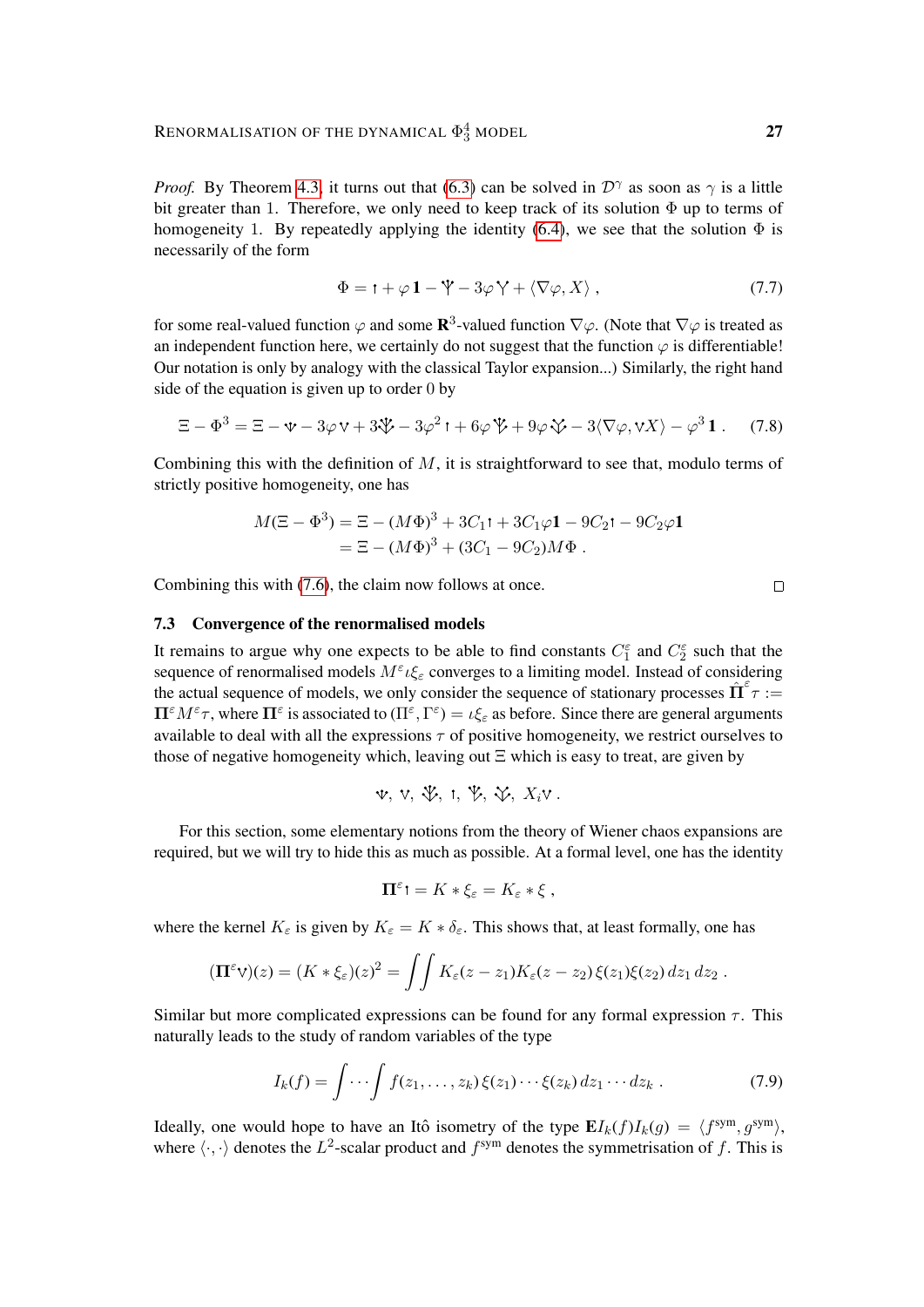unfortunately *not* the case. Instead, one should replace the products in [\(7.9\)](#page-26-0) by *Wick products*, which are formally generated by all possible *contractions* of the type

$$
\xi(z_i)\xi(z_j)\mapsto \xi(z_i)\diamond \xi(z_j)+\delta(z_i-z_j)\ .
$$

If we then set

$$
\hat{I}_k(f) = \int \cdots \int f(z_1,\ldots,z_k) \, \xi(z_1) \diamond \cdots \diamond \xi(z_k) \, dz_1 \cdots dz_k \;,
$$

One has indeed

$$
\mathbf{E}\hat{I}_k(f)\hat{I}_k(g) = \langle f^{\text{sym}}, g^{\text{sym}} \rangle.
$$

See [\[Nua95\]](#page-30-18) for a more thorough description of this construction, which also goes under the name of *Wiener chaos*. It turns out that one has equivalence of moments in the sense that, for every  $k > 0$  and  $p > 0$  there exists a constant  $C_{k,p}$  such that

$$
\mathbf{E}|\hat{I}_k(f)|^p \leq C_{k,p} ||f^{\rm sym}||^p \leq C_{k,p} ||f||^p,
$$

where the second bound comes from the fact that symmetrisation is a contraction in  $L^2$ . Finally, one has  $\mathbf{E} \hat{I}_k(f) \hat{I}_\ell(g) = 0$  if  $k \neq \ell$ . Random variables of the form  $\hat{I}_k(f)$  for some  $k \geq 0$  and some square integrable function f are said to belong to the k*th homogeneous Wiener chaos*.

Returning to our problem, we first argue that it should be possible to choose  $M$  in such a way that  $\hat{\Pi}^{\epsilon}$  converges to a limit as  $\epsilon \to 0$ . The above considerations suggest that one should rewrite  $\Pi^{\varepsilon}$  v as

$$
(\mathbf{\Pi}^{\varepsilon} \mathbf{V})(z) = (K * \xi_{\varepsilon})(z)^2 = \iint K_{\varepsilon}(z - z_1) K_{\varepsilon}(z - z_2) \, \xi(z_1) \diamond \xi(z_2) \, dz_1 \, dz_2 + C_{\varepsilon} \,, \tag{7.10}
$$

where the constant  $C_{\varepsilon}$  is given by

$$
C_{\varepsilon} = \int K_{\varepsilon}^2(z_1) dz_1 = \int K_{\varepsilon}^2(z - z_1) dz_1.
$$

Note now that  $K_{\varepsilon}$  is an  $\varepsilon$ -approximation of the kernel K which has the same singular behaviour as the heat kernel. In terms of the parabolic distance, the singularity of the heat kernel scales like  $K(z) \sim |z|^{-3}$  for  $z \to 0$ . (Recall that we consider the parabolic distance  $|(t, x)| = \sqrt{|t|} + |x|$ , so that this is consistent with the fact that the heat kernel is bounded by  $t^{-3/2}$ .) This suggests that one has  $K_{\varepsilon}^{2}(z) \sim |z|^{-6}$  for  $|z| \gg \varepsilon$ . Since parabolic space-time has scaling dimension 5 (time counts double!), this is a non-integrable singularity. As a matter of fact, there is a whole power of z missing to make it borderline integrable, which suggests that one has

<span id="page-27-0"></span>
$$
C_{\varepsilon} \sim \frac{1}{\varepsilon} \; .
$$

This already shows that one should not expect  $\Pi^{\epsilon}$  to converge to a limit as  $\varepsilon \to 0$ . However, it turns out that the first term in [\(7.10\)](#page-27-0) converges to a distribution-valued stationary space-time process, so that one would like to somehow get rid of this diverging constant  $C_{\varepsilon}$ . This is exactly where the renormalisation map M (in particular the factor  $exp(-C_1L_1)$ ) enters into play. Following the above definitions, we see that one has

$$
(\hat{\Pi}^{\varepsilon}V)(z) = (\Pi^{\varepsilon}MV)(z) = (\Pi^{\varepsilon}V)(z) - C_1.
$$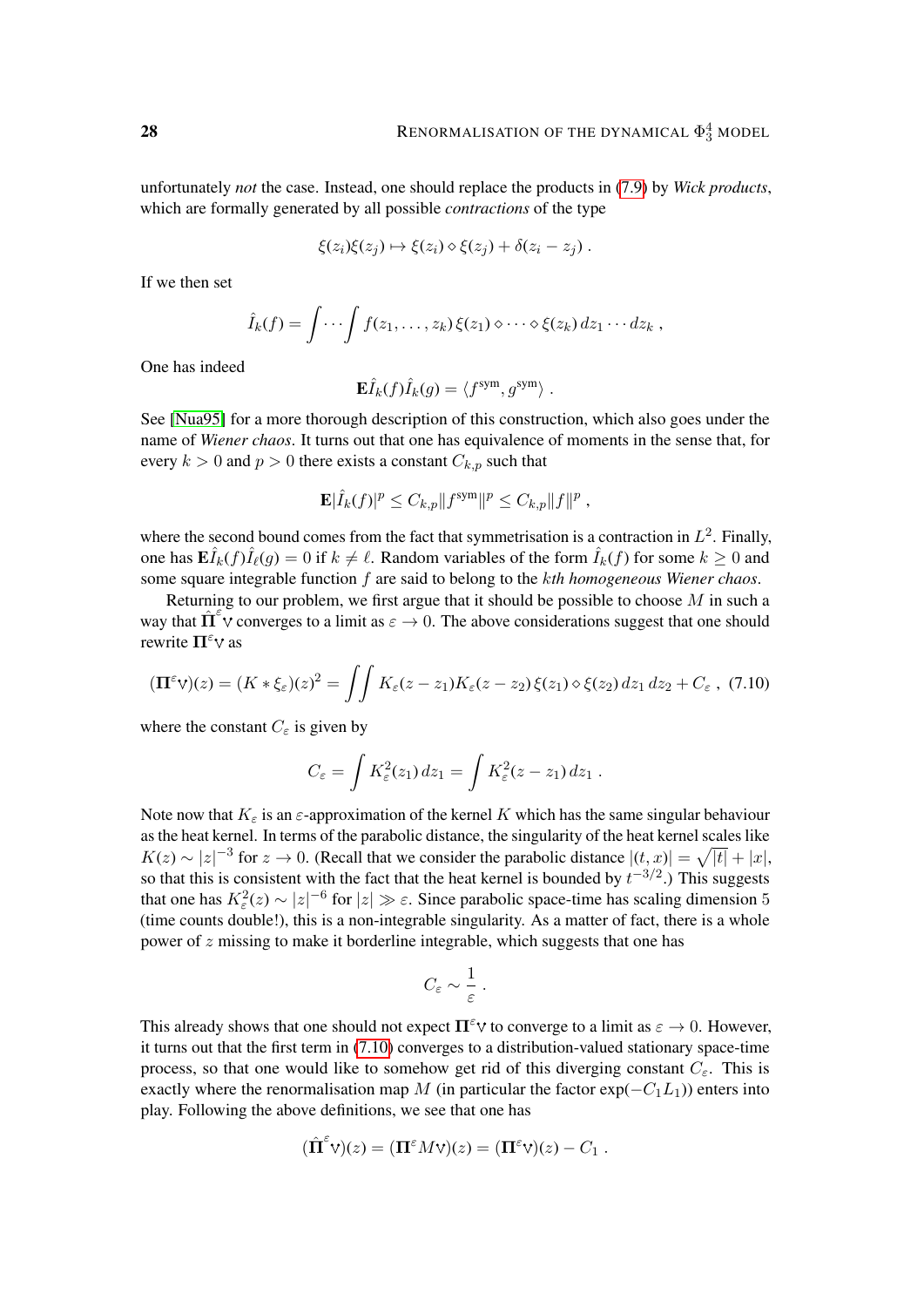This suggests that if we make the choice  $C_1 = C_{\varepsilon}$ , then  $\hat{\mathbf{\Pi}}^{\varepsilon} \mathbf{v}$  does indeed converge to a non-trivial limit as  $\varepsilon \to 0$ . This limit is a distribution given by

$$
(\mathbf{\Pi}^{\varepsilon} \mathbf{V})(\psi) = \iint \psi(z) K(z-z_1) K(z-z_2) dz \, \xi(z_1) \diamond \xi(z_2) dz_1 dz_2.
$$

Using again the scaling properties of the kernel  $K$ , it is not too difficult to show that this yields indeed a random variable belonging to the second homogeneous Wiener chaos for every choice of smooth test function  $\psi$ . Once we know that  $\hat{\Pi}^{\varepsilon}$  converges, it is immediate that  $\hat{\Pi}^{\varepsilon}$  X converges as well, since this amounts to just multiplying a distribution by a smooth function.

A similar argument to what we did for v allows to take care of  $\tau = v$  since one then has

$$
(\mathbf{\Pi}^{\varepsilon}\mathbf{\psi})(z) = \iint K_{\varepsilon}(z - z_1)K_{\varepsilon}(z - z_2)K_{\varepsilon}(z - z_3)\,\xi(z_1)\diamond\xi(z_2)\diamond\xi(z_3)\,dz_1\,dz_2\,dz_3
$$

$$
+ 3\iint K_{\varepsilon}(z - z_1)K_{\varepsilon}(z - z_2)K_{\varepsilon}(z - z_3)\delta(z_1 - z_2)\,\xi(z_3)\,dz_1\,dz_2\,dz_3\,.
$$

Noting that the second term in this expression is nothing but

$$
3C_{\varepsilon}\int K_{\varepsilon}(z-z_1)\,\xi(z_1)\,dz_1=3C_{\varepsilon}(\mathbf{\Pi}^{\varepsilon})\,z),
$$

we see that in this case, provided again that  $C_1 = C_{\varepsilon}$ ,  $\hat{\Pi}^{\varepsilon} \mathbf{\hat{v}}$  is given by only the first term in the expression above, which turns out to converge to a non-degenerate limiting random distribution in a similar way to what happened for  $\nabla$ .

Turning to our list of terms of negative homogeneity, it remains to consider  $\mathcal{V}, \mathcal{V}$ , and  $\mathcal{V}$ . It turns out that the latter two are the more difficult ones, so we only discuss these. Let us first argue why we expect to be able to choose the constants  $C_1$  and  $C_2$  in such a way that  $\hat{\Pi}^{\epsilon}$ converges to a limit. In this case, the "bad" terms comes from the part of  $(\Pi^{\varepsilon} \check{\vee})(z)$  belonging to the homogeneous chaos of order 0. This is simply a constant, which turns out to be given by

<span id="page-28-0"></span>
$$
\hat{C}_{\varepsilon} = 2 \int K(z) Q_{\varepsilon}^{2}(z) dz , \qquad (7.11)
$$

where the kernel  $Q_{\varepsilon}$  is given by

<span id="page-28-1"></span>
$$
Q_{\varepsilon}(z) = \int K_{\varepsilon}(\bar{z}) K_{\varepsilon}(\bar{z} - z) d\bar{z} .
$$

Since  $K_{\varepsilon}$  is an  $\varepsilon$ -mollification of a kernel with a singularity of order -3 and the scaling dimension of the underlying space is 5, we see that  $Q_{\varepsilon}$  behaves like an  $\varepsilon$ -mollification of a kernel with a singularity of order  $-3 - 3 + 5 = -1$  at the origin. As a consequence, the singularity of the integrand in  $(7.11)$  is of order  $-5$ , which gives rise to a logarithmic divergence as  $\varepsilon \to 0$ . This suggests that one should choose  $C_2 = \hat{C}_\varepsilon$  in order to cancel out this diverging term and obtain a non-trivial limit for  $\hat{\Pi}^{\varepsilon}\check{\vee}$  as  $\varepsilon \to 0$ . This is indeed the case.

We finally turn to the symbol  $\mathcal V$ . In this case, the "bad" terms appearing in the Wiener chaos decomposition of  $\Pi^{\varepsilon} \check{\mathcal{X}}$  are the terms in the first homogeneous Wiener chaos, which are of the form

$$
3\int \hat{Q}_{\varepsilon}(z-z_1)K_{\varepsilon}(z_1-z_2)\xi(z_2) dz_1 dz_2 = 3\int (\hat{Q}_{\varepsilon} * K_{\varepsilon})(z-z_2)\xi(z_2) dz_2 ,\qquad(7.12)
$$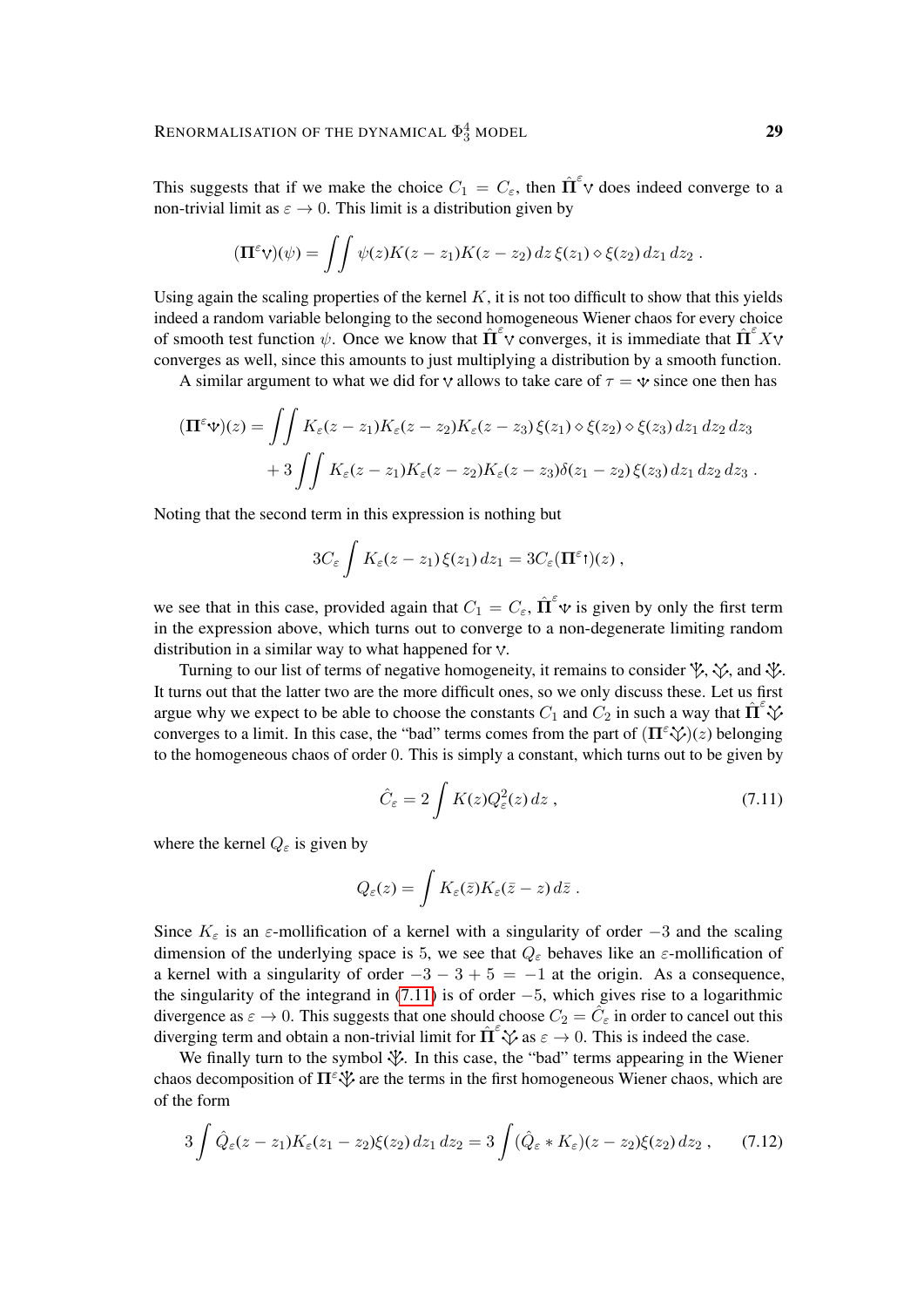where  $\hat{Q}_{\varepsilon}$  is the kernel given by

$$
\hat{Q}_{\varepsilon}(z) = 2K(z)Q_{\varepsilon}^{2}(z) .
$$

As already mentioned above, the problem here is that as  $\varepsilon \to 0$ ,  $\hat{Q}_{\varepsilon}$  converges to a kernel  $\hat{Q} = 2KQ^2$ , which has a non-integrable singularity at the origin. In particular, the action of integrating a test function against  $\hat{Q}_\varepsilon$  does not converge to a limiting distribution as  $\varepsilon \to 0$ .

This is akin to the problem of making sense of integration against a one-dimensional kernel with a singularity of type  $1/|x|$  at the origin. For the sake of the argument, let us consider a function  $W: \mathbf{R} \to \mathbf{R}$  which is compactly supported and smooth everywhere except at the origin, where it diverges like  $W(x) \sim 1/|x|$ . It is then natural to associate to W a "renormalised" distribution  $\mathcal{R}W$  given by

$$
(\mathscr{R}W)(\varphi) = \int W(x)(\varphi(x) - \varphi(0)) dx.
$$

Note that  $\mathcal{R}W$  has the property that if  $\varphi(0) = 0$ , then it simply corresponds to integration against  $W$ , which is the standard way of associating a distribution to a function. In a way, the extra term can be interpreted as subtracting a Dirac distribution with an "infinite mass" located at the origin, thus cancelling out the divergence of the non-integrable singularity. It is also straightforward to verify that if  $W_{\varepsilon}$  is a sequence of smooth approximations to W (say one has  $W_{\varepsilon}(x) = W(x)$  for  $|x| > \varepsilon$  and  $W_{\varepsilon} \sim 1/\varepsilon$  otherwise), then  $\mathscr{R}W^{\varepsilon} \to \mathscr{R}W$  in a distributional sense, and (using the usual correspondence between functions and distributions) one has

$$
\mathscr{R}W^{\varepsilon} = W^{\varepsilon} - \hat{C}_{\varepsilon} \delta_0 , \qquad \hat{C}_{\varepsilon} = \int W^{\varepsilon}(x) dx .
$$

The cure to the problem we are facing for showing the convergence of  $\Pi^{\varepsilon} \check{\mathcal{X}}$  is virtually identical. Indeed, by choosing  $C_2 = \hat{C}_{\varepsilon}$  as in [\(7.11\)](#page-28-0), the term in the first homogeneous Wiener chaos for  $\hat{\Pi}^{\epsilon}$   $\psi$  corresponding to [\(7.12\)](#page-28-1) is precisely given by

$$
3\int \hat{Q}_{\varepsilon}(z-z_1)K_{\varepsilon}(z_1-z_2)\xi(z_2) dz_1 dz_2 - 3C_2 \int K_{\varepsilon}(z-z_2)\xi(z_2) dz_2
$$
  
= 
$$
3\int (\mathcal{R}\hat{Q}_{\varepsilon} * K_{\varepsilon})(z-z_2)\xi(z_2) dz_2.
$$

It turns out that the convergence of  $\Re \hat{Q}_{\varepsilon}$  to a limiting distribution  $\Re \hat{Q}$  takes place in a sufficiently strong topology to allow to conclude that  $\prod_{k=1}^{\infty}$  does indeed converge to a nontrivial limiting random distribution.

It should be clear from this whole discussion that while the precise values of the constants  $C_1$  and  $C_2$  depend on the details of the mollifier  $\delta_{\varepsilon}$ , the limiting (random) model (Π, Γ) obtained in this way is independent of it. Combining this with the continuity of the solution to the fixed point map [\(6.3\)](#page-20-1) and of the reconstruction operator  $R$  with respect to the underlying model, we see that the statement of Theorem [6.1](#page-19-3) follows almost immediately.

## References

<span id="page-29-0"></span>[AR91] S. ALBEVERIO and M. RÖCKNER. Stochastic differential equations in infinite dimensions: solutions via Dirichlet forms. *Probab. Theory Related Fields* 89, no. 3, (1991), 347–386. [doi:10.1007/BF01198791](http://dx.doi.org/10.1007/BF01198791).